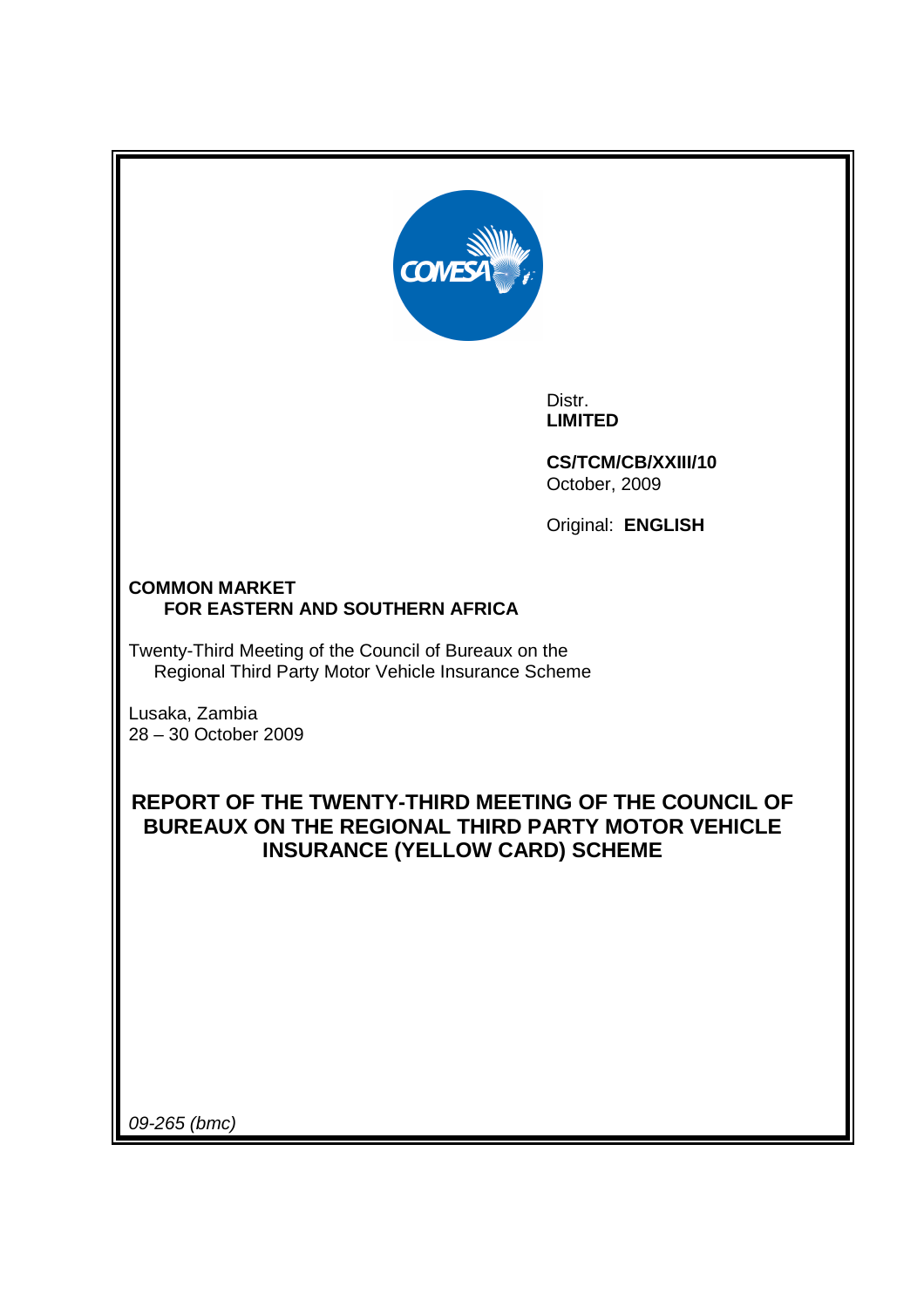## **I. INTRODUCTION**

1. The Twenty Third Meeting of the Council of Bureaux of the Regional Third Party Motor Vehicle Insurance (Yellow Card) Scheme was held in Lusaka, Zambia, from the  $28<sup>th</sup>$  to the  $30<sup>th</sup>$  of October, 2009, at the COMESA Secretariat Conference Hall.

## **II. ATTENDANCE, OPENING OF THE MEETING, ELECTION OF THE BUREAU, ADOPTION OF THE AGENDA AND ORGANISATION OF WORK**

## **Attendance**

2. Delegates from the National Bureaux of Burundi, DR Congo, Djibouti, Ethiopia, Kenya, Malawi, Rwanda, Sudan, Tanzania, Uganda, Zambia and Zimbabwe, attended the meeting. Also in attendance were representatives from ZEP-RE (PTA Reinsurance Company), Insurance Supervisory Authorities from Djibouti and Tanzania, Insurance Association of Uganda and the Motor Vehicle Accident (MVA) Funds of Botswana and South Africa. The list of participants is attached as Annex IV to this report.

## **Opening of the Meeting (Agenda item 1)**

3. The meeting was officially opened by Honourable Felix Mutati, MP, Minister of Commerce, Trade and Industry of the Republic of Zambia. In his opening remarks, the Minister, in a statement read on his behalf by Mrs Peggy Mlewa, Director of Foreign Trade at the Ministry of Commerce, Trade and Industry, welcomed the delegates to Zambia on behalf of the Government and people of Zambia and invited them to enjoy the traditional Zambian hospitality.

4. Honourable Mutati expressed satisfaction in the achievements recorded by the Regional Third Party Motor Vehicle Insurance Scheme, popularly known as the COMESA Yellow Card in the facilitation of cross border movement of vehicles, goods and persons in the COMESA region and commended the insurance industry for successfully discharging the responsibilities entrusted to them. He pointed out that the movement of vehicles between COMESA and SADC member countries was subjected to delays and high cost of transport due to the difference between the Yellow Card and Fuel Levy System adopted by the two regional groupings. He then called upon the Motor Vehicle Accident Funds (MVA) and the Council of Bureaux to work together and expedite the harmonization of the systems.

5. Turning to the implementation of the RCTG scheme, Hon Mutati expressed pleasure on the rollout of the RCTG CARNET in the Northern Corridor countries in September 2009 and particularly the participation of the Small and Medium Size Clearing and Forwarding Agents in the issuance of RCTG CARNET. He however, underscored the urgent need to support the SMEs to build capacity and establish a regional network and linkage for them to effectively participate in the regional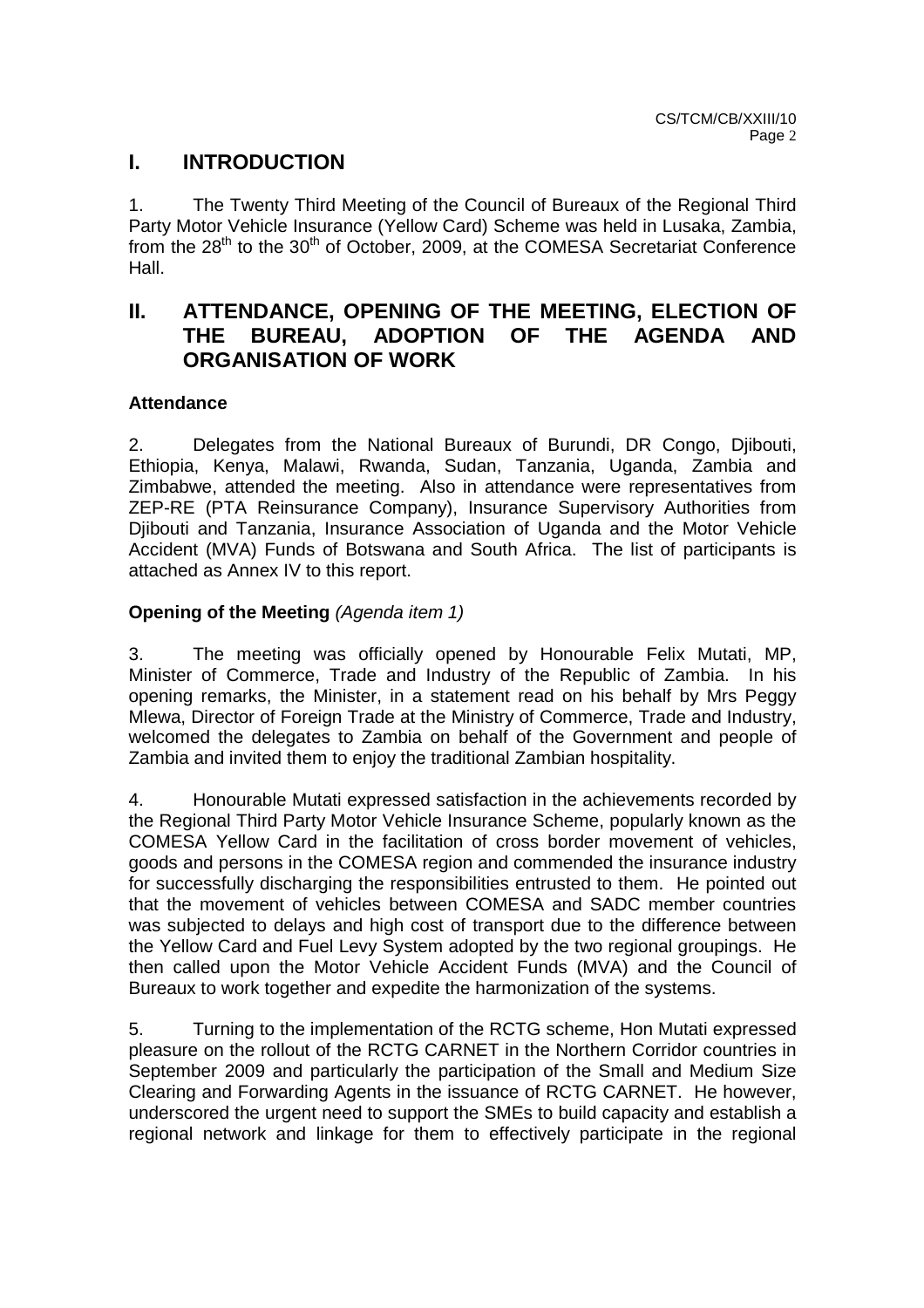operations. Finally, he assured the meeting that the Government of Zambia would step up efforts to ensure the implementation of the scheme in the country.

6. Earlier, the Secretary General of COMESA, Mr Sindiso Ngwenya, also made a statement, read on his behalf by Mrs Victoria M. Mwewa, Officer in Charge and Director of Administration and welcomed all the delegates to Lusaka and to the Secretariat of COMESA.

7. The Secretary General pointed out that the COMESA Yellow Card Scheme had grown two-fold during the last four years and contributed significantly in reducing delays and minimizing costs in cross-border transport. He pointed out that the scheme had saved time and money for transporters and the business community, who had passed on the benefit to producers and consumers in the region.

8. Mr Ngwenya informed the meeting that the COMESA Regional Customs Transit Guarantee (RCTG), popularly known as the COMESA CARNET, had become operational in the Northern Corridor countries, namely Kenya, Uganda, Rwanda and Burundi on 15<sup>th</sup> September 2009. He further informed the meeting that preparations were underway to rollout the scheme in the Southern, Central and other corridors by early 2010. He thanked the Council of Bureaux for the startup capital of US\$1million advanced to the RCTG scheme and urged the insurance companies, members of the Council of Bureaux to continue their support and fully participate in the operations of the scheme.

9. The Secretary General informed the meeting that COMESA Customs Union was launched and the Regulation on Trade in Services was adopted by COMESA Authorities on 7th June 2009 In Victoria falls, Zimbabwe and that this would promote domestic, cross–border and foreign investment to take advantage of the large single market. He then invited Insurers, Reinsurers and Regulatory Authorities to act urgently and strengthen the insurance market by reducing barriers and increase access to the regional market by establishing regional policies and regulatory frameworks and harmonize standards. Finally, he wished the meeting successful deliberations.

## **Vote of thanks**

10. On behalf of all delegations, the leader of the National Bureau of Burundi, Mr Onésime Nduwimana, the Managing Director of Société des Assurances du Burundi (SOCABU), gave a vote of thanks on behalf of participants. In doing so, he thanked the Minister and the government of Zambia for the warm welcome and the Secretariat for the excellent facilities made available to delegates. He thanked the Secretary General for COMESA's achievements since its inception and added that there was room for greater achievement if such regional collaboration like the Council of Bureaux Meetings could continue. Finally, he assured the Minister that the three days meeting would be put to good use and that they would deliberate effectively to make the meeting successful.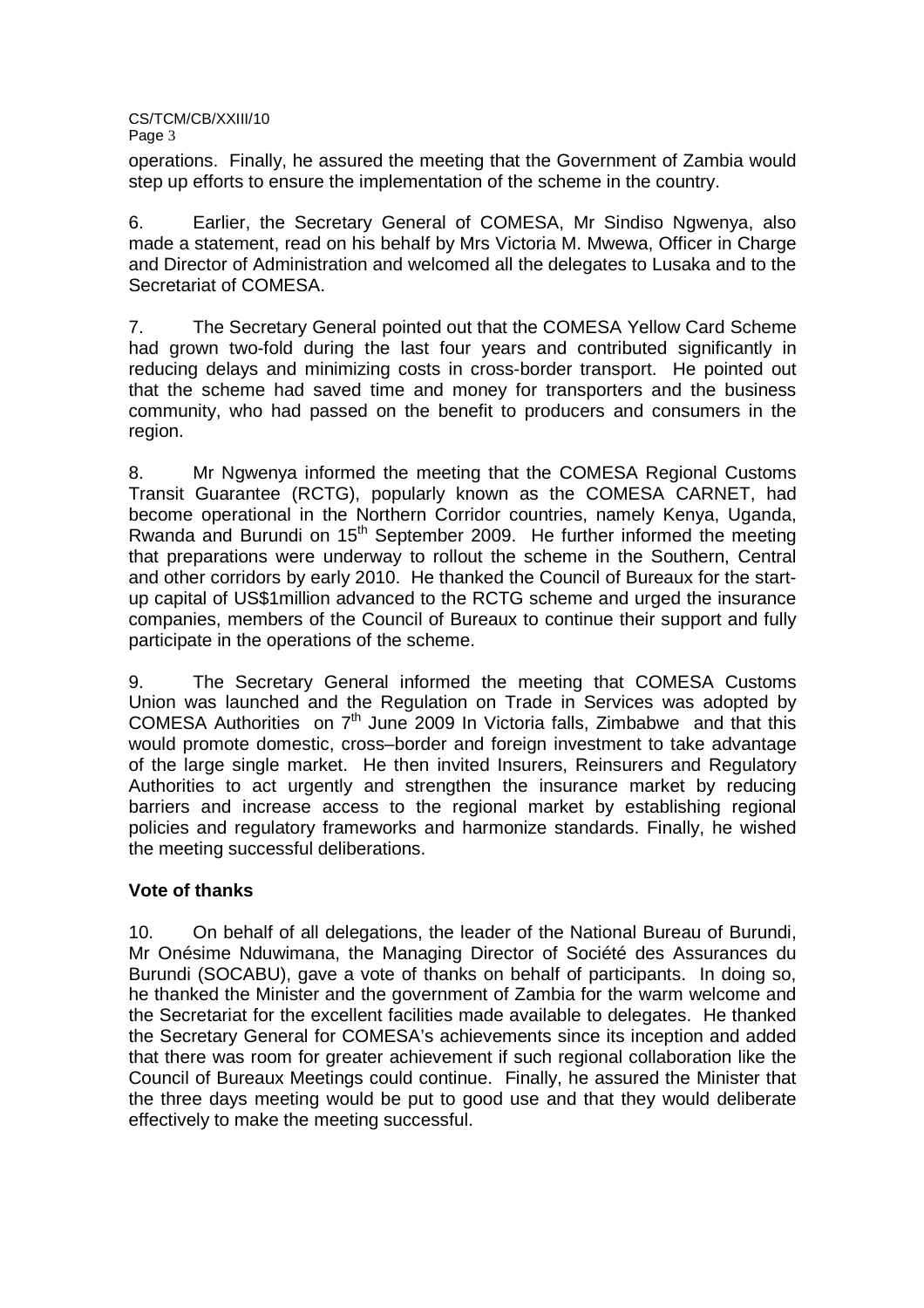## **Election of the Bureau** (Agenda item 2)

11. The meeting elected the following Bureau for a tenure of one year:

| Chairperson      | ٠ | Malawi   |
|------------------|---|----------|
| Vice Chairperson | ٠ | DR Congo |
| Rapporteur       | ٠ | Burundi  |

## **Adoption of the Agenda and Organisation of Work** (Agenda item 3)

- 12. The meeting adopted the following agenda
	- 1. Opening of the Meeting
	- 2. Election of Bureau and Adoption of the Agenda and Organisation of **Work**
	- 3. Report of the Outgoing Chairperson on the Operations of the Yellow Card Scheme
	- 4. Country Reports by National Bureaux on the Operations of the Yellow Card scheme in their countries
	- 5. Report of the Twenty-Sixth of the Technical Management Committee (TMC) on the Yellow Card Reinsurance Pool
	- 6. Report of the Twenty-Seventh Meeting of the Technical Management Committee (TMC) on the Yellow Card Reinsurance Pool
	- 7. Annual Report and Accounts of the Yellow Card Reinsurance Pool for the year ended 31<sup>st</sup> December, 2008
	- 8. Reinsurance Pool Financial Highlights as at 30<sup>th</sup> August, 2009
	- 9. Draft Investment Policy of the Yellow Card Reinsurance Pool
	- 10. Report on the Implementation of the New Generation of the Yellow Card
	- 11. Report on the Implementation of the Regional Customs Transit Guarantee ( RCTG ) Scheme
	- 12. Election of New Member of the Technical Management Committee (TMC) of the Yellow Card Reinsurance Pool
	- 13. Renewal of Contact of processional staff
	- 14. External Auditors Report on the Accounts of Council of Bureaux  $30<sup>th</sup>$  June 2009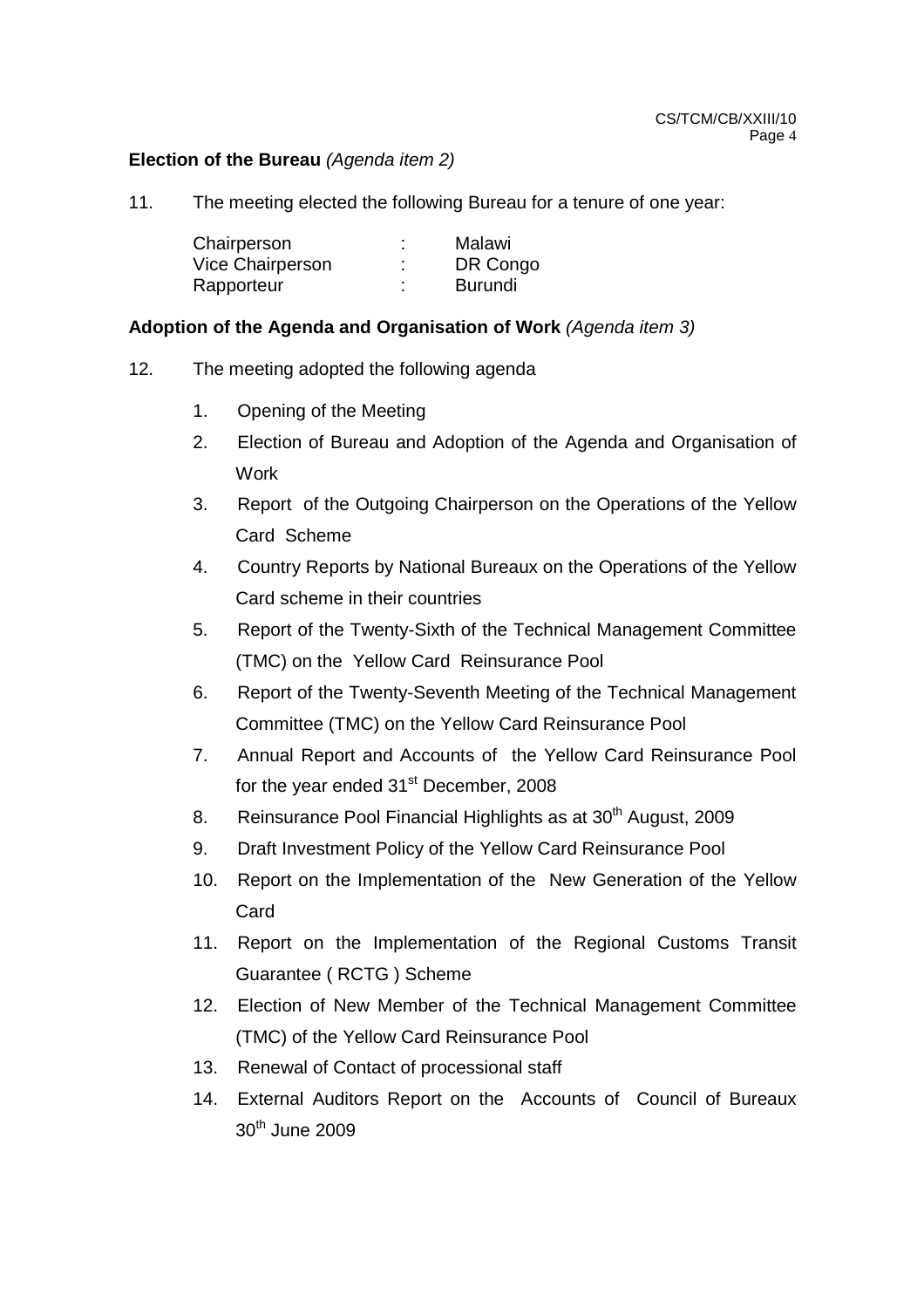# CS/TCM/CB/XXIII/10

Page 5

- 15. Proposed Budget for the Year 2009/10
- 16. Date and Venue of Next Meeting
- 17. Any Other Business
- 18. Adoption of the Report and Closure of the meeting
- 13. The meeting agreed on the following hours of work

**Wednesday, 28th October, 2009**  09.00 hours - 13.00 hours - Morning 15.00 hours – 18.30 hours - Afternoon

**Thursday 29th October 2009**  08.30 hours - 13.00 hours - Morning 15.00 hours – 17 hours – Afternoon –Workshop on the YC-MIS

**Friday 30th October, 2009**  Free morning for delegates 16.00 – 1740 hours – Adoption of the Report and Closure of the Meeting

# **III. ACCOUNT OF PROCEEDINGS**

## **Report of the Outgoing Chairperson on the Operations of the Yellow Card Scheme (Agenda item 3)**

14. The Outgoing Chairperson of the Council of Bureaux, Mr Bushiri Ramazani, Directeur de la Région SUD/EST Société Nationale d'Assurances (SONAS), the National Bureau of DR Congo, presented document No. CS/TCM/CB/XXIII/2 Report of the Outgoing Chairman on the Operations of the Yellow Card Scheme for the period  $1<sup>st</sup>$  July 2008, to 30<sup>th</sup> June 2009. In his presentation he provided the meeting with an overview of the activities carried out during the period stated and developments on the operations of the Yellow Card Scheme for the year. He informed the meeting that while his report was a summary of activities carried out, detailed reports were going to be presented by individual National Bureaux on the operations of the Scheme in their respective countries. The highlights of the presentation were as follows.

## **Status of the Yellow Card Production**

15. The meeting was informed that about 85,704 Yellow Cards were issued during the period under review and a gross premium income of US\$4.8million recorded during the period under review; compared to 63 078 Yellow Cards and an annual premium of US\$ 3.67 million registered in the preceding period. The meeting was further informed that from the statistics submitted, there was an increase in all National Bureaux with the exception of Tanzania and Djibouti, in both the number of Yellow Cards Issued and the premium realized in the year under consideration. A summary of the Yellow Cards issued and premium collected, July 2008/-June 2009 is shown in Annex I to this report.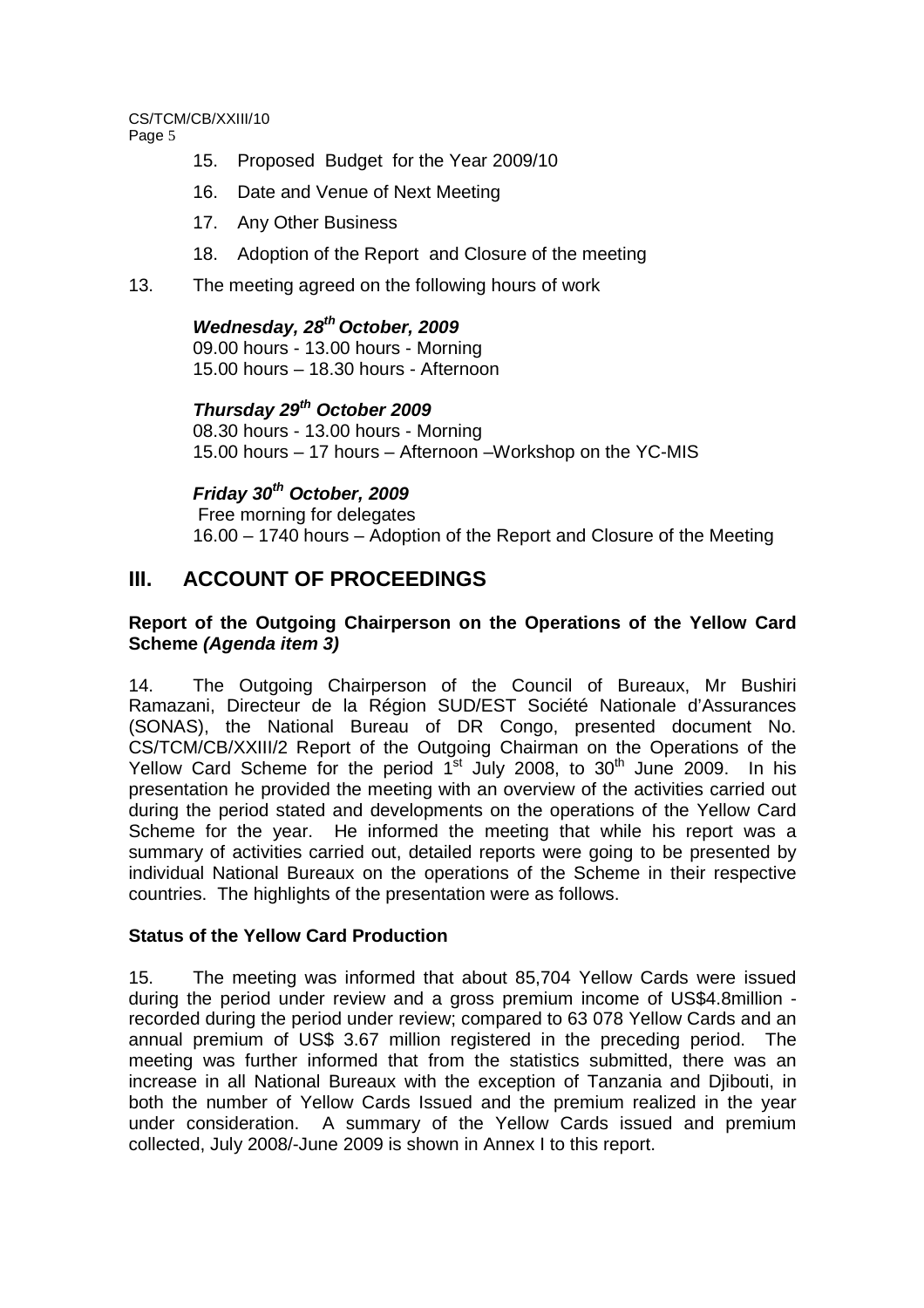16. The meeting was informed that the National Bureau of Ethiopia had realized a record US\$ US\$ 1,356,579.46, - from the 24 478 Yellow Cards they had issued followed by the National Bureau of Kenya which realized US\$ 1.3 million from the 11,018 Cards they issued.

17. Regarding the submission of Yellow Card Summaries to both the Pool Managers and the Yellow Card Secretariat, the meeting noted the late submission of reports by some National Bureaux and emphasised that the practice was affecting the quality of the reports presented for the meeting and at the same time making it difficult for the Pool Managers to come up with correct statistics for negotiations with the underwriters participating on the Yellow Card Reinsurance Treaty Programme.

## **Decision**

18. The Council of Bureaux reiterated its earlier decision that all National Bureaux should submit their monthly reports in full as stipulated in the Yellow Card Manual.

19. The Council of Bureaux indicated that the ushering in of the New Generation of Yellow Cards, National Bureaux should use the opportunity to, among other things:

- a) review the premium levels or the cost of the Card to make it even more competitive and affordable;
- b) set up mechanisms to account for the Cards received and distributed to members of the National Bureaux and ensure that members account for the cards they would have sold;
- c) convene regular meetings with members of the Bureau;
- d) aggressively market the New Yellow Card to increase the volumes of Yellow Cards sold;
- e) increase the frequency of outreach programmes with Stakeholders like the Police, Customs Authorities and other government institutions that are involved in the movement of traffic across borders to among other things ensure that they follow developments on the Scheme and support efforts of National Bureaux in the administration of the Scheme;
- f) improve on the accessibility of the Card to the motoring public by putting in place Agents at all entry points to sell the Card; and
- g) effectively utilise the promotional materials made available by the Secretariat and make the necessary orders for any additional materials that may be required to meet this requirement.

## **Status of Yellow Card Claims Activities**

20. On Yellow Card claims activities, the meeting was informed that from the submitted reports from National Bureaux, 428 claims were reported, 77 were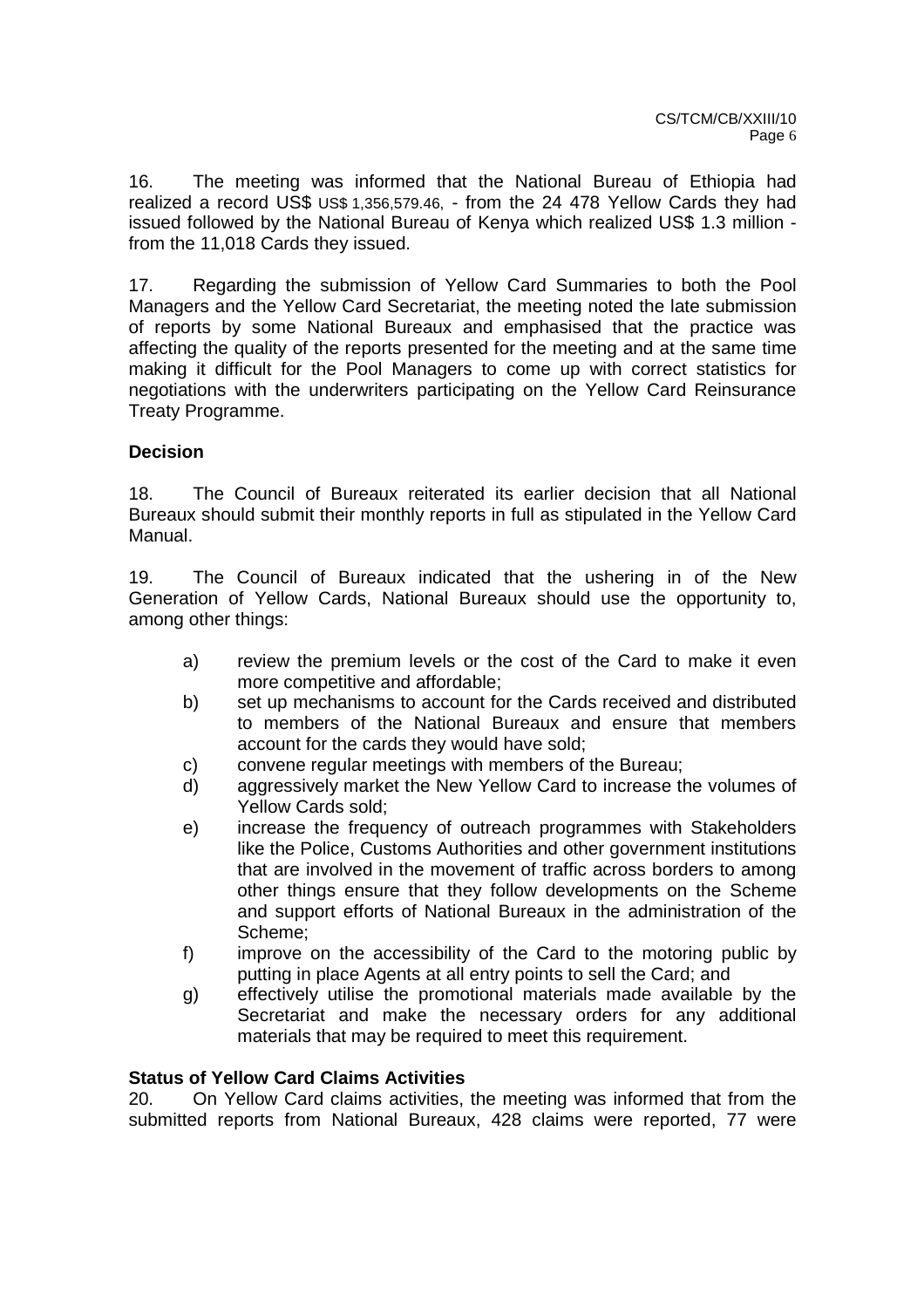settled and 428 were reported as outstanding as at 30 June 2009. A summary of the claims for the period under review is shown in Annex II to this report.

21. During the discussions on the Yellow Card production and claims activities, several National Bureaux made corrections on the returns submitted and premium and claims amounts shown in the report.

## **Claims between the National Bureaux of Tanzania and Kenya**

The meeting was informed that the issue was still outstanding and the position had not changed since the 27<sup>th</sup> Technical Management Committee Meeting held in the DR Congo in August 2009.

22. During the discussions, the National Bureau of Kenya informed the meeting that the requested documents were sent to the National Bureau of Tanzania. The National Bureaux of Tanzania confirmed receipt of the documents and assured the meeting that the claims would be settled soon.

## **High Number of Claims between the National Bureaux of Ethiopia and Djibouti**

23. The Outgoing Chairperson informed the meeting that an Expert from the Secretariat had recently visited Djibouti and Ethiopia to carry out the study on the high number of claims between the two National Bureaux. The report was under preparation and would be presented for the consideration of the  $28<sup>th</sup>$  Meeting of Technical Management Committee.

## **Yellow Card Accidents Notification Period**

24. The meeting was informed that a number of National Bureaux had raised concerns regarding the late notification of Yellow Card claims to the Handling Bureaux, the Issuing Bureaux and the Pool Managers. This had made the administration of Yellow Card Claims difficult as, in a number of cases, necessary claims investigations were being conducted long after the claims had occurred and resulting in unnecessary court cases:

## **Decisions**

25. In an effort to address the issue of late notification of accidents the meeting decided as follows:

- a) The issue of notification of accident be tabled for consideration by the next Technical Management Committee Meeting; and
- b) The notification of accident condition in the prime motor vehicle insurance policy of the insured should be printed and attached to the Yellow Card at point of issuance; and
- c) The Secretariat should prepare a paper on the practices of member States on the application of the policy condition on the notification of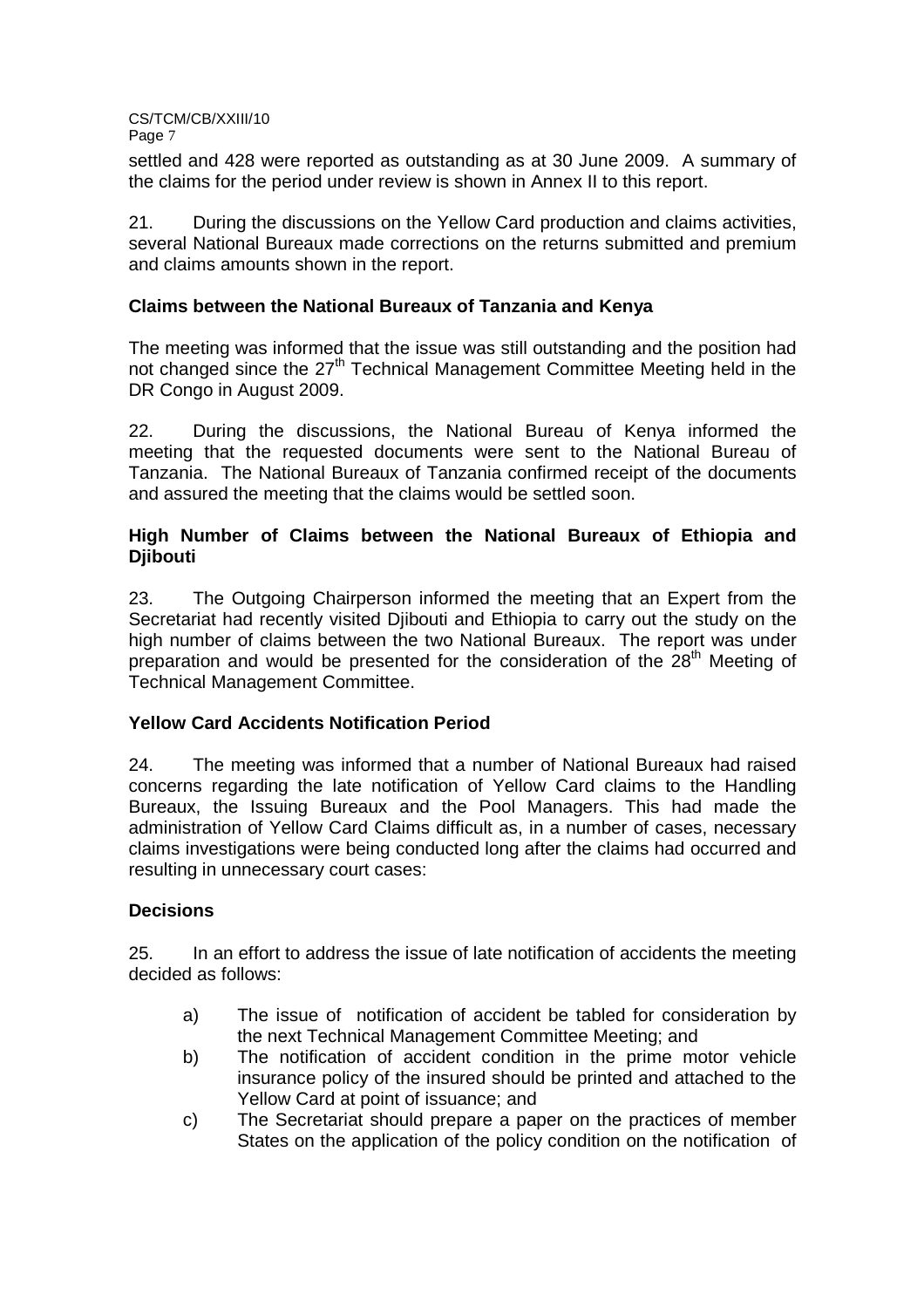## **Progress on implementation activities**

26. The Council of Bureaux was informed that progress had been made since the last Council of Bureaux Meeting held in Lubumbashi, DR Congo and separate reports were presented on the implementation of various activities carried out by both the Secretariat and the Pool Managers.

## **COMESA/MVA Co-operation on the Motor Vehicle Third Party Insurance System**

27. The meeting noted that no progress had been made on the harmonization of the Fuel Levy System and the Yellow Card System..

## **Decisions**

28. During the discussion on the issue and in consultation with the participants from Motor Vehicle Accident Fund (MVA), the following was agreed:

- a) the Motor Vehicle Accident Fund (MVA) of Botswana to convene a meeting of the COMESA-SADC Joint Task Team on the harmonization of the COMESA Yellow Card and SADC (SACU) Fuel Levy System, which was established during the  $15<sup>th</sup>$  Meeting of the Council of Bureaux, which was held from 6-7 September, 2001, in Blantyre, Malawi at Le Meridien Mount Soche;
- b) the MVAF of Botswana shall prepare the Agenda for the meeting in consultation with the COMESA, SADC and other Task Team member countries; and
- c) the meeting be convened early 2010 and before the end of May 2010.

## **Review of the draft Model Legislation on the Third Party Motor Vehicle Insurance**

29. Regarding the convening of an all stakeholders workshop to review the draft report on the Model Legislation on the COMESA Third Party Motor Vehicle Insurance, the meeting was informed that no progress had been made due to limitation in funding.

## **Implementation of the Scheme by Member States**

### **Egypt and Libya**

30. The Council was informed that a combined Yellow Card and RCTG workshop was held by the Secretariat in Egypt. Regarding the engagement of the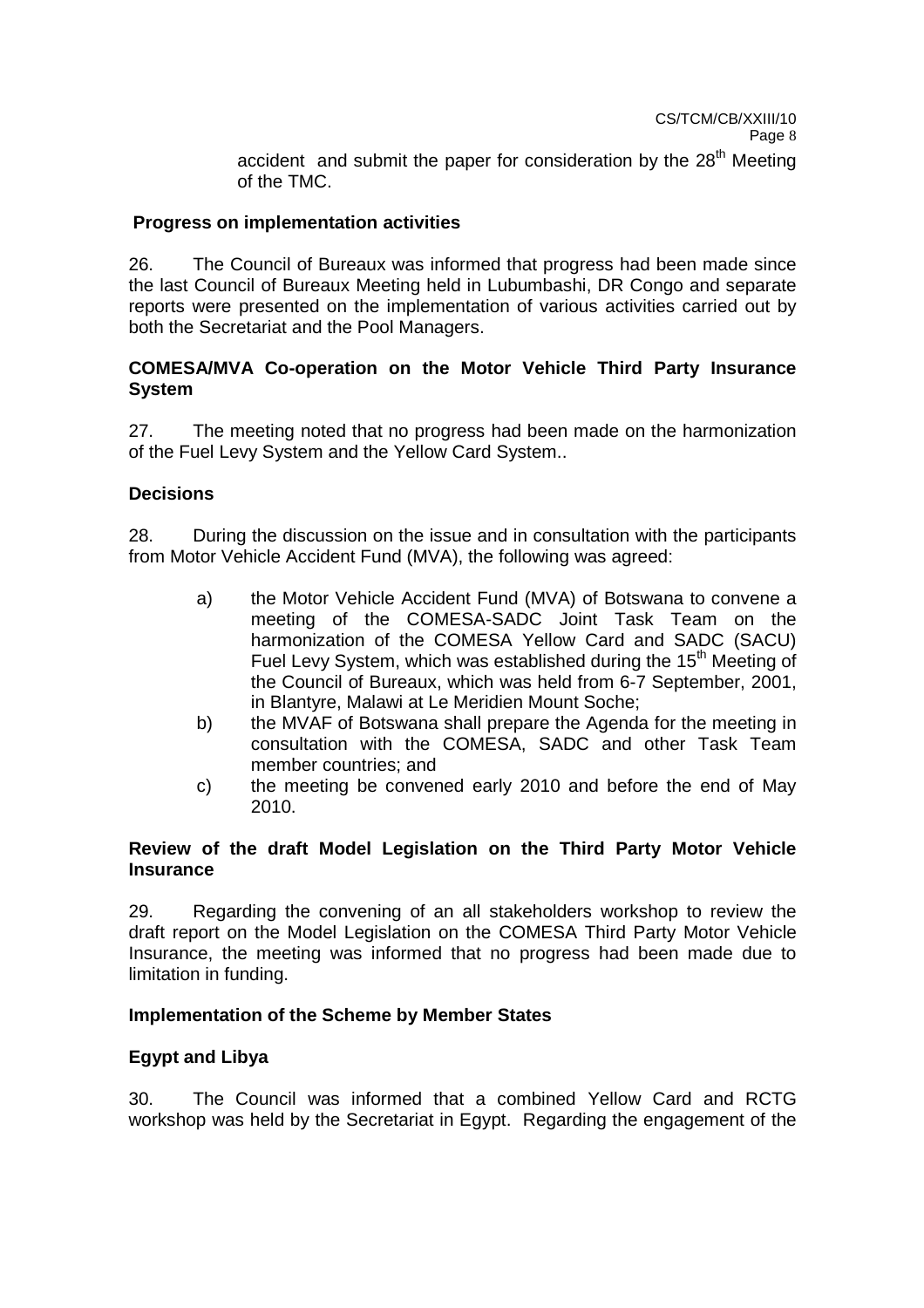the Great Socialist People's Libyan Arab Jamahiriya the meeting was informed that the Secretariat was not able to conduct a workshop during the period under review.

## **Programme on the Co-operation and Integration of Insurance Services**

31. The meeting was informed that no progress had been made since the last Council meeting. However, efforts were underway to secure funds to undertake among other things, the following:

- i) to hire a short term Consultant to prepare a study on the Structure, Conduct and Performance (SCP) of the Insurance Industry in the COMESA region and propose the way forward on the liberalization of the industry; and
- ii) to convene a meeting of Insurance Supervisory Authorities, and Chief Executives of Insurance and Reinsurance companies to consider the report prepared by the consultant and propose a draft framework for the liberalization and integration of the Insurance Industry in the COMESA Region.

## **Hosting of the Council of Bureaux Meeting**

32. The meeting was informed that the Council meeting had to be held at the Secretariat Headquarters because National Bureaux that had expressed interest were not able to host the meeting.

## **Country Reports by National Bureaux** (Agenda item 4)

33. Pursuant to the decision of the 19<sup>th</sup> Meeting of the Council of Bureaux, held from 29-30 August, 2005, in Harare, Zimbabwe, the Coordinators of the National Bureaux presented their reports on the operations of the Yellow Card Scheme in their respective countries for the period July 2008 to June 2009. The reports of National Bureaux on the status of the Yellow Card production and claims activities are shown in the summaries attached as Annex I and II. The highlights of activities carried out during the period under review and issues raised, proposals and recommendations made by the National Bureaux were as follows.

### **National Bureau of Burundi**

34. The National Bureau of Burundi submitted a schedule showing summary of Yellow Cards issued and premiums collected and Claims activity figures for the period under review as shown in the Annexes I and II. The National Bureau indicated that it had problems in handling old claims.

### **National Bureau of Djibouti**

35. The National Bureau reported as follows: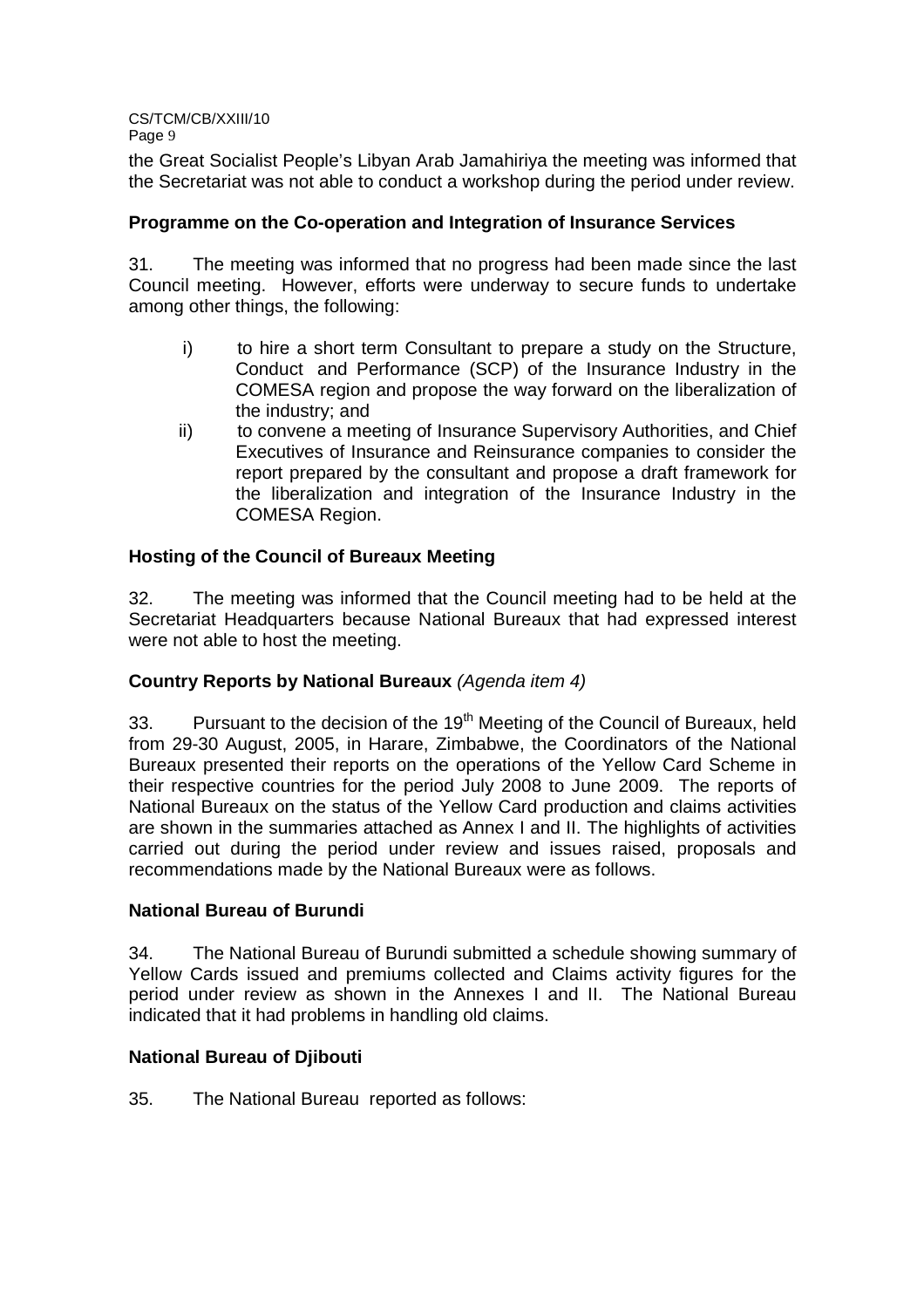- a) Issuance of Yellow Cards for the period under review was 20% lower than the previous year. This was attributed to issuance of Yellow Card cover by Ethiopian Insurance companies to vehicles registered in Djibouti;
- b) Settled a total amount of claims of US\$285,736 on behalf of other Bureaux;
- c) The National Bureau settled claims amounting to \$285,736 on behalf of other national bureaux showing an increase of 26% from the previous year;
- d) The amount settled indicated in b) above, \$49,882 was settled by the Reinsurance Pool representing a decline of 64% of claims paid by the Pool compared to last year; this sharp decrease can be attributed to an increase in the excess of loss from US\$10,000 to US\$15,000;
- e) Continued consultations with the National Bureau of Ethiopia to resolve various issues affecting the operation of the yellow card in the two countries;
- f) there had been an increase in the movement of trucks between Djibouti and Ethiopia from December 2008 to June 30 2009 to a margin of 90%;
- g) there were 104 claims reported to Djibouti by other National Bureaux (chiefly Ethiopia) representing an increase of 11% compared to the previous period which was, however, insignificant compared to a sharp increase in the movement of trucks mentioned in g) above; and
- h) the National Bureau was waiting for reimbursements of claims amounting to US\$220,000.00.
- 36. The National Bureau raised the following issues:
	- a) The major role of the National Bureau has increasingly become that of management of claims on behalf of the National Bureau of Ethiopia, this burden was weighing down on the cash position of the Reinsurance Pool, and should be addressed;
	- b) Long outstanding reimbursements of US\$220,000 represent more than 2 years returns of the bureau and this was negatively affecting the bureau's cash position; and
	- c) Use of the cash loss register, which could assist the operations of the bureau, had not been implemented, despite repeated demands. [Review the French version as it does not correctly reflect this concern]

## **The National Bureau of DR Congo**

37. The National Bureau reported on yellow cards issued, premium collected and claims activities for the period under review as follows:

- a) Issued 6,512 cards
- b) collected a total premium income of US\$ 322,840.31
- c) Had 26 claims reported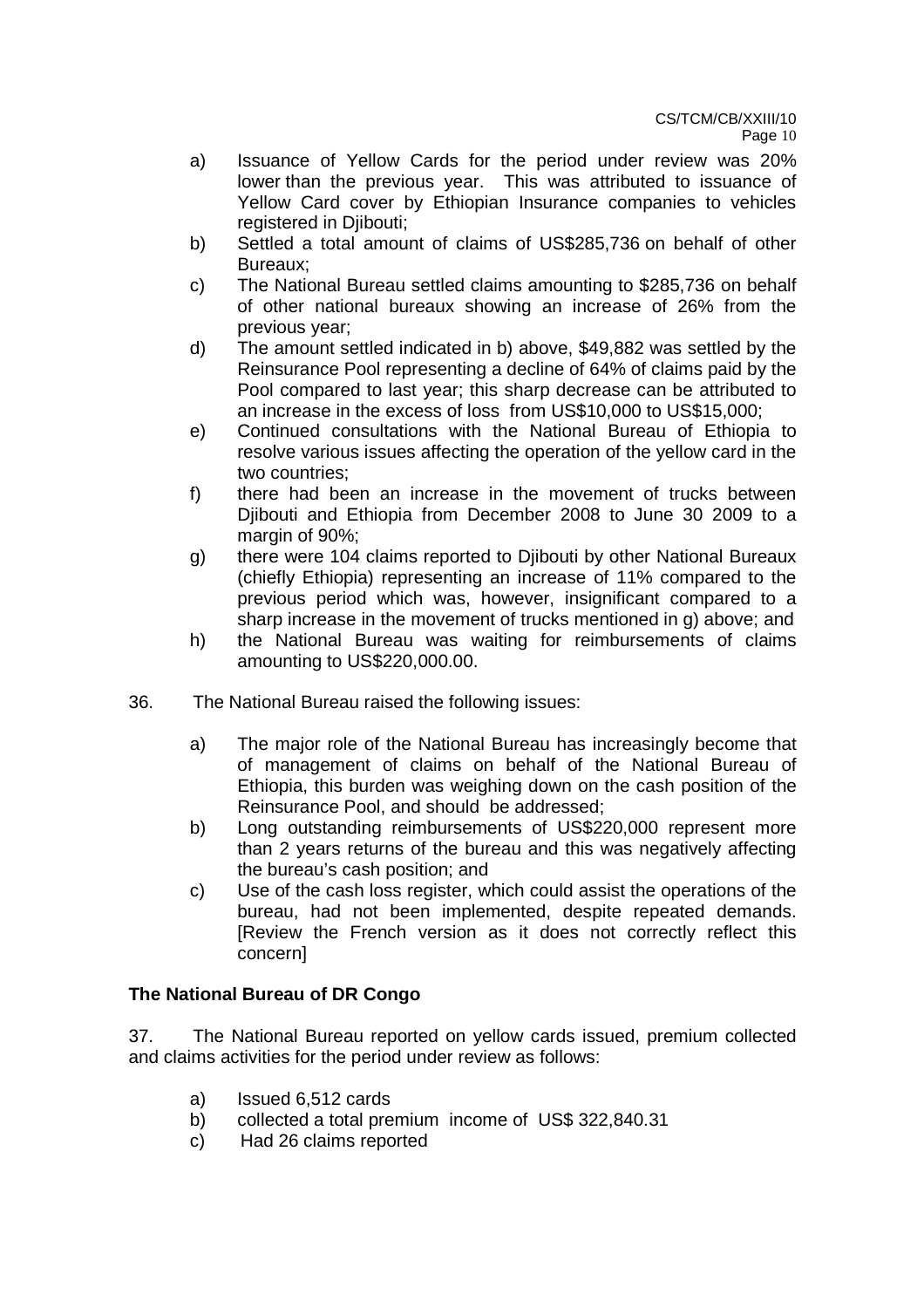- d) Paid five claims amounting to US\$ 22,797
- e) Had outstanding claims of 23 amounting to US\$ 150,550
- 38. The National Bureau further report that:
	- a) Among the paid claims were for issuing Bureau of Rwanda, Zambia and Tanzania.
	- b) Had an increase in claims due to the increase in truck flow from COMESA member countries
	- c) Awaiting reimbursement from the National Bureaux of Rwanda, Zambia and Tanzania, and
	- d) Committed to settle all genuine yellow card claims that occur in their territory.

## **National Bureau of Eritrea**

39. The National Bureau reported that, during the period under review, the bureau has not issued any cards; no claims were reported, paid or kept outstanding, as the Bureaux had been inactive due to no peace no war situation between the neighbouring countries.

## **The National Bureau of Ethiopia**

- 40. The National Bureau reported as follows:
	- a) Issued 24,478 cards and realized gross premium income of Eth. Birr 15,928,332.83;
	- b) The number of member Insurance Companies increased to eleven with the joining of Oromia Insurance Co. on March 13th 2009
	- c) Fully settled the budget contribution for 2008/2009;
	- d) Submitted monthly returns and premium cessions to the pool;
	- e) Using Pool's clearing facility had settled various claims handled by Djibouti National Bureau; and
	- f) Held bilateral meeting in Addis Ababa with delegates from Djibouti National Bureau.
- 41. The National Bureau raised the following concerns:
	- a) Fixing of liability on drivers of Ethiopian vehicles by Djiboutian Police Authorities
	- b) Extended Yellow Card claim benefits provided by Djiboutian law.

### **The National Bureau of Kenya**

- 42. The National Bureau reported as follows:
	- a) Had 35 member insurance companies writing motor business participating in the scheme;
	- b) Conducted local market visitations and promoted the sale of more cards;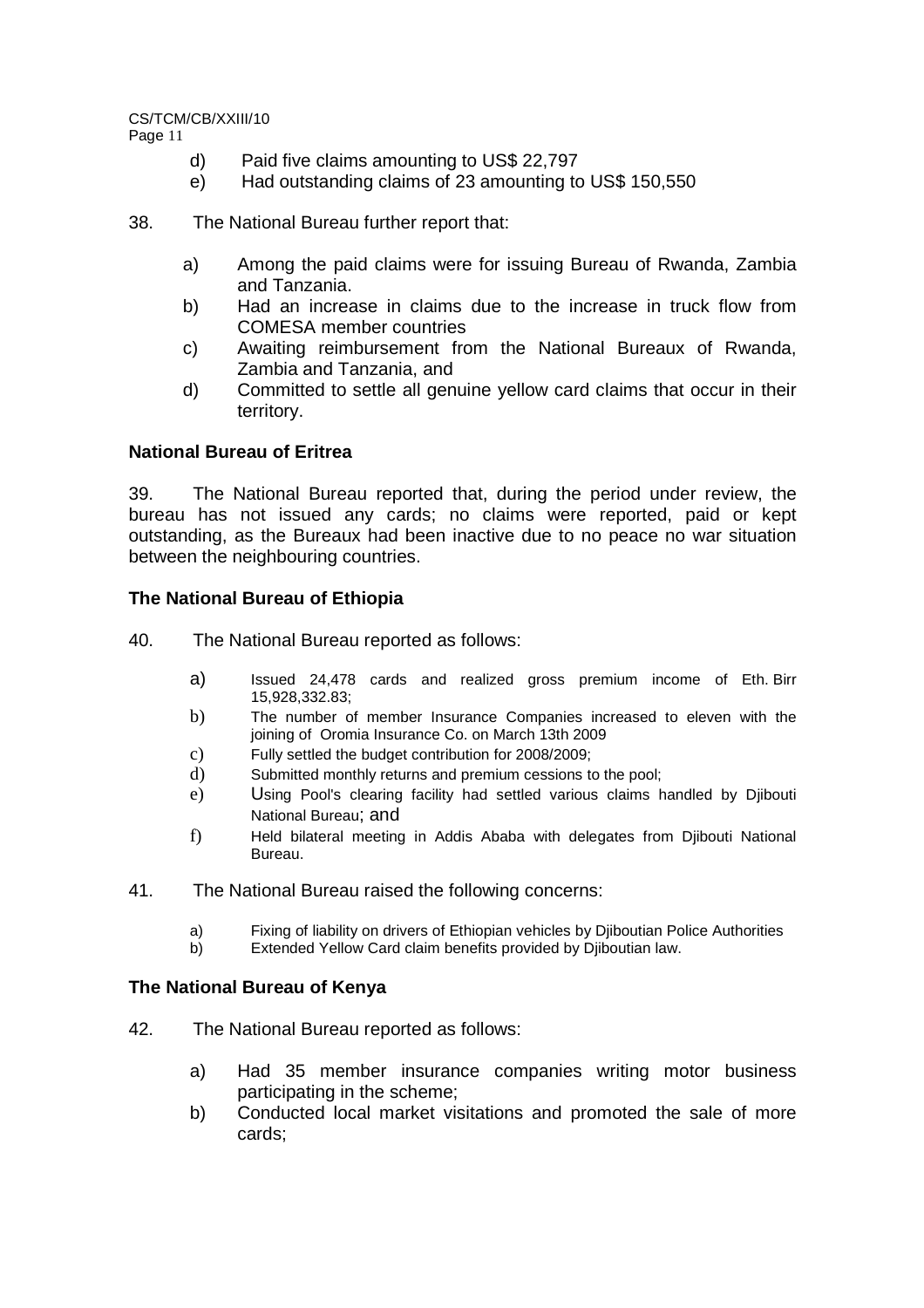- c) Erected COMESA Yellow Card bill boards at Gilgil in central Kenya and Namanga and Malaba border points; and
- d) Planning to run programmes on print media advertisement through local dailies and weekly East Africa Magazine for the East Africa Region.
- 43. The National Bureau raised the following concerns:
	- a) Agents selling third party insurance cover to motorists crossing borders had reduced the sales of Yellow Cards;
	- b) delays by branches of insurance companies in submitting returns;
	- c) delays in obtaining claims handling authorization from some issuing National Bureaux; and
	- d) delays in getting reimbursement from the issuing bureaux.
- 44. The National Bureau recommended the following:
	- a) COMESA Secretariat should liaise with government authorities to ensure the enforcement of the Yellow Card Protocol;
	- b) COMESA Secretariat should assist in the marketing the Yellow Card scheme by providing advert materials; and
	- c) National Bureaux which are not insurance companies should be allowed to earn a 10 percent management fee to cover their operational and administrative expenses. ]

### **The National Bureau of Malawi**

- 45. The National Bureau:
	- a) Presented schedules of yellow cards premium cession, yellow card sales and claims during the period  $1<sup>st</sup>$  July 2008 to  $30<sup>th</sup>$  June 2009; and
	- b) Reported no activities related to the pool and no promotional activities.

### **Decision**

46. The meeting recommended that efforts to harmonise the Yellow Card Scheme with other non-COMESA Systems should continue in order to facilitate the easy movement of traffic between COMESA and non-COMESA countries.

### **The National Bureau of Rwanda**

- 47. The National Bureau report as follows
	- a) Has five major member insurance companies;
	- b) Convene regular meeting with members;
	- c) Recorded increase in number of cards issued and premium income collected;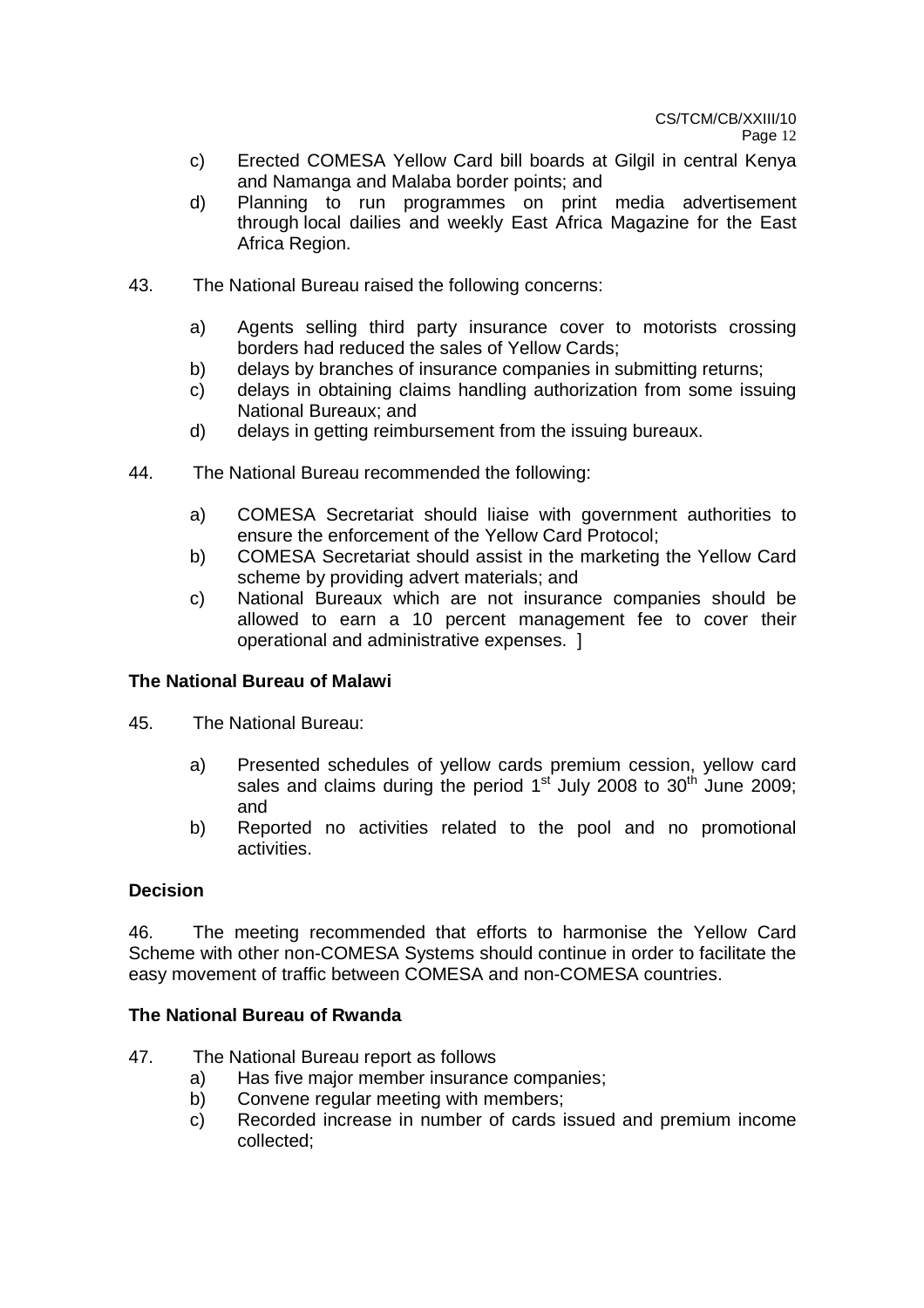- d) increased by 22 percent; and
- e) Has a strategy of making leaving Rwanda to get a yellow card cover at the border point.

## **The National Bureau of Sudan**

- 48. The National Bureau reported as follows:
	- a) Issued 46 yellow cards with total premium of USD16,309.33;
	- b) Paid two (2) claims and had one (1) outstanding for the period under review; and
	- c) Promotional activities were carried our individual by member insurance companies.
	- d) The national bureau expressed concern of the lack of response from the Pool Managers for reimbursement of claims paid on behalf others National Bureaux

## **National Bureau of Tanzania**

- 49. The National Bureau reported as follows:
	- a) Issuance of Yellow Cards reduced by 656 cards compared to the previous year due to non recognition of Yellow Cards issued by the National Bureau of Tanzania at some border posts for example Nakonde.
	- b) Promotional activities were carried out during the Dar-es-salaam International Trade Fair.
- 50. The National Bureau raised the following issues:
	- a) Non recognition of the Yellow Cards issued by its member companies by the Zambian Authorities at Nakonde border post;
	- b) Long outstanding claims reimbursement by some National Bureaux;
	- c) Delays in remittance of returns by member companies; and
	- d) Long list of outstanding claims

## **Decision**

51. The meeting recommended that the National Bureaux of Tanzania and Zambia should resolve the problem bilaterally by involving concerned authorities and stakeholders at the border posts.

### **The National Bureau of Uganda**

52. The National Bureau reported as follows:

a) Had been involved in the activities of the Regional Customs Transit Guarantee Scheme (RCTG) since September 2006;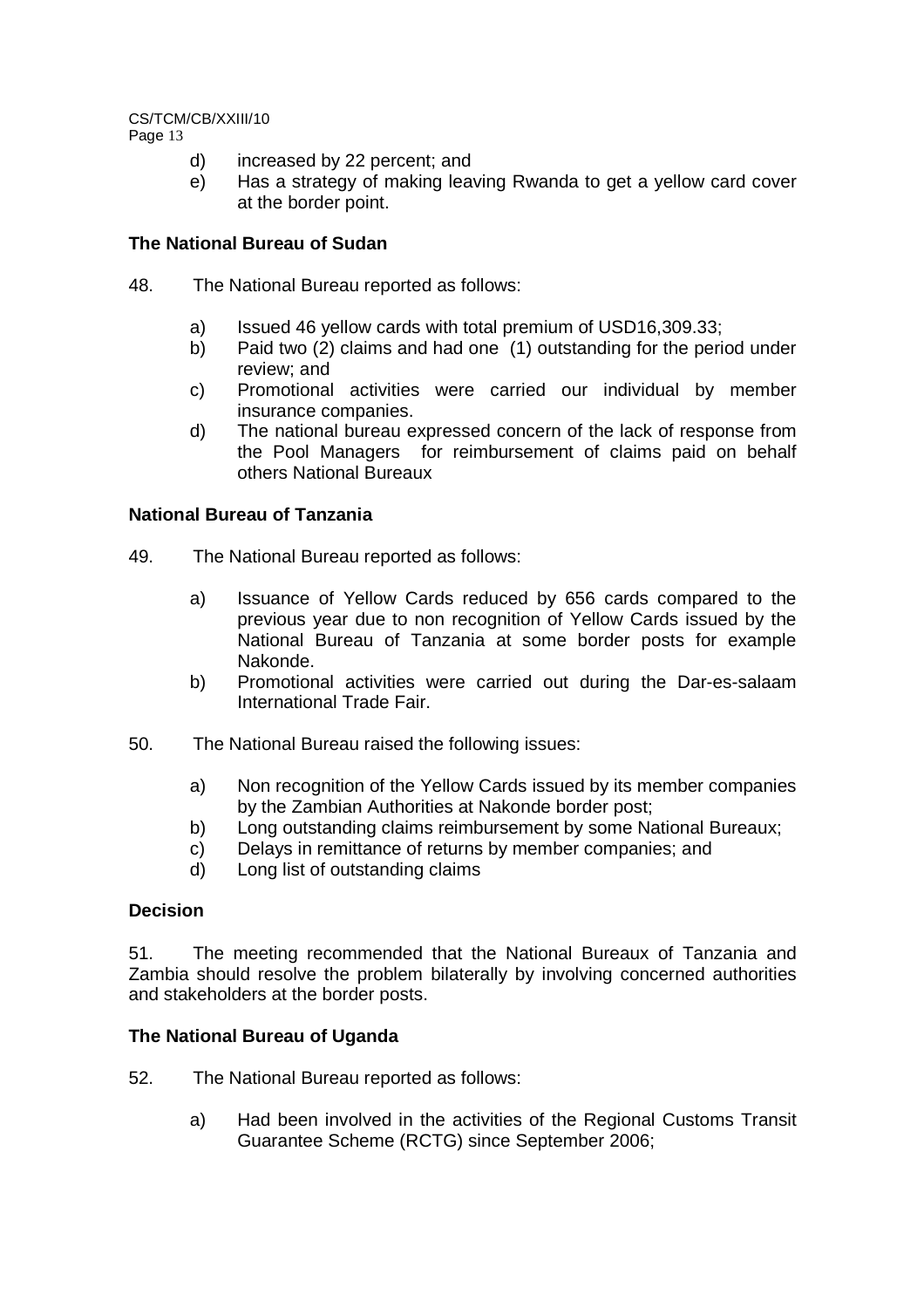Page 14

- b) Carried out sensitization training to the management at the National Bureau;
- c) Carried out sensitization workshops for Police, the Revenue Authority, etc in various parts of the country;
- d) Increase in yellow card sales from \$676,795.53 to \$689,864.69. The increase is mainly due to foreign currency exchange rate variations.
- e) Provided statistics for claims reported, settled, outstanding, etc.
- 53. The National Bureau raised the following concerns:
	- a) Delays in confirmation of Yellow Cards and authorization for settlement by other National Bureaux;
	- b) Delayed reimbursement by issuing National Bureaux and the Reinsurance pool;
	- c) Received reports of a few cases of forged cards;
	- d) Unreported and late reporting of some claims being disposed of by Courts of laws without the knowledge of the handling Bureau;
	- e) Issuance of SADC Carnets to travellers visiting non SADC trading blocs;
	- f) Lack of response to communication by some National Bureaux;
	- g) Mishandling of court cases; and
	- h) More traffic from Kenya than traffic into Kenya from Uganda

## **Decisions**

54. The meeting noted that the country report format of the National Bureau of Uganda was in line with the recommended format by the Secretariat and National Bureaux were requested to adhere to the prescribed format which covers the follows:

- a) Background / Introduction
- b) Operations
	- i) Yellow Card production
	- ii) Claims handing
	- iii) Other activities
- c) Challenges and observations
- d) Developments
- e) Proposals
- f) Conclusion

## **The National Bureau of Zambia**

- 55. The National Bureau reported as follows:
	- a) Held a workshop for member companies to sensitise them on the general operations of the yellow card and the Reinsurance Pool;
	- b) Cavmont Capital Insurance Corporation Ltd rebranded to Diamond General Insurance Ltd; and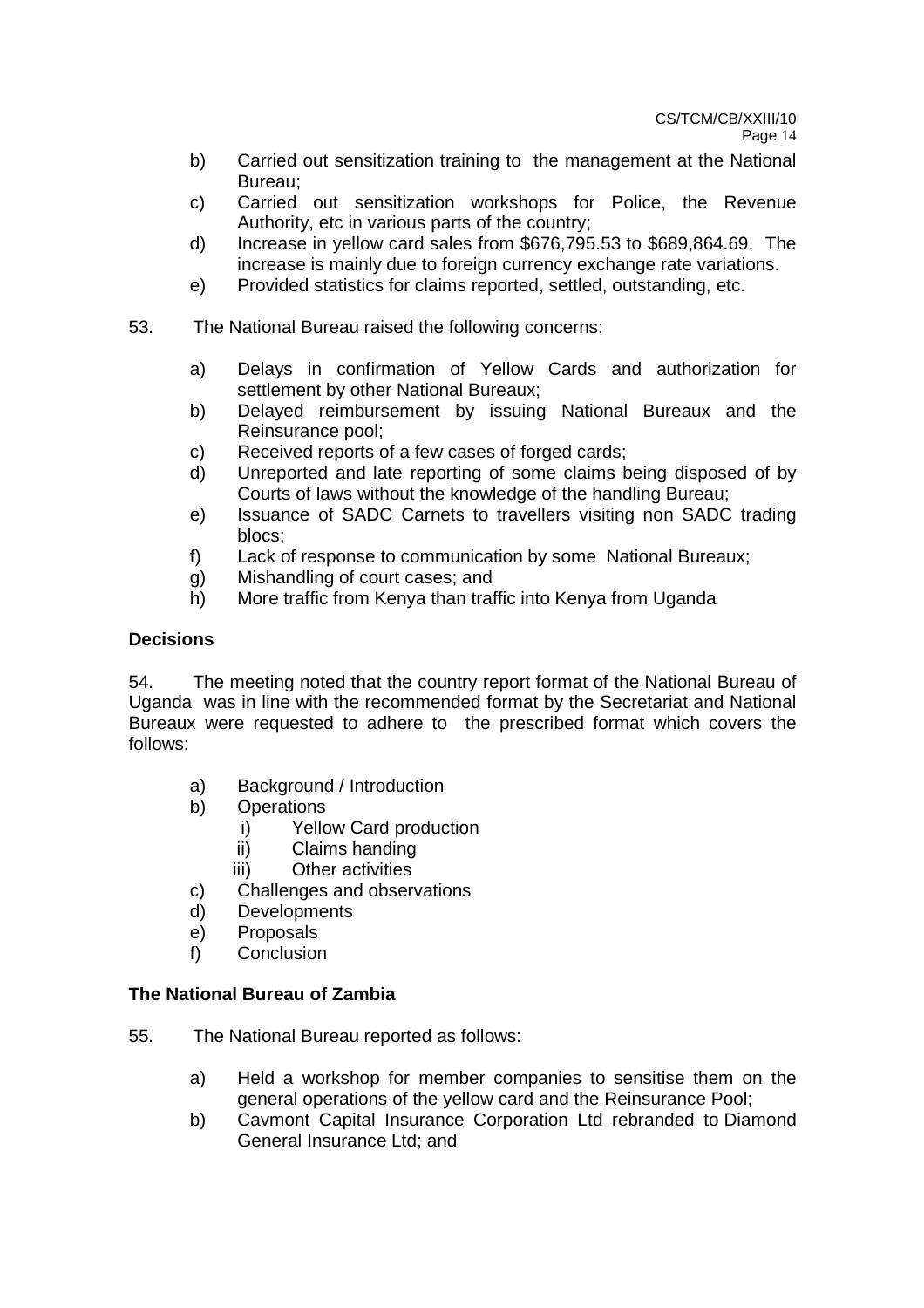- c) A request was made through the Government of Zambia to explore ways of resolving detention of Zambian motorists in DRC.
- 56. The National Bureau raised the following issues:
	- a) vehicles with duly issued Yellow Cards were being detained by the Democratic Republic of Congo authorities;
	- b) There was communication problems with other National Bureaux;
	- c) delays in getting reimbursements from the issuing bureaux;
	- d) member companies to meet and agree on how to share the expenses, the current 15% fees contribution is inadequate;
	- e) Need to sensitize the border authorities and the police on the operations of the yellow card;
	- f) need for uniformity in all the Bureaux concerning the selection of countries being visited on the yellow card;
	- g) promote the Yellow Card scheme through print media, radio and television;
	- h) provide communication options for use by motorists:
		- i) Access general information on the Yellow Card
		- ii) Who to report to in the event of an accident
		- iii) How to get immediate medical assistance as provided for under the scheme when an accident happens
	- i) Accessibility of the Yellow card throughout the country; and
	- j) Flow of information on updates on changes on rates to be charged.
- 57. The National Bureau recommended that:
	- a) The Secretariat needed to discuss with relevant authorities at the DRC border posts to ensure that the Yellow Card is recognised as a valid Third Party Insurance cover;
	- b) Need of a toll free help line for use by Yellow card holders;
	- c) Yellow Card workshops should be held more frequently to sensitize stakeholders; and
	- d) Contact details of insurance companies issuing Yellow Cards be provided to the police stations at border posts.

## **The National Bureau of Zimbabwe**

- 58. The National reported as follows:
	- a) National Bureau was made up of 29 registered, active and short-term insurers who were also be members of the Insurance Council of Zimbabwe (ICZ);
	- b) Members of the bureau continued to retain 100% of premiums received instead of ceding 30% to ZEP-RE due to persistent hard currency shortages;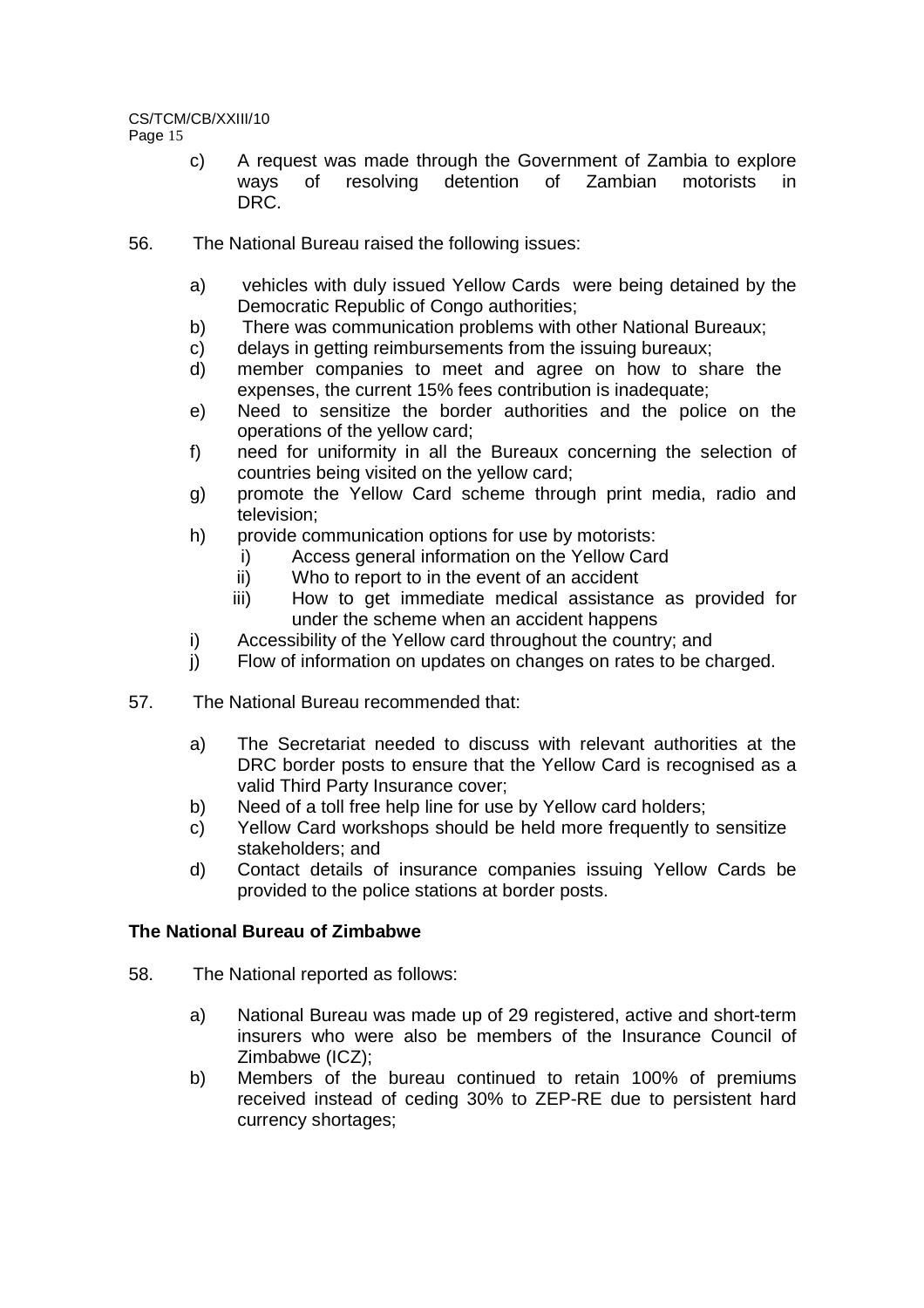- c) Transacting in hard currency had helped stabilise economy and allows for business planning and in this regard the National Bureau made a commitment to pay US\$50,540 to ZEP-Re towards their outstanding obligations with the Pool Managers; and
- d) Under the umbrella of the ICZ, the national bureaux members meet every month and share information related to the yellow card, among others.
- 59. The National Bureau submitted the following requests:
	- a) The National Bureau requested the Council of Bureaux to write-off all previous 30% cessions to the Pool up to December 2008, due to economic challenges; and
	- b) Requested the Council of Bureaux to write-off outstanding subscription fees of  $$141,515$  up to  $31<sup>st</sup>$  August 2009 due to economic hardships.

## **Decision**

60. The meeting noted the country reports submitted by Coordinators of the National Bureaux and decided that the Secretariat should consider the issues raised and recommendations made and find solutions in consultation with the concerned National Bureaux.

## **Reports of the Twenty-Sixth and Twenty-Seventh Meetings of the Technical Management Committee (TMC) on the Yellow Card Reinsurance Pool** (Agenda item 5 & 6**)**

61. The COMESA Secretariat presented Documents No CS/CB/TMC/XXVI/10 and No. CS/CB/TMC/XXVII/9, Reports of the Twenty-Sixth and Twenty–Seventh Meetings of Technical Management Committee (TMC) of the Yellow Card Reinsurance Pool, which were held from 21<sup>st</sup> to 22<sup>nd</sup> April 2009, in Lusaka, Zambia and  $4<sup>th</sup>$  to  $5<sup>th</sup>$  August 2009, in Kinshasa, D R Congo respectively. The Secretariat highlighted the progress made on the operations of the Reinsurance Pool and various activities carried out in accordance with the decisions of the Council of Bureaux as follows:

## **i. Capacity Subscription to the Pool**

62. With regard to the payment of Capacity Subscription, the Council of Bureaux noted the following:

- (a) the National Bureau of DR Congo had paid its capacity subscription to the Pool; and
- (b) the National Bureau of Sudan had problems with remittance of their instalments of capacity subscription and the Bureau assured that the payment would be effected as soon as their request for forex is approved by the Central Bank of Sudan. The meeting further noted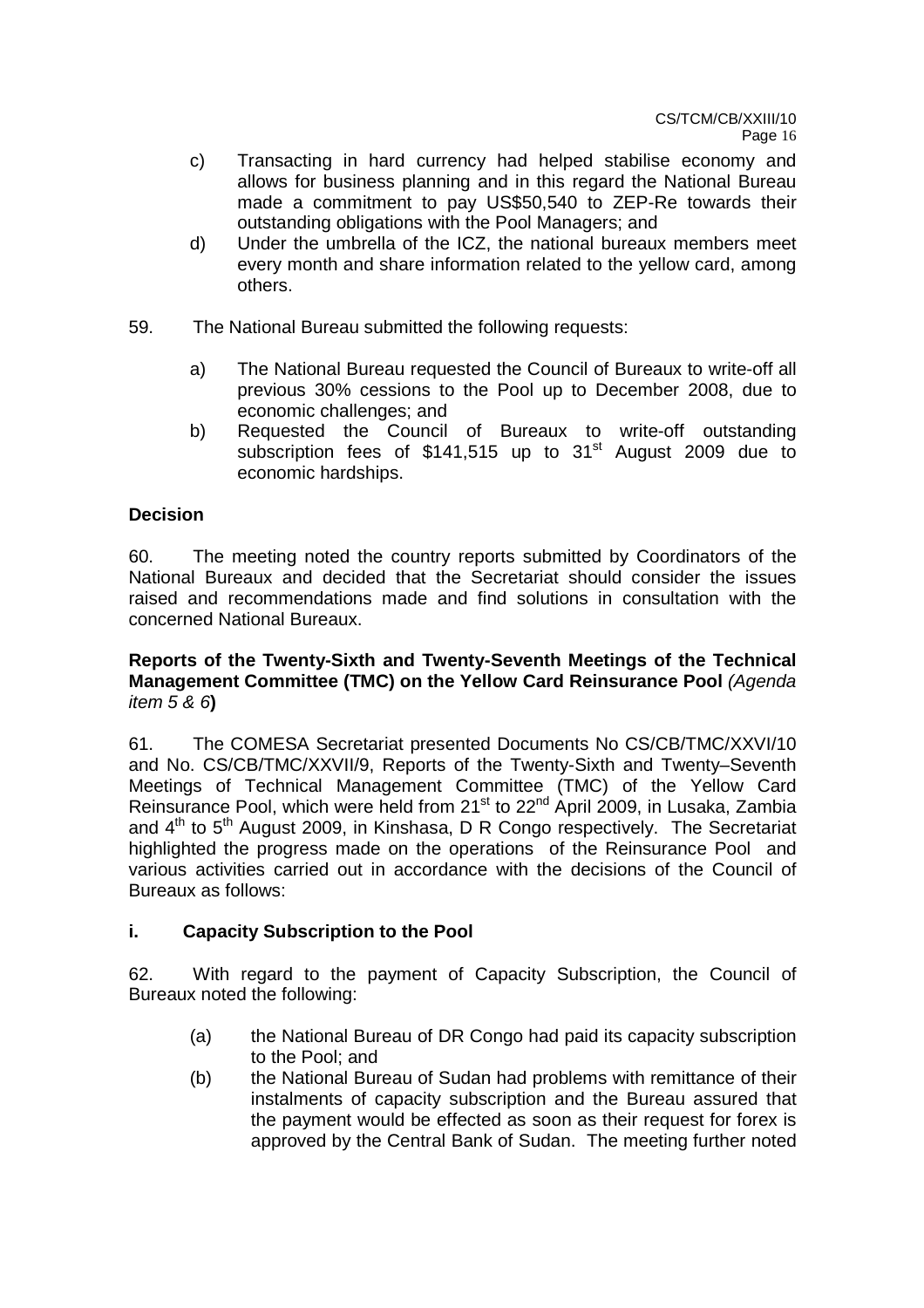that to resolve the issue of forex, the representative of the Pool Managers proposed that the National Bureau pays the capacity subscription to the ZEP-RE branch in Khartoum in Sudanese Pound and the ZEP-RE would pay an equivalent amount in US\$ to the Pool. The representative of the National Bureau of Sudan took note of the proposal made by ZEP-Re.

63. The Council of Bureaux commended the National Bureau of DR Congo for settling its arrears of capacity subscription to the Pool in full.

## **Decisions**

64. The Council of Bureaux endorsed the following  $26<sup>th</sup>$  Meeting of the Technical Management Committee recommendations:

- a) the National Bureaux of Burundi, Malawi and Sudan should pay their share of capacity subscription to the Pool without any further delay; and
- b) the Secretariat should follow up on the decision taken by Council to take up the issue of payment of capacity subscription with the top management of the National Bureaux named above and report its findings to the next meeting of the TMC.

## **ii. Review of Annexes of the Revised Operations Manual**

65. The meeting noted that the Annexes of the revised operations manual were done and that the complete Manual would be circulated to all National Bureaux without delay.

## **iii. Claims Issue between the National Bureaux**

## **iv. Outstanding claims issue between National Bureaux of Kenya and Tanzania**

66. On the issue of claims between the National Bureaux of Tanzania and Kenya, the Council of Bureaux noted that the National Bureau of Tanzania was in the process of effecting the payment

## **v. Identification of External Auditors for the Yellow Card Reinsurance Pool**

67. Regarding the identification of External Auditors for the Reinsurance Pool of the Yellow Card Scheme, the Council of Bureaux noted that the Secretariat, with the assistance of the National Bureau of Kenya, had identified four external auditors, namely: Deloitte & Touche, Ernst & Young, KPMG and DCDM and the Terms of Reference for the job had been circulated.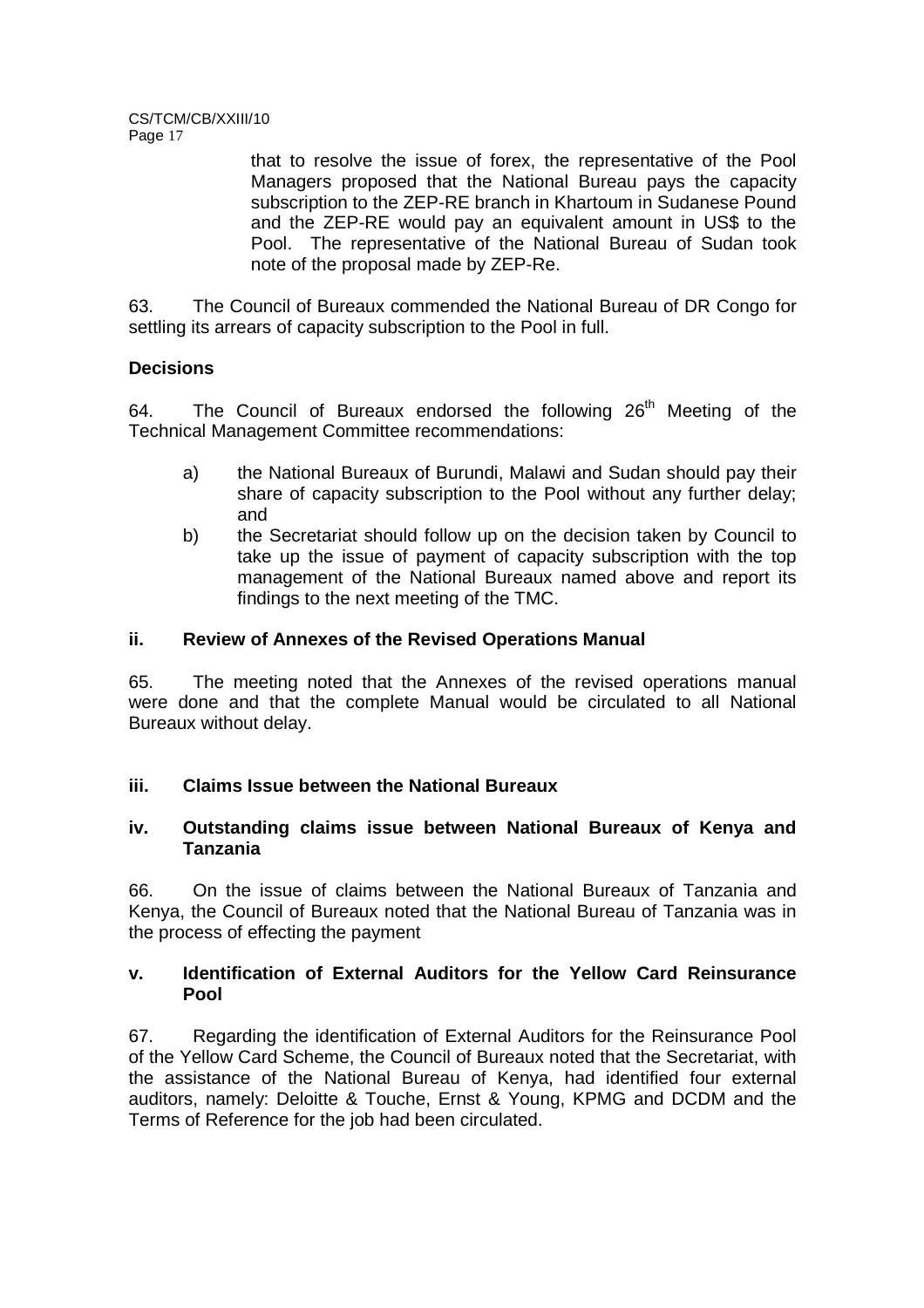## 68. The Council of Bureaux further noted that:

- a) No tenders were made available to the Secretariat;
- b) in order to fill the gap the  $27<sup>th</sup>$  Meeting of the TMC decided that the Auditing firm Deloitte had been appointed to audit the 2008 account;
- c) the TMC accepted the request made by Deloitte for the increase of fees from US\$3,450 to US\$4,000 an annual cost of US\$4,000 for one year; and
- d) the Secretariat assured the Committee that it would carry out the exercise either by mounting a mission or directly liaising with the identified audit firms and submit its assessment report on the auditors identified including the audit fees requested for consideration and appointment by the 23<sup>rd</sup> Meeting of the Council of Bureaux.

## **vi) Reimbursement of cost of Printing of Yellow Card Books**

69. On the reimbursement of cost of printing of Yellow Card Books, the Council of Bureaux noted with concern that a number of National Bureaux had not settled their balances of the cost of printing and delivery incurred by the Secretariat for the books they received. The meeting also noted the continued ad hoc emergency orders being made by National Bureaux.

### **Decisions**

70. The Council of Bureaux reiterated its earlier decisions that:

- a) National Bureaux should issue cheques with their orders for printing and delivery of Yellow Cards to the Secretariat. On issuing the order, the estimated cost of printing and delivery should be obtained from the Secretariat;
- b) National Bureaux with outstanding cost of printing and delivery of Yellow Card Books, should reimburse the Secretariat without further delay; and
- c) The National Bureaux should have a system for managing the stock of Yellow Cards and place their orders for printing in good time before the stock runs out.

## **Decision**

71. On the issue of Primary Insurance Companies failing to comply with directives, the Council of Bureaux endorsed the following 27<sup>th</sup> Meeting of the Technical Management Committee recommendations: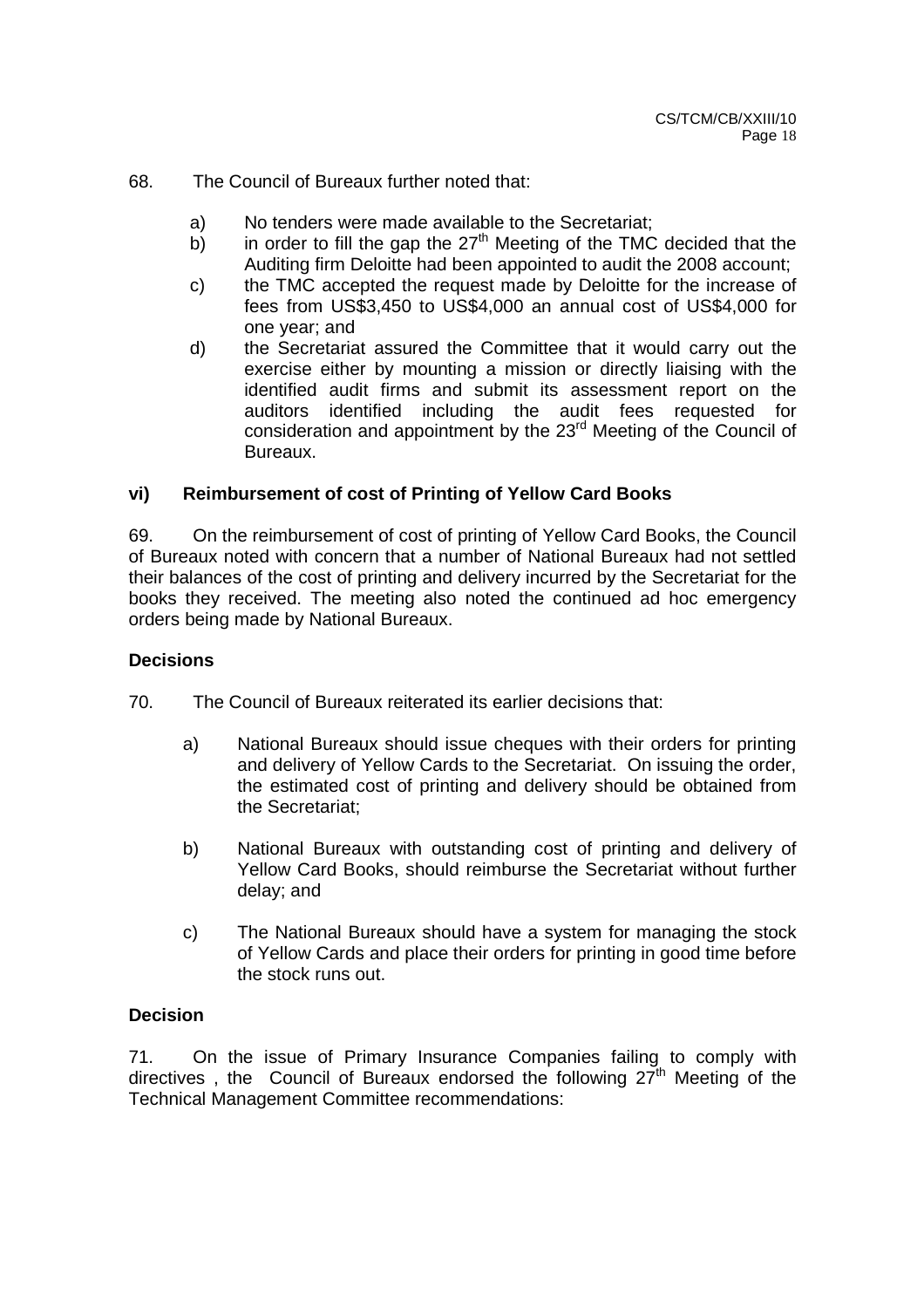- a) The Secretariat should write to the National Bureaux drawing their attention to the directives and measures to be taken on the primary insurance companies who fail to comply with directives as well as meet their obligations;
- b) National Bureaux should take necessary measures on primary Insurance companies who are members of the scheme who fail to adhere to the operations manual, decisions of the Council of Bureaux and to meet their obligations and advise the Secretariat on measures taken; and
- c) The Secretariat should organize the second workshop for Yellow Card Coordinators, as there were several new Yellow Card Coordinators who should be acquainted with details of operations and the various instruments of the Yellow Card Scheme.

## **vii) Study Report on the High Number of Yellow Card Claims between Ethiopia and Djibouti**

72. The Council of Bureaux noted that, a technical consultant to carry out the study had been identified and a contract signed. However, it was established that there were no funds available for the Study to be carried out. The Study was therefore scheduled to be included in the next budget.

## **viii) Yellow Card Workshops**

73. The Meeting noted that two National workshops were held by the Secretariat in Zambia and Malawi jointly with national bureaux in the respective countries.

74. With regard to the mission mounted to Egypt, the Council of Bureaux noted the following:

- a) the Insurance Supervisory Authority of Egypt advised the COMESA mission that it was not ready to host the  $23<sup>rd</sup>$  Meeting of the Council of Bureaux;
- b) the Insurance Association of Egypt was mandated to study the possibility of joining the Yellow Card scheme and would advise the findings of the study and its decision on the way forward;
- c) the COMESA Secretariat was requested to provide reports of the Council of Bureaux Meetings , Audited reports of the Yellow Card Reinsurance Pool, write ups on the Scheme and other materials that would assist the Insurance Association of Egypt to carry out the Study; and
- d) the Insurance Association advised that they will participate in the Council of Bureaux meetings.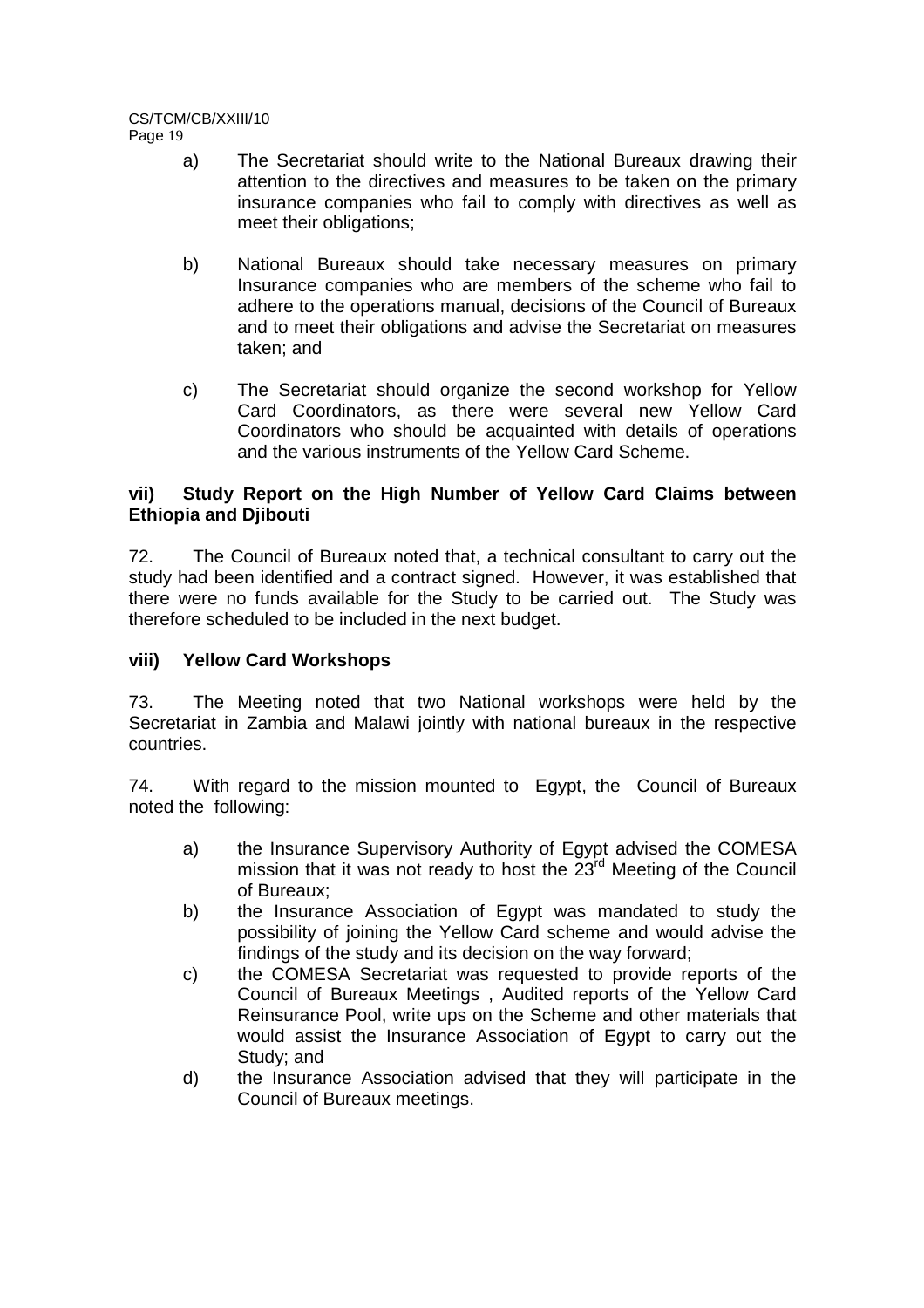75. The meeting further noted that following Egypt's withdrawal from hosting the 23rd Meeting of the Council of Bureaux, the National Bureau of Kenya was requested to host the 23<sup>rd</sup> Meeting in accordance with its offer made during the 22<sup>nd</sup> Council of Bureaux meeting held in Lubumbashi in October 2008.

## **ix) Comparison of Yellow Card Rates and Nationally Issued Motor Vehicle Cover (Act Cover)**

76. The meeting noted that National Bureaux were requested to provide information on rates for the Yellow Card and the Act Covers issued by National Bureaux to enable the Secretariat to carry out a comparison of the competitiveness of the two provisions. However, only the National Bureaux of the DRC, Rwanda and Kenya responded.

## **x) Progress Report of the Pool Managers on the Operations of the Yellow Card Reinsurance Pool as at 30th June 2009**

77. The Council of Bureaux noted the highlights of the Progress Reports of the activities of the Pool Managers on the operations of the Yellow Card Reinsurance Pool, submitted to the 26th and 27th Meetings of the Technical Management Committee, for the period ending 30<sup>th</sup> June 2009, as follows.

## **i) Premium Returns & Income Booked**

## **Premium Returns & Income Booked**

78. The Pool recorded a total premium of US\$ 930,485 for 100% as compared with US\$1,455,117 in June 2008. The Pools 30% share declined by 36.7% from US\$436,535 in June 2008 to US\$279,145 in June 2009. The reason for the decline was due to non-submission of returns by some National Bureaux as compared to the period in 2008.

## **Decision**

79. The Council of Bureaux expressed concern on the non submission of returns by the National Bureaux and reiterated its earlier decisions that:

- a) All National Bureaux should submit their monthly returns without delay as prescribed in the Yellow Card Operations Manual;
- b) Pool Managers should step up their follow ups on the timely submission of monthly returns by all National Bureaux and constantly update the Secretariat on challenges they may be facing with respective National Bureaux and submit a full report to the 23<sup>rd</sup> Council Meeting scheduled for September 2009; and
- c) National Bureaux should as well make follow ups and ensure that all primary insurance companies who are members to the Bureau submit their returns on time and take necessary corrective measures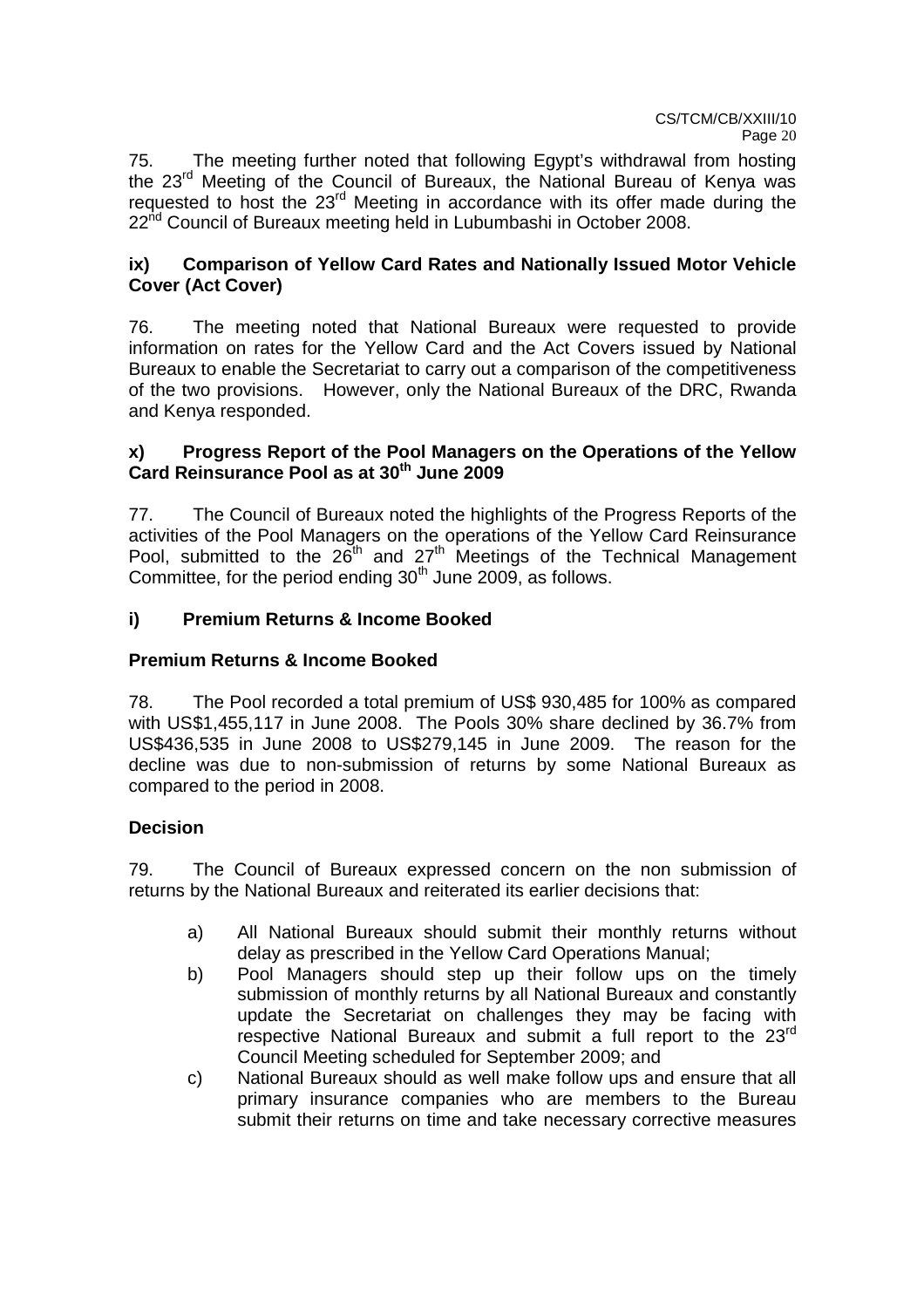> to members who do not make timely submission of returns reflecting the Yellow Cards issued.

## **Claims Bordereaux Returns**

## **ii) Claims Bordereaux Returns for Claims below US\$10 000**

80. Regarding the status of claims less than US\$10,000, thirty claims amounting to US\$65,240 had been settled by the National Bureau of Djibouti on behalf of the National Bureau of Ethiopia.

## **iii) Claims settled through the Pool Clearing House**

81. The situation had remained the same since the last Meeting.

### **iv) Large Claims Intimated**

82. The summary of large claims presented by the Pool was as follows:

## **Claims Reported to the Pool since inception up to the 30th June 2009**

Table 1 Figs in US\$

| <b>STATUS</b> | <b>TOTAL</b> | <b>RETAINED</b> | <b>RETRO</b> |
|---------------|--------------|-----------------|--------------|
| Outstanding   | 2,010,191.90 | 718.676.81      | 1,291,515.09 |
| Settled       | 1.448.406.69 | 596.126.00      | 852.280.69   |
| <b>TOTAL</b>  | 3,458,598.59 | 1,314,802.81    | 2,143,795.78 |

# **LARGE CLAIM SUMMARY BY COUNTRIES**

| Figs in US\$.<br>Table 2 |               |            |                 |                 |                   |  |  |  |  |
|--------------------------|---------------|------------|-----------------|-----------------|-------------------|--|--|--|--|
| <b>COUNTRY</b>           | <b>TOTAL</b>  | % OF TOTAL | <b>RETAINED</b> | <b>NET</b>      | <b>LOSS RATIO</b> |  |  |  |  |
|                          | <b>CLAIMS</b> |            | <b>CLAIMS</b>   | <b>PREMIUMS</b> |                   |  |  |  |  |
|                          | (S&O/S)       |            |                 |                 |                   |  |  |  |  |
| Ethiopia                 | 1,532,675.46  | 44.31      | 591,814         | 410,141         | 144.30%           |  |  |  |  |
| Kenya                    | 882.330.30    | 25.51      | 325,712         | 564,071         | 57.74%            |  |  |  |  |
| Rwanda                   | 644.143.77    | 18.62      | 192,829         | 43,571          | 442.56%           |  |  |  |  |
| Uganda                   | 241,329.58    | 6.98       | 144.448         | 106.060         | 101.99%           |  |  |  |  |
| Burundi                  | 81.959.00     | 2.37       | 20,000          | 14.796          | 136.19%           |  |  |  |  |
| Zimbabwe                 | 42,439.89     | 1.23       | 20,000          | 0               | 0                 |  |  |  |  |
| Tanzania                 | 33,720.59     | 0.97       | 20,000          | 103,288         | 19.36%            |  |  |  |  |
| Zambia                   |               |            |                 | 84.841          | 0                 |  |  |  |  |
| Djibouti                 |               |            |                 | 25,829          | 0                 |  |  |  |  |
| Sudan                    |               |            |                 | 3,978           | 0                 |  |  |  |  |
| Malawi                   |               |            |                 | 4,265           | 0                 |  |  |  |  |
| Eritrea                  |               |            |                 | 163             | $\Omega$          |  |  |  |  |
| <b>TOTAL</b>             | 3.458.598.59  | 100.00     | 1,314,803       | 1,361,003       | 96.60%            |  |  |  |  |

83. The Council of Bureaux noted that most of the claims were coming from the National Bureaux with the highest premium contributions to the Scheme and endorsed the following 26<sup>th</sup> Meeting of the Technical Management Committee recommendations: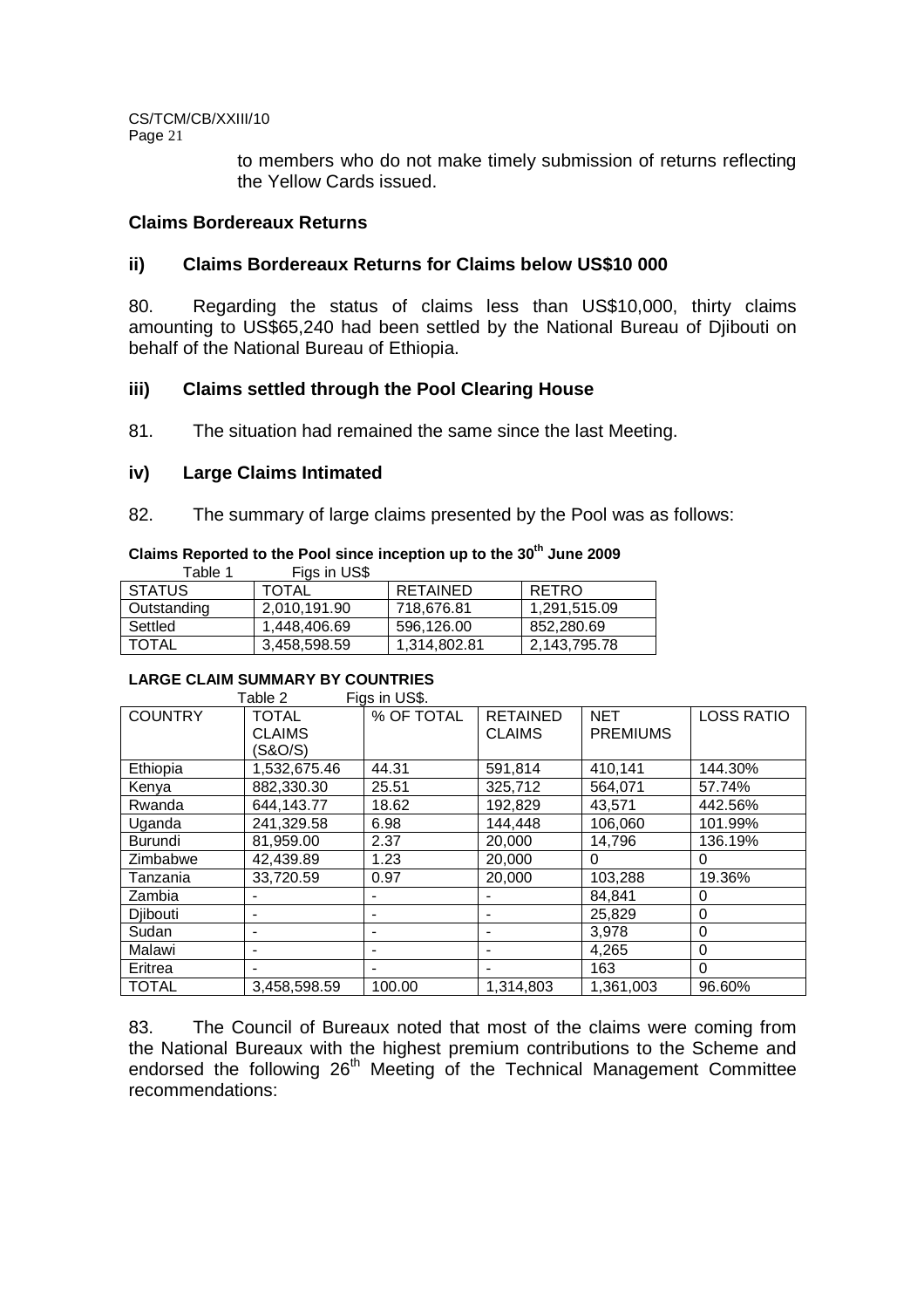- a) the affected National Bureaux should review their rates and or underwriting policies to ensure that their claims ratios are reduced to avoid straining the resources of the Pool; and
- b) a further Study on Ethiopia and Djibouti should be carried out urgently to curb the escalation of claims.

## **Common Account Excess of Loss Treaty Programme 2009**

84. Regarding the Common Account Excess of Loss Treaty Programme for 2009, the Council of Bureaux noted that because of the deteriorating claims experience the renewals were difficult. The meeting also noted that all National Bureaux were invited to take shares on the Treaty Program and only the National Bureaux of Kenya (30%) and Zambia (2%) took shares. The meeting noted the Renewal and Placement of the 2009 Common Account Excess of Loss Cover for the Yellow Card was as shown in table 3 below :

| Table 3            |                   |                      |                   |                |
|--------------------|-------------------|----------------------|-------------------|----------------|
| <b>BROKER</b>      | <b>REINSURER</b>  | <b>SHARE</b><br>2009 | <b>SHARE 2008</b> | <b>REMARKS</b> |
| Afro Asian         | Kenya Re          | 30.00%               | 30.00%            | Leaders        |
|                    | Tan Re            | 18.50%               | 18.50%            |                |
|                    | Zim Re            | 15.00%               | 15.00%            |                |
|                    | Africa Re         | 15.00%               | 10.00%            |                |
|                    | <b>WAICA Pool</b> |                      | 1.50%             |                |
| Total              |                   | 78.50%               | 75.00%            |                |
| J.B.Boda           | Cica Re           | 10.00%               | 8.00%             |                |
| Total              | <b>TOTAL</b>      | 88.50%               | 83.00%            |                |
| <b>Direct</b>      | Zep-Re            | 9.50%                | 15.00%            |                |
|                    | Zambia state      | 2.00%                | 2.00%             |                |
| Total              |                   | 11.50%               | 17.00             |                |
| <b>Grand Total</b> |                   | 100.00%              | 100.00            |                |

85. During the discussion that followed, the National Bureau of Ethiopia pointed out that the increase in the annual premium for 2008 was owing to underwriting measures adopted as agreed with the National Bureau of Djibouti.

86. The National Bureau of Djibouti sought clarification on the following issues:

- a) that the Pool Managers in their recent correspondence had advised that the Pool would not settle new claims on behalf National Bureaux who had not reimbursed the Pool for claims earlier paid;
- b) that the method used to assess loss ratio for large claims was unclear; and
- c) the increase of the threshold of the Pool from \$10,000 to \$15,000.

87. In response to the questions raised, the representative of the Pool Managers explained as follows:

i) the Pool would continue to reimburse through the clearing house facility to handling bureaux for claims paid on behalf other National Bureaux;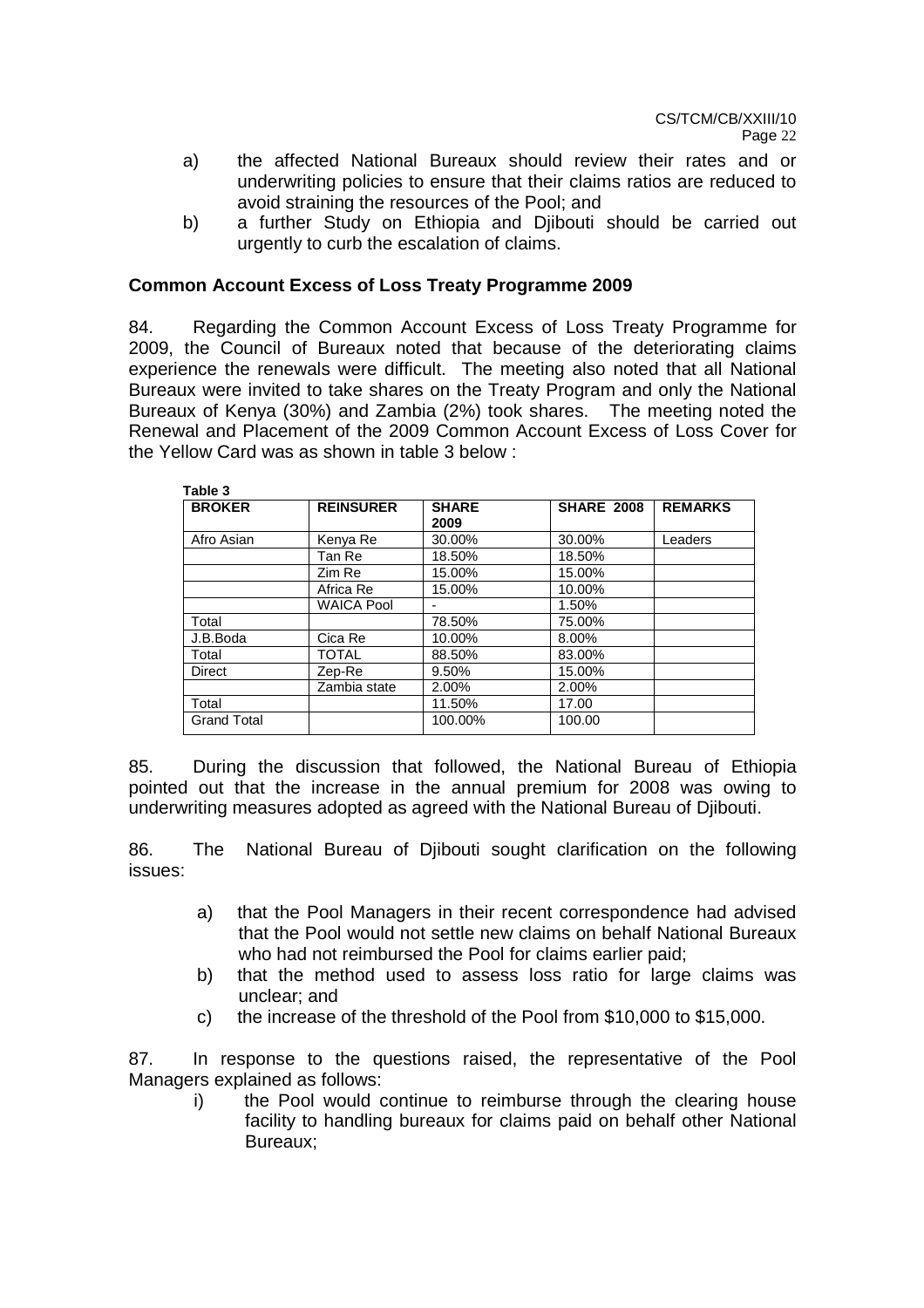# CS/TCM/CB/XXIII/10

Page 23

- ii) the method used to assess loss ration for large claims would be reviewed;
- iii) the increase in the threshold from \$10,000 to \$15,000 in respect to the 1<sup>st</sup> layer retention of the Pool under the Common Account Excess of loss Treaty Programme and was not related to the claims settlement limit of the National Bureaux;
- **iv)** A detailed report on the issues raised would be given in the next meeting of the TMC.

## **Pool Proposals**

88. The Council of Bureaux noted that the Pool Managers proposed the following to address the increasing number of claims:

- a) increase the premium base through charging commensurate premiums based on the claims experience now available. This will entail increase in the premiums charged on the Yellow Card;
- b) increase the Pools share of the premiums from the current 30% to at least 50%. At the moment, the Pool gets only 27% of the premiums after deduction of Commissions but pays for a large number of claims above US\$15,000 limit;
- c) abolish the 10% Commission payable by the Pool Managers to the primary Insurance Companies, which currently reduces the Pool's share of premiums to 27%; and
- d) that an additional levy in addition to the proposed 50% premiums be imposed on National Bureaux that generate more claims. The levy should be graduated to reflect the volume of the claims.

89. The Council of Bureaux endorsed the following  $26<sup>th</sup>$  Meeting of the Technical Management Committee recommendations:

- a) National Bureaux should charge competitive rates consistent with the loss ratios in their markets for the Yellow Cards that they issue. The rates should be constantly reviewed but should remain competitive; and
- b) The Cession and Commission charged to the Pool should be maintained at 30% and 10% respectively.

## **c) Pool Managers Report and Financial Statements for the Year Ended 31st December 2008**

90. The Pool Managers presented the audited report and accounts for the Year 2008, as required under Article 6, of the Constitution of the Yellow Card Reinsurance Pool. The highlights of issues raised by the Pool Auditors included the Pool Income Statement, Cash flow statement and the Pool Balance Sheet among other issues.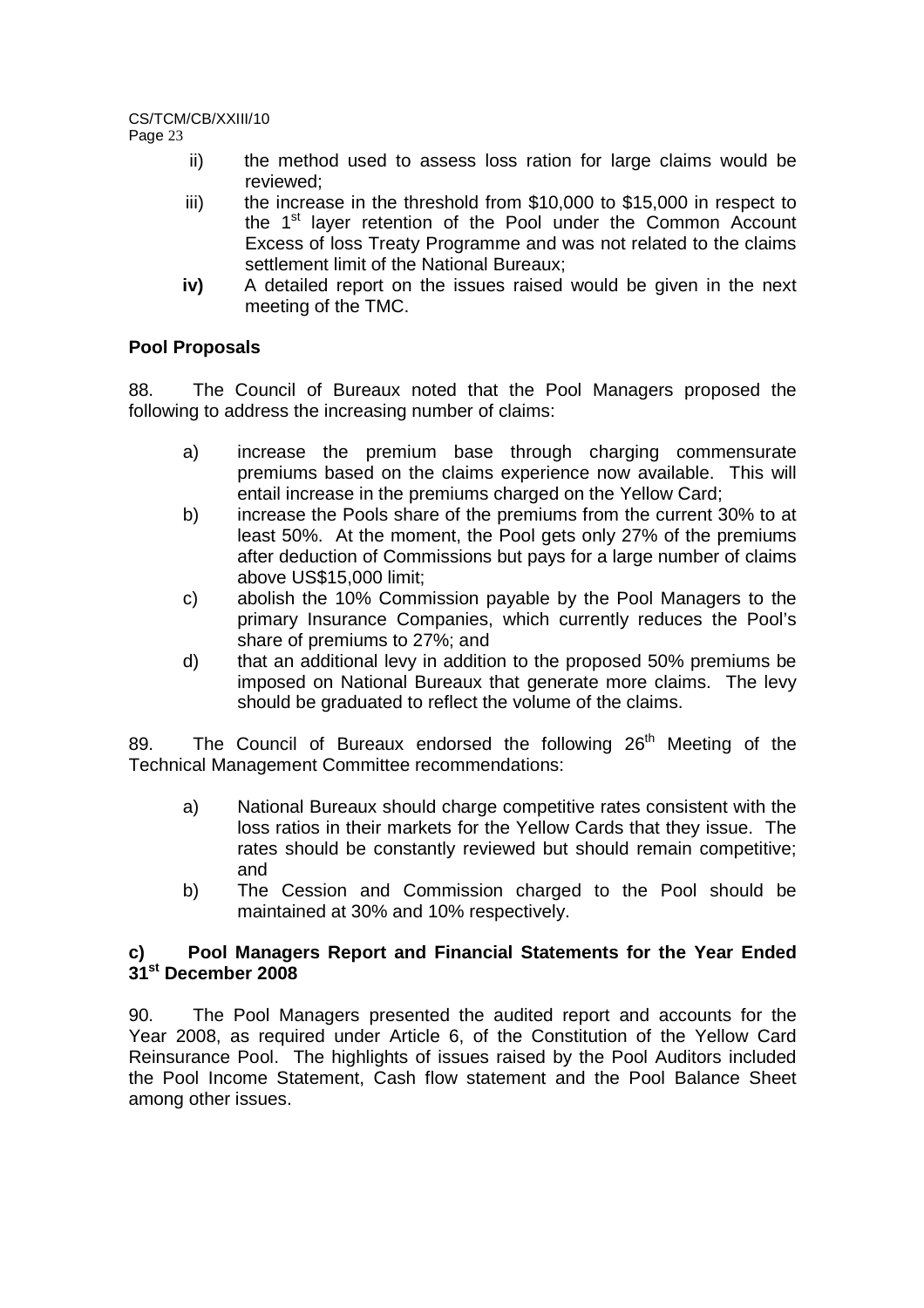### **Management letter**

91. The issues raised by the External Auditors included among others, Bureaucracy in Operations of the Pool, Underwriting income incompleteness; bad and doubtful debtors; late cut off of income, diversification of investment and lack of information on the existence and operations of the Yellow Card to the general public.

### **Decisions**

92. The Council of Bureaux endorsed the following  $27<sup>th</sup>$  Meeting of the Technical Management Committee recommendations that:

- a) The Auditors' view on the accountability of National Bureaux to the Pool was not correct and should be reviewed;
- b) Pool Managers should review the cut off date of income with a view to achieve the date recommended by the Auditors: 31 December of each year;
- c) the Pool Managers should prepare a breakdown of the actual amounts owed by insurance companies members of the National Bureaux on retrocession cover, premium cessions to the Pool and inter bureau debtors, in order to assist National Bureaux to take corrective measures; and
- d) The Pool Managers should adhere to the decisions of the Council of Bureaux and diversify their investment by investing in other COMESA Member States.

## **Decisions**

93. The Council of Bureaux adopted the following  $27<sup>th</sup>$  Meeting of the Technical Management Committee recommendations on the Audited Annual Accounts as at 31<sup>st</sup> December, 2008:

- a) the retired Auditors: Deloitte, whose contract expired in 2008, be extended for a further period of one year and that the fees be increased from US\$3,450 to US\$4,000; and
- b) the audited accounts be submitted for consideration and approval by the Council of Bureaux, as provided in Articles 6 item 4(d) and (f) of the Constitution of the COMESA Yellow Card Reinsurance Pool.

94. The meeting further endorsed the following  $27<sup>th</sup>$  Meeting of the Technical Management Committee recommendations:

a) The meeting noted that US\$537,745 profit was recorded for the year 2008 and recommended that the Pool Managers should consider declaring dividends to the members of the Pool, on the basis of their share of contribution to the total premium cession to the Pool; and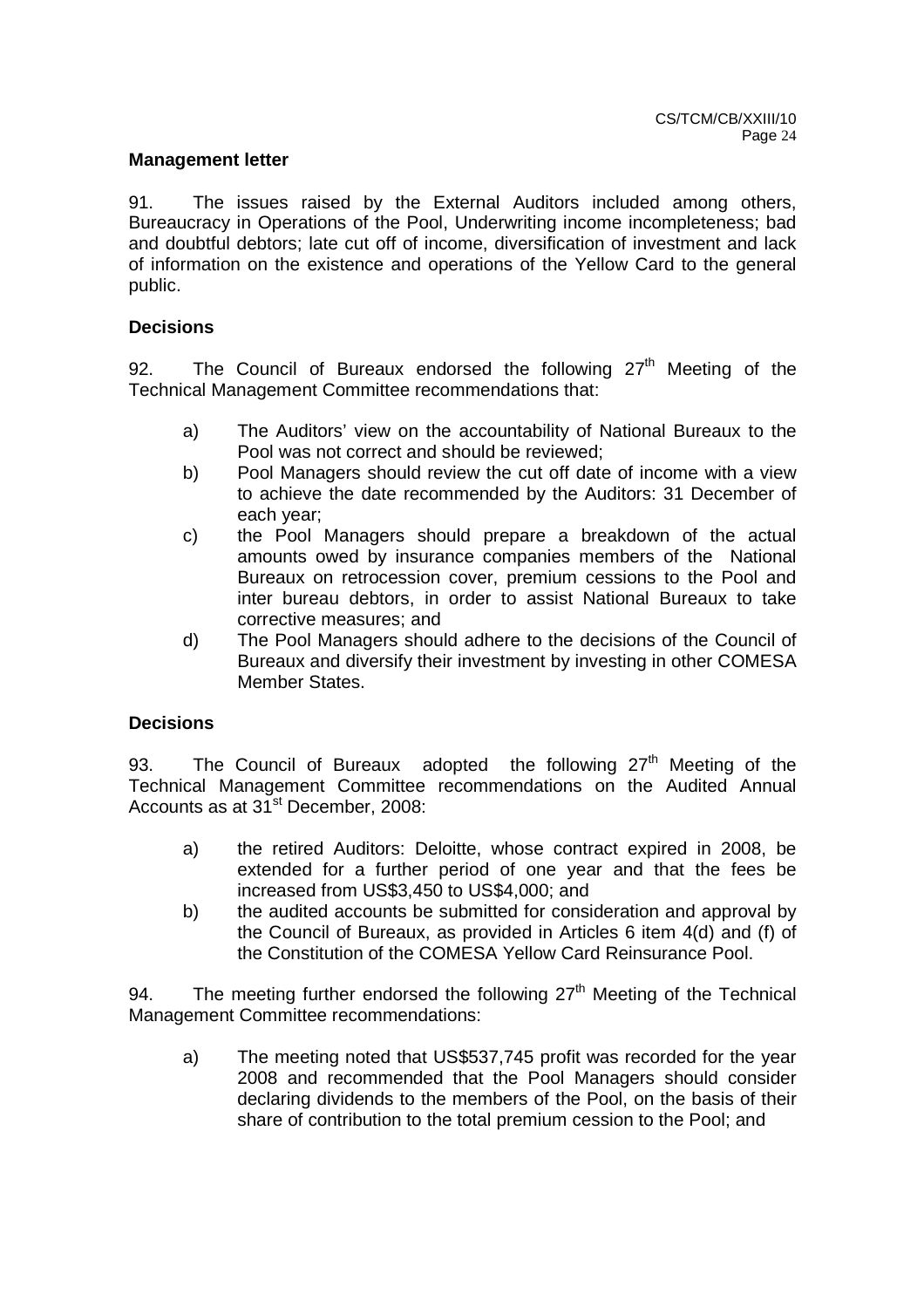b) The Committee also noted the low rate of return for investment and advised the Pool Managers to consider other investment options including investing in properties.

95. The Council of Bureaux further noted the recommendations made by the 26<sup>th</sup> Meeting of the TMC advising the Pool Managers to step up their efforts to recover all outstanding amounts owing from members for claims settled on their behalf.

96. The Council of Bureaux decided that the Pool Managers should make a provision for bad and doubtful debtors as recommended by the External Auditors.

## **Report on the Diversification of the Investments by the Pool Managers**

97. The Council of Bureaux noted the observation made by the  $26<sup>th</sup>$  Meeting that Pool Managers had not diversified the Investment Portfolio despite repeated directives made by the Council of Bureaux for the past three years and urged the Pool Managers to adhere to the decisions of the Council of Bureaux on the diversification of investment portfolio within and outside the COMESA region.

98. The Council of Bureaux also noted the challenges the Pool Managers were facing in diversifying the Investment Portfolio, were:

- **The foreign currency risk;**
- **Exchange control regulations in some COMESA countries;**
- Exposure risk as a result of the global financial melt down; and
- Communication difficulties, etc.

## **Decision**

99. The Council of Bureaux endorsed the 26<sup>th</sup> Meeting of the Technical Management Committee recommendation that Pool Managers should also invest in other credible institutions/banks in the region.

## **d) Proposal to increase Pool Managers Fees**

100. The Council of Bureaux noted that the Pool Managers presented a request for the review of the management fee from 8.5% to 10% as the administration costs of managing the scheme continued to increase and cited, among other reasons, the following:

- a) Increase in the volume of work over the years which as a result required extra staff to work on the Yellow Card business;
- b) The need to have staff that handles the day to day investment activities of the Pool;
- c) Increase in the overhead costs; and
- d) Software service contract fees for SUN system general ledger.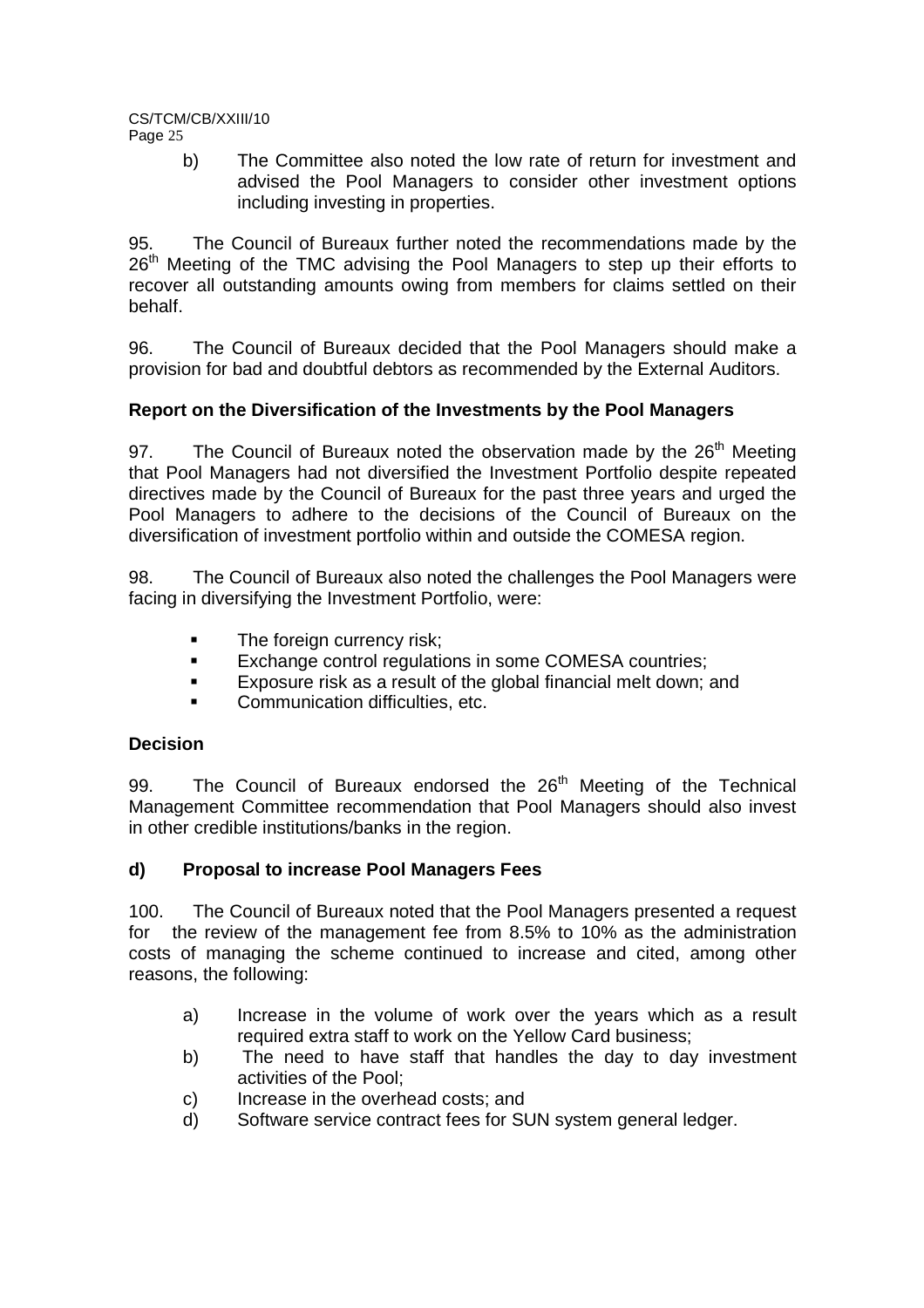101. In the discussions that ensued, the meeting was informed that in accordance with the Management Agreement entered into between the Council of Bureaux and the Pool Managers, Management Fee is based on the gross premium income of the Reinsurance Pool.

## **Decisions**

102. The Council of Bureaux adopted the 27th Meeting of the Technical Management Committee recommendation that the Management Fees for the Pool Managers be increased from 8.5% to 10% of the 30% Pool gross premium income with effect from January 2010.

## **e) Pool Financial Highlights as at 30th of June 2009**

103. The meeting noted that the Pool premium income declined by 36% to US\$279,145 in June 2009 from US\$436,535 recorded in June 2008. This was mainly due to non-submission of returns by the members.

## **f) Investments**

104. The meeting noted that the volume of investments during the half-year ended June 2009 increased by 10.3% to US\$ 2,932,269 from US\$ 2,657,422 recorded in June 2008. This was mainly due to increased remittances from member National Bureaux.

## **g) Outstanding Premium Balances due from Members**

105. The meeting noted that following the decision of the 22<sup>nd</sup> Council of Bureaux meeting held in Lubumbashi, DR Congo, the Pool Manager mounted missions to National Bureaux with high outstanding balances namely: Kenya, Ethiopia, Uganda, Rwanda and Zambia. With the exception of Uganda, all the Bureaux visited made partial settlement of the balances due.

106. The Council of Bureaux applauded the Pool Managers for the effort and achievement made in collecting US\$579,954, which was about 30% of the total outstanding amount due from members and encouraged the Pool Managers to continue their efforts and visit the National Bureaux with high outstanding balance due to the Pool.

## **h) Report on the Final Draft Investment Policy of the Yellow Card Reinsurance Pool**

107. The meeting noted that the Pool Managers had submitted a Draft Investment Policy and the TMC recommended and that the final draft be submitted to the 3<sup>rd</sup> Meeting of the Council of Bureaux for consideration and adoption.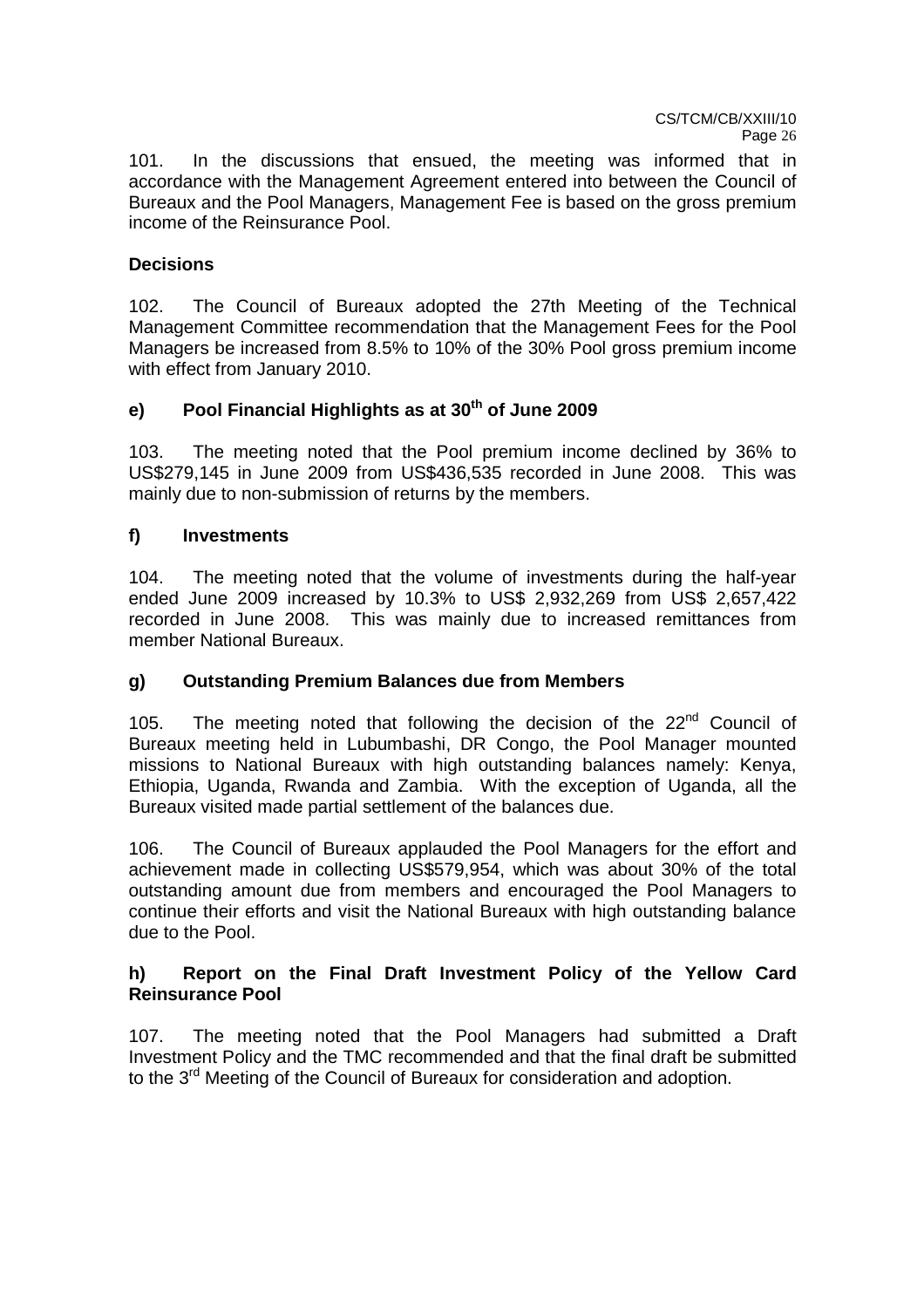## **i) Report on the Printing of the New Generation of Yellow Card Books**

108. The meeting noted a Printing Agreement was signed with Taws Ltd of Kenya in July 2009, the proposed prototype of the New Yellow Card circulated to National Bureaux and orders were sought from National Bureaux to be placed by the Secretariat with the New Printer. However, only a few National Bureaux had responded by the time of the meeting.

109. With regard to promotional and public awareness material, the meeting noted that Posters and Stickers both in English and French were under preparation and samples were circulated for comments and views of the TMC. The meeting was also informed that the Secretariat was still to terminate the contract of the current Printer up until the New Printer started printing the new generation of Yellow Card Books.

110. The meeting further noted that:

- a) The starting serial numbers of the new Yellow Card for each National Bureaux would start from ' -----, --, 000,0001;
- b) The following countries, namely: Angola, Botswana, Lesotho, Mozambique, Namibia, South Africa, Somalia and Swaziland were removed from the table as inclusion of the countries was giving the impression that they were members of the Yellow Card scheme.

111. The Council of Bureaux noted the recommendation of the 27<sup>th</sup> Meeting of the TMC on the issue of implementation of the new generation of the yellow card.

### **Recruitment of Senior Finance Assistant - Supplementary Budget**

112. Concerning the supplementary Budget for the Recruitment of the Senior Finance Assistant, the Council of Bureaux noted that the salary per annum would be US\$6,900 plus allowances. The meeting also noted the Terms and Condition of Service and key tasks that shall be performed.

### **Decisions**

113. The Council of Bureaux adopted the following 26<sup>th</sup> Meeting of the Technical Management Committee recommendations that:

- a) Minimum qualifications for the Senior Finance Assistant should be a Degree in Accounts (Accounting) and ACCA level II;
- b) The activities of the Senior Finance Assistant should be restricted to the Yellow Card only; and
- c) The Clerk should be recruited after approval by Council of the Budget for the period 2009/2010.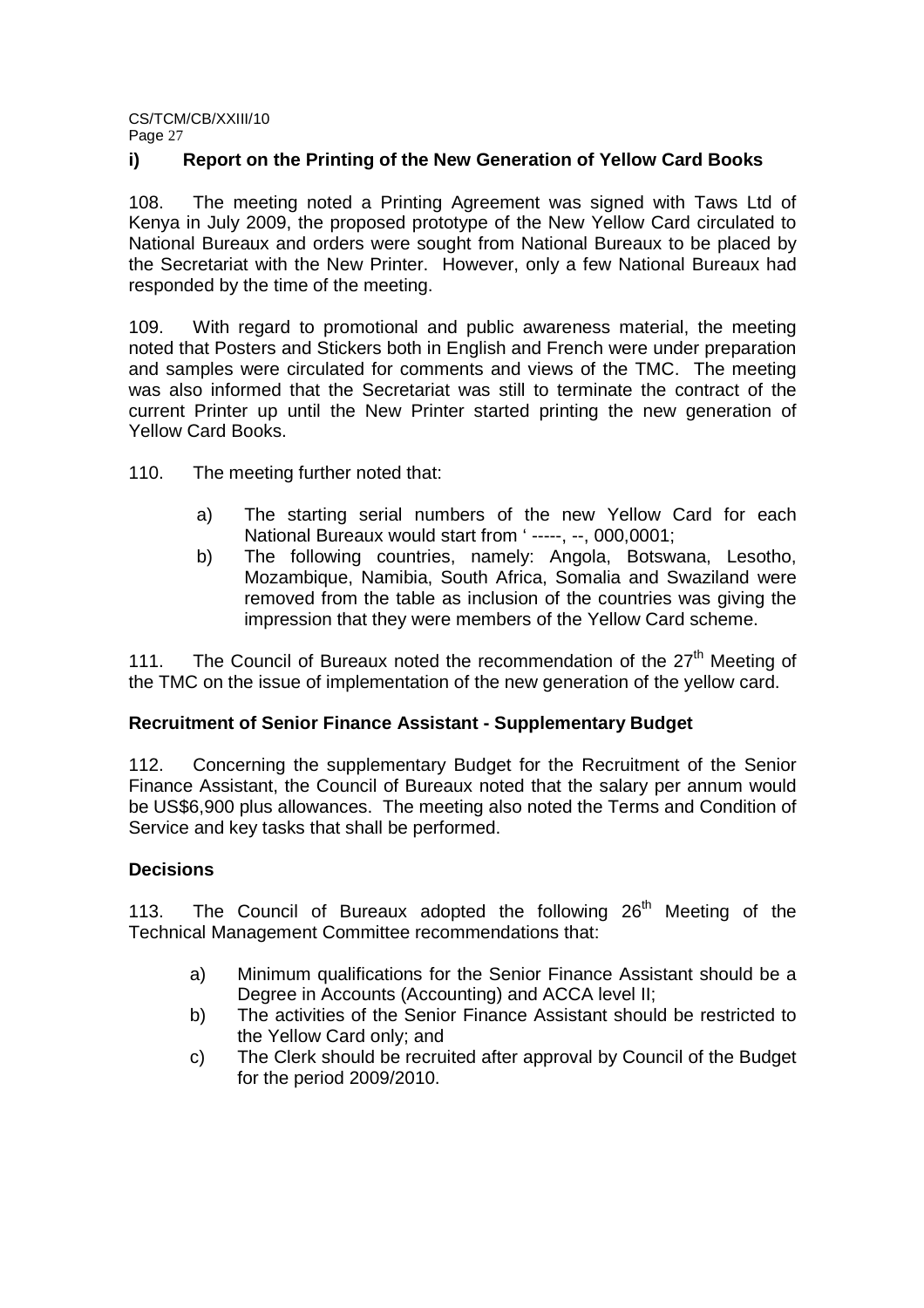## **Appointment of External Auditors for the Council of Bureaux Account**

114. On the appointment of External Auditors for the Council of Bureaux Account, the Council of Bureaux noted that in an effort to cut on any further delays caused by the long procedures and processes at the Secretariat, the current Auditor for the Secretariat DCDM was approached and they made a submission.

## **Decisions**

115. The Council of Bureaux having considered the recommendations of the 26<sup>th</sup> Meeting of the Technical Management Committee appointed De Chazal Du Mée (DCDM) Audit and Business Advisory Service as External Auditors for the Council of Bureaux Account, with effect from the  $1<sup>st</sup>$  of May 2009 for a period of three years at an annual fee of US\$ 5 000.

## **j) Recruitment of a Short Term Insurance Expert on Secondment basis**

116. As regards the recruitment of a Short Term Insurance Expert on Secondment Basis, the Council of Bureaux noted that in order to support the man power capacity of the Yellow Card office at the Secretariat, an amount of US\$32,000 was secured from the Regional Integration Program (RISP) for the recruitment of an Insurance Expert for six months.

117. The Council of Bureaux expressed appreciation to the COMESA Secretariat for the support given to the Council of Bureaux .The Council of Bureaux noted that the TMC endorsed the recommendation of the Secretariat to proceed with the recruitment of a short term Insurance Expert and report the progress on the exercise to the 23<sup>rd</sup> Meeting of the Council of Bureaux.

### **k) Recruitment of an Insurance Expert- Budget Implication**

118. With regard to the Recruitment of Insurance Expert - Budget Implication, the Council of Bureaux noted the terms and conditions for the position which was attached as an Annex to the report

119. The Council of Bureaux noted that an addition of \$65,000 to the annual budget of the Council of Bureaux and an increase of \$5,000 in the contribution of each National Bureau, would be required to recruit an Insurance Expert.

### **Decision**

120. The Council of Bureaux considered the recommendation of the  $27<sup>th</sup>$ Meeting of the TMC:

- a) approved the recruitment of the Insurance Expert; and
- b) decided that the Insurance Expert be carried out in the 2010-2011 budget year.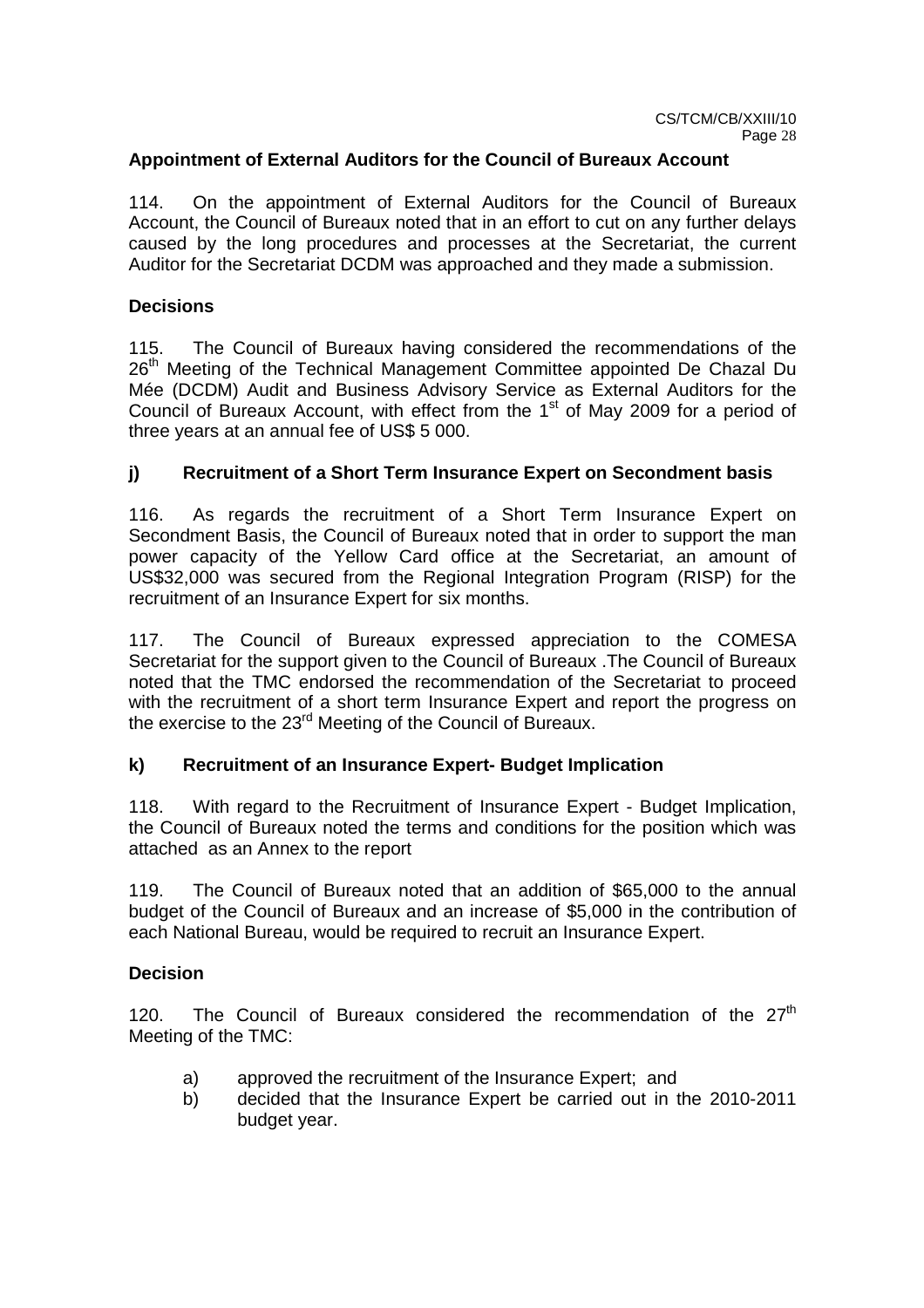## **l) Request to have National Bureau of Zimbabwe's 30% Premium Cession Written Off**

121. The Council of Bureaux noted the request submitted to have the National Bureau of Zimbabwe's 30% Premium Cession written off. The meeting noted that because of the economic problems the country was going through, the National Bureau had advised that it was unable to meet their 30% obligation in terms of premiums to the Pool and was seeking the consideration of the TMC to have the outstanding cessions written off. It was noted that the Bureau had put in place a mechanism to collect premium in hard currencies effective from 1<sup>st</sup> January 2009 and in view of this the Bureau was confident that it would be in a position to meet its future obligations to the Pool.

122. The meeting noted that following the deliberations on the issues, the  $27<sup>th</sup>$ Meeting of the TMC had diverse opinions as following:

- a) recognizing the hard economic situation of the country and the difficult circumstances in which the insurance industry is operating and the challenges that the industry was faced with, the request submitted by Zimbabwe should be accepted;
- b) if the request submitted was accepted, some National Bureaux might not handle claims made by visiting Zimbabwe motorists, as the National Bureau of Zimbabwe and its member primary insurance companies are not in a position to reimburse claims paid on their behalf; and
- c) the arrears of premium cessions to the Pool should be warehoused to enable the National Bureaux and its members to settle their arrears at a later date when the economic situation improves.

123. The Council of Bureaux further noted that following the difference in opinions on how to address the issue, the  $27<sup>th</sup>$  Meeting of the TMC recommended that the request should be directly submitted to the 23rd Meeting of the Council of Bureaux for consideration and decision.

124. During the discussion on the issue, the delegate of the National Bureau of Zimbabwe explained that given the difficult circumstances in which the National Bureau had been operating, it was not possible for the Bureau to raise any funds in hard currency and that this situation was outside the control of the National Bureau. He then informed the meeting that following the measures recently adopted to use the USD and other currencies, the Bureau had started collecting premiums in forex and assured that it would meet future obligations. In light of the above, he reiterated the request of the National Bureaux to the Council of Bureaux to write off :

- a) US\$150,000 total outstanding budget contribution to the Council of Bureaux from July 2001 to June 2009; and
- b) US\$123,574 long outstanding arrears of the 30% premium cession to the Reinsurance Pool of the Yellow Card Scheme.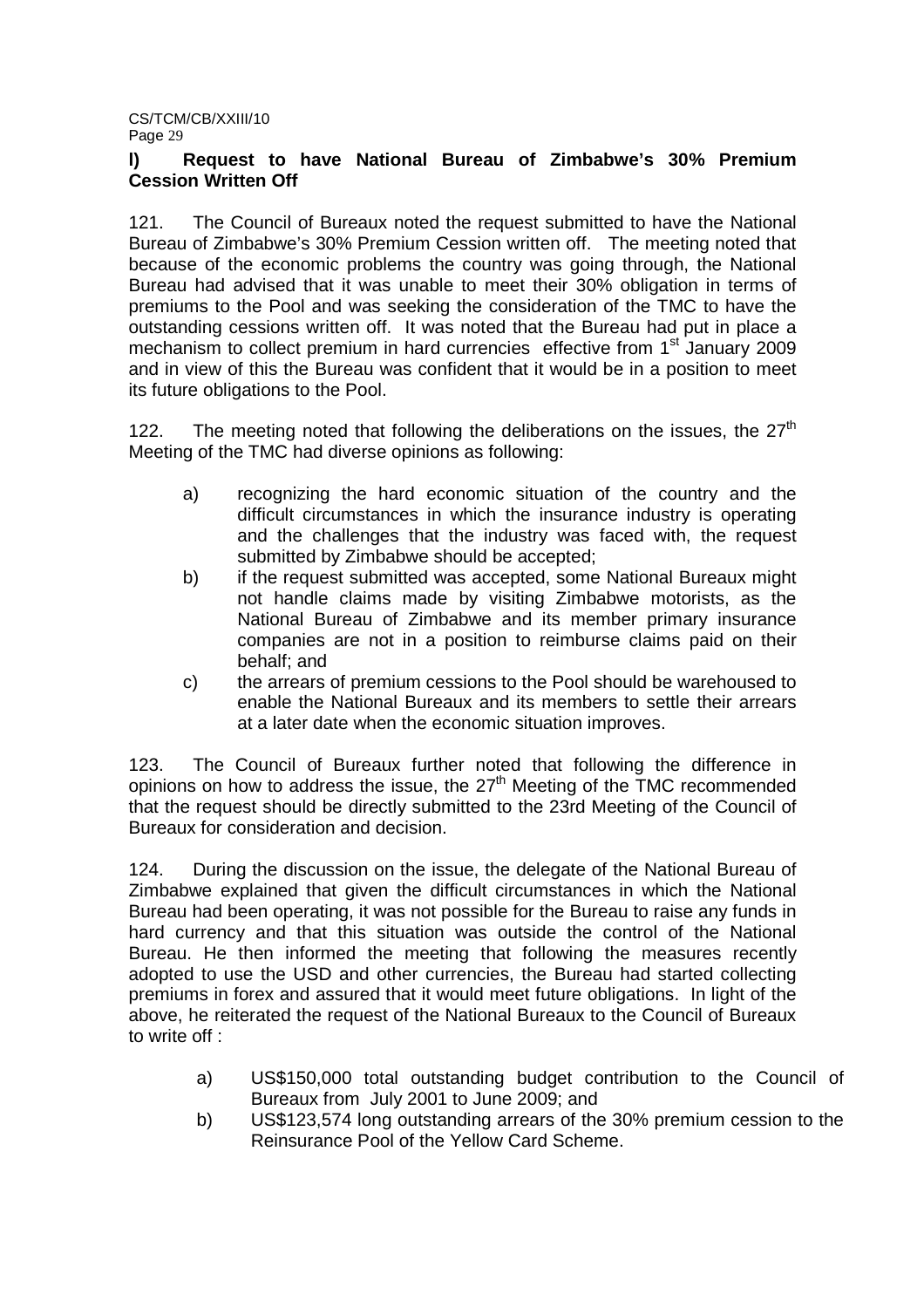## **Decisions**

125. In the ensuing discussions, the Council of Bureaux recognized the difficulty of the National Bureau and the implication that the situation would have on the handling of claims on Yellow Cards issued by the National Bureau Zimbabwe and decided as follows:

- a) the US Dollar 150,000 arrears of budget contribution to the Council of Bureaux be written off; and
- b) the National Bureau of Zimbabwe should present a plan on how it would handle claims paid by other National Bureaux and the Pool on its behalf, to the next meeting of the Technical Management Committee for consideration and recommendation on the request to write of the US\$123, 574 arrears of premium cession to the Pool.

### **m) Promotion of the Yellow Card Scheme**

126. The Council of Bureaux Meeting noted that the Secretariat had made consultations with four potential professional Printers and only three made substantive presentations. Out of the three only two had provided both scripts for Radio and Television and a Visual, the others only provided scripts and were not keen to provide clips/graphics because of the cost involved. The meeting also noted that the presentations were made available to the Technical Management Committee.

### **Decisions**

127. The Council of Bureaux endorsed the following  $26<sup>th</sup>$  Meeting of the Technical Management Committee recommendations that:

- a) Secretariat should make further consultations and provide a full report with a comparative analysis in terms of cost and the experience/reputation or the work Media houses have done before for others;
- b) the Promotions/Adverts should also incorporate the phasing out of the Current Card into a new one;
- c) the clips for the adverts should be standard and have a provision for translation into the official COMESA languages namely English and French and also into Arabic;
- d) Secretariat should provide the initial templates for use by the member countries in both English and French; and
- e) Pool Managers should fund the production of initial promotional materials to be distributed to all National Bureaux once the cost for the activity has been ascertained.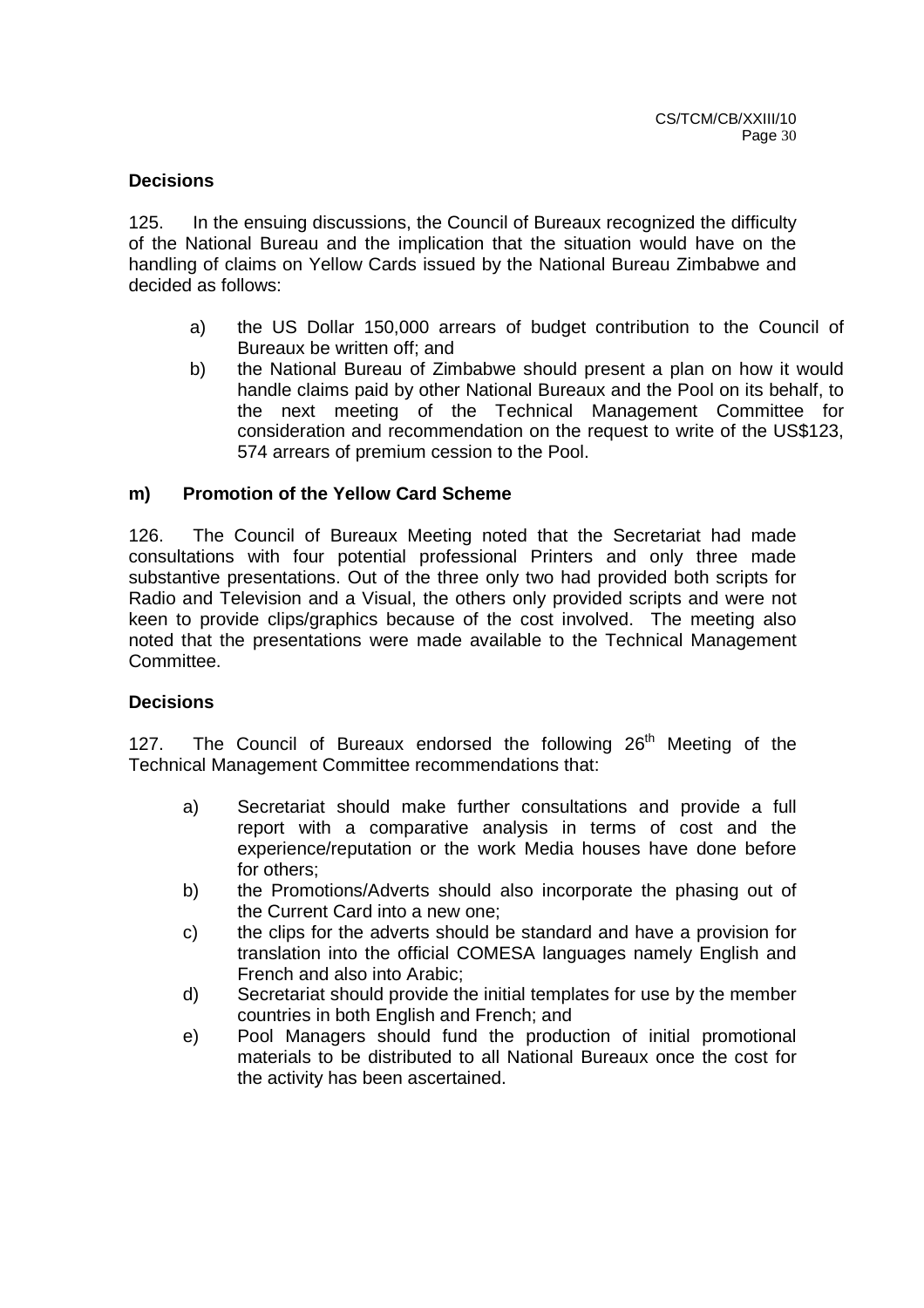## **n) The Yellow Card Management Information System (YC-MIS)**

128. The Council of Bureaux noted that the system was presented to the Twenty Seventh Meeting of the Technical Management Committee (TMC) on the Yellow Card Scheme for review. The meeting further noted that the system had been updated taking into account the recommendations of the  $26<sup>th</sup>$  Meeting of the TMC during the initial presentation. The system is currently hosted by the secretariat and made available online at address http://yc-mis.comesa.int and would be presented to the meeting of the Council of Bureaux for thorough review and adoption.

## **o) Any Other Business**

129. The Council of Bureaux noted, that under this agenda item, that the members of the Technical Management Committee were informed that their two year tenure had come to an end. The Secretariat expressed appreciation for the effort made by the TMC to ensure the smooth operations of the Yellow Card Scheme.

## **Pool's Annual Report and Account as at 31st December, 2008 (Agenda item 7)**

130. The Pool Managers presented the audited Annual Report and Accounts for the year 2008, in line with Article 6, item 4(d) of the Constitution of the COMESA Yellow Card Reinsurance Pool. In doing so, they gave the highlights of the Manager's Report and Financial Statement for the Year ended 31st December 2008.

## **Decisions**

131. The Council of Bureaux considered the Annual Report and Financial Statements for the Year ended 31<sup>st</sup> December, 2008 and the recommendations of the  $27<sup>th</sup>$  Meeting of the TMC:

- a) approved the audited accounts in line with Article 6 item 4 (d) and (f) of the Constitution of the COMESA Yellow Card Scheme; and
- b) endorsed the 27th Meeting of the Technical Management Committee recommendations on the issues raised in the Management Letter.

## **Appointment of External Auditors**

132. With regard to the appointment of External Auditors, the Council of Bureaux reiterated its decision at the 22<sup>nd</sup> Meeting as follows:

c) the Secretariat should identify without further delay reputable External Auditors of international status from the Kenyan market and submit an assessment report on the auditors identified including the audit fees requested for considerations and appointment by the  $28<sup>th</sup>$ Meeting of the TMC;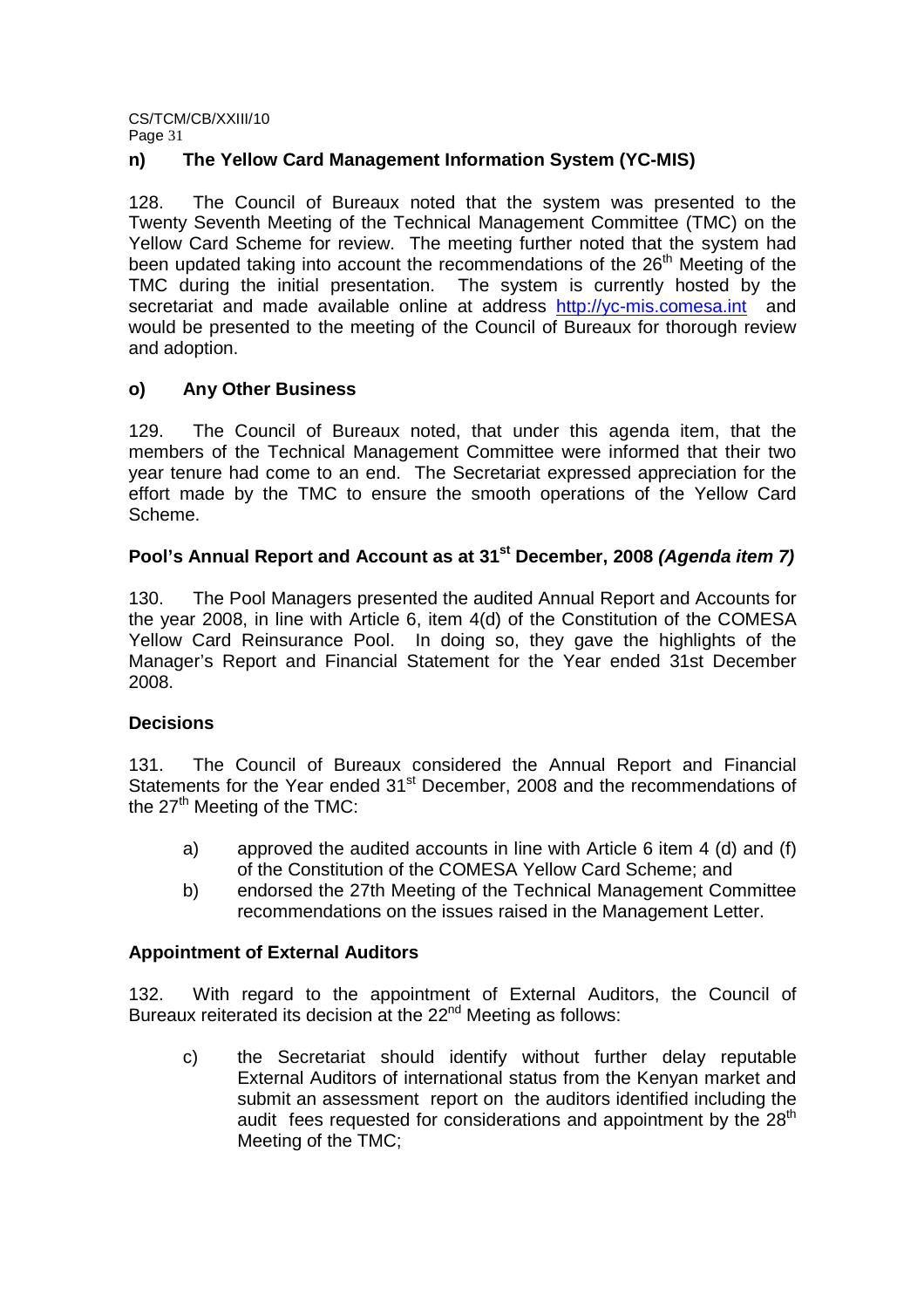- d) External Auditors selected should not be appointed for more than three consecutive years to avoid/reduce their influence on the Pool Managers; and
- e) the audited accounts be submitted for consideration and approval, as provided in Article 6 item 4 (d) and (f) of the Constitution of the COMESA Yellow Card Reinsurance Pool.

## **Pool Financial highlights as at 30th August 2009** (Agenda item 8)

133. The Pool Managers presented the financial highlights as at  $30<sup>th</sup>$  August 2009, in comparison to the preceding financial period.

134. The Council of Bureaux noted, that the Pool had written a Gross premium income of US\$608,895 for the first eight months of 2009 compared to US\$716,711 for the same period last year, representing a decline of 15.28-%. The meeting further noted that the decline in premium income was not due to non submission of Premium Returns & Income booked by the National Bureaux DR Congo, Eritrea, Malawi, Sudan and Zimbabwe.

## **Draft Investment Policy of the Yellow Card Reinsurance Pool** (Agenda item 9)

135. A representative of the Pool Managers of the Reinsurance Pool presented Document No. CS/TCM/CB/XXIII/4, Draft Investment Policy of the Yellow Card Reinsurance Pool. In his presentation he informed the meeting that the Pool Investment policy is governed by the Constitution of the COMESA Yellow Card Reinsurance Pool as outlined under Articles 4 and 13.

136. He explained that the investment policy was aimed at achieving the objectives of the Pool specifically to have adequate funds to settle claims and effectively invest in member states for the economic development for the subregion. He further advised the meeting that, while the investment policy was regional in design it was drafted in manner to that recognised the fact that member states had specific and individual priorities and in this regard there was need for continuous communication with members states of the sub-region with a view to identifying the most profitable investment opportunities.

137. The Pool Managers explained the various guidelines upon which the Pool funds will be invested including; criteria for investments selection, classification of investments, general investment guidelines, investment of surplus funds, approval of investments and the date of application for the investment Policy.

138. The meeting was informed that the Pool Managers shall from time to time carry out investment activities covering short to medium term with the guidance of the Technical Management Committee.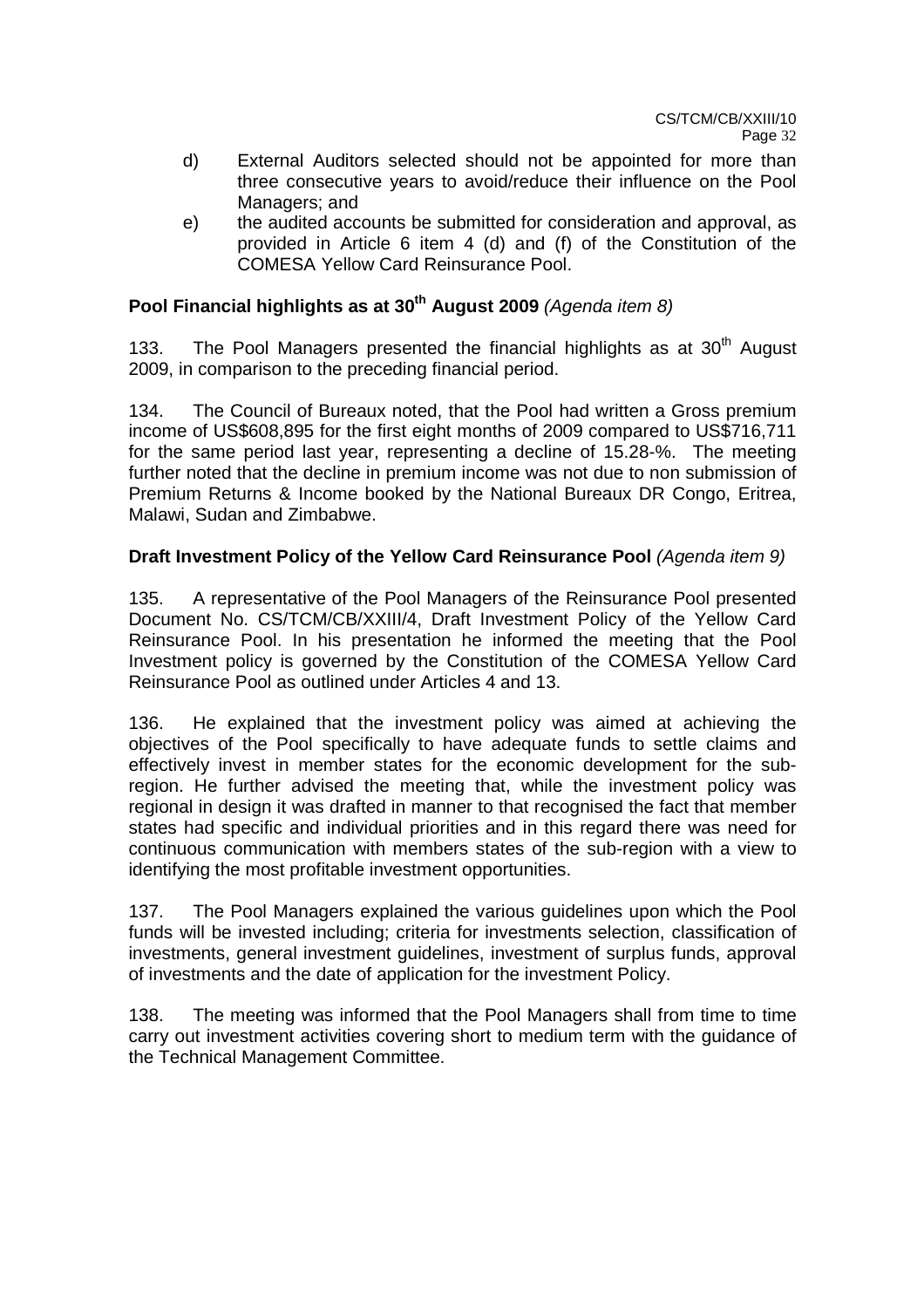### **Decision**

 $\pm$  1.1  $\pm$  1.1  $\pm$ 

139. The Council of Bureaux adopted the Investment Policy of the Yellow Card Reinsurance Pool as contained in Document No. CS/TCM/CB/XXIII/4, Annex III to this report.

## **Report on the Implementation of the New Generation of the Yellow Card**  (Agenda item 10)

140. A representative of the Yellow Card Secretariat presented Document No. CS/TCM/CB/XXIII/5 on the Printing and Implementation of the New Generation of the Yellow Card. In his presentation, he informed the meeting that the printing agreement between COMESA Secretariat and TAWS Ltd was signed in July 2009.

141. The meeting was further informed that the New Card could not be implemented as earlier on advised because of, among others ,delays in the submission of orders by National Bureaux and the need to effectively review edit and proof read the materials

142. The meeting was further informed that after the consultative process, the date for the implementation of the new yellow Card was set for the  $1<sup>st</sup>$  of November 2009. The meeting was also informed that the new cad with posters was delivered by the printers in early September 2009. The National Bureaux as at the time of the meeting owed the Secretariat a total of US\$33,328.25 for printing and delivery of Yellow Card books, as details shown in Table 4 below.

| l able 4       |                         |            |           |                         |           |  |
|----------------|-------------------------|------------|-----------|-------------------------|-----------|--|
| National       | <b>Old Yellow Cards</b> |            |           | <b>New Yellow Cards</b> |           |  |
| <b>Bureau</b>  | # Ordered               | Amount O/S | # ordered | Amount due              | (US\$)    |  |
| <b>Burundi</b> | 240                     | 2,338.48   | 200       | 1, 411.74               | 3,750.22  |  |
| DR Congo       | 100                     | 1,367.80   | 500       | 5,105.35                | 6,863.15  |  |
| Djibouti       |                         |            | 100       | 1,169.55                | 1,169.55  |  |
| Eritrea        |                         |            | 100       | 1,073.70                | 1,073.70  |  |
| Ethiopia       | 840                     | 8.044.36   | 300       | 3,225.59                | 11,269.95 |  |
| Malawi         |                         |            | 100       | 1,169.55                | 1,169.55  |  |
| Rwanda         | 360                     | 460.00     | 100       | 721.03                  | 1,181.03  |  |
| Tanzania       | 230                     | 1,956.07   | 300       | 1,774.70                | 3,730.77  |  |
| Uganda         | 500                     | 3,031.62   | 500       | 2,863.96                | 5,895.58  |  |
| Zambia         |                         |            | 100       | 1.265.40                | 1,265.40  |  |
| Zimbabwe       |                         |            | 100       | 1,265.40                | 1,265.40  |  |
| Sudan          | 100                     | 670.49     | 200       | 2.140.28                | 3,200.77  |  |
| Kenya          | 500                     | 2.067.79   | 500       |                         | 2,067.79  |  |
| Total          | 2,870                   | 19,936.61  | 3100      | 21,774.51               | 43,902.86 |  |

143. In the ensuing discussion, it was indicated that the wording on "Extra Benefits" indicated at the back page of the Yellow Card should be verified that it is correctly reflected.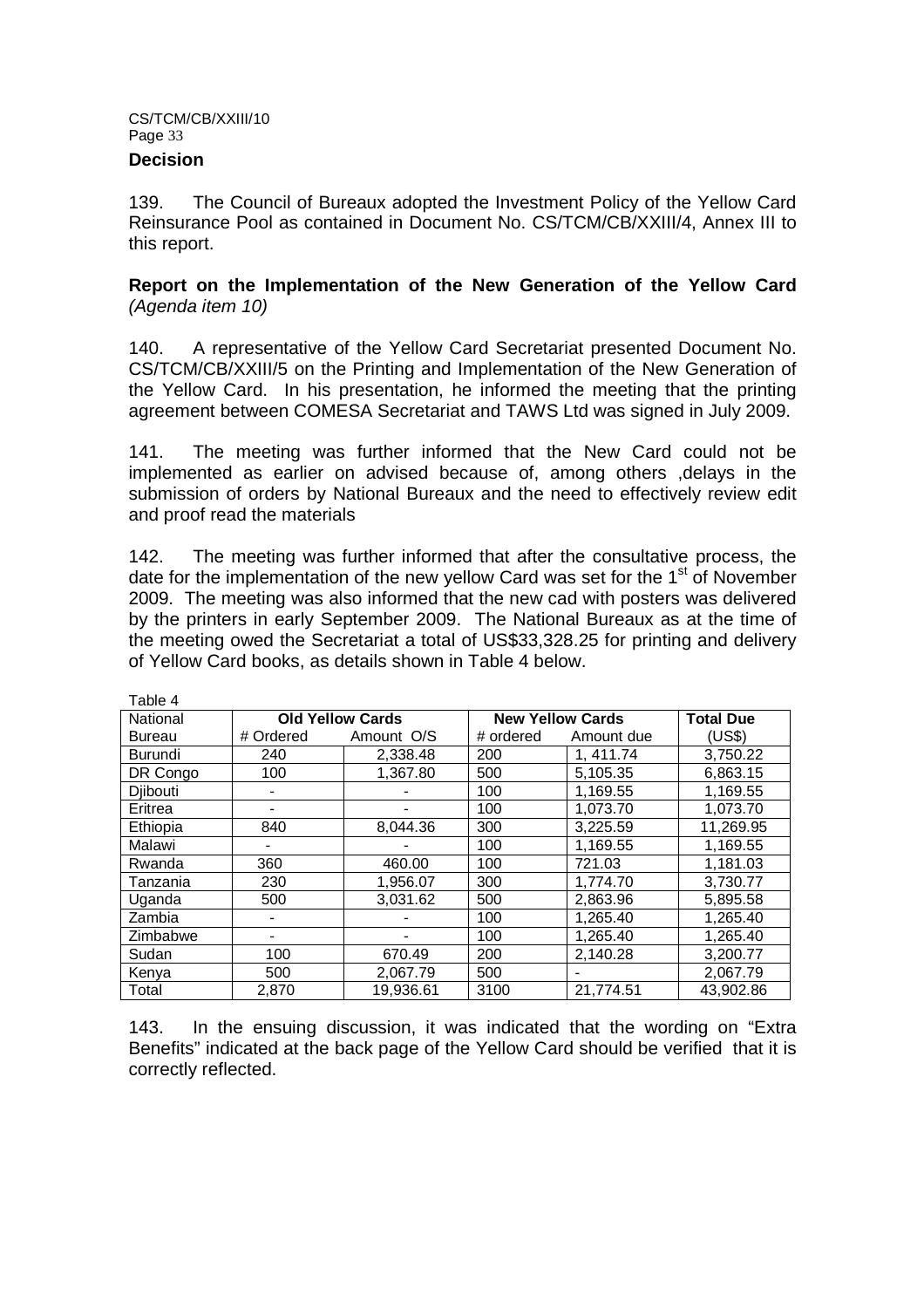## **Decisions**

- 144. Taking into account the above, the meeting decided as follows:
	- a) National Bureaux should settle their reimbursement cost of printing and delivery of the Yellow Card books by  $30<sup>th</sup>$  November, 2009;
	- b) All Orders for Yellow Card Books made through the Secretariat should be accompanied by documents showing either the transfer of money to cover the cost of printing and delivery or by a cheque; and
	- c) the Secretariat will not process orders for printing where there are no accompanying cheques or documents to the effect that necessary amount(s) would have been transferred into the Secretariat Account for the processing of the order.
- 145. With regard to the implementation date the meeting decided as follows:
	- a) the New Generation of Yellow Card be implemented on 1<sup>st</sup> November 2009;
	- b) the National Bureaux of DR Congo, Rwanda and Sudan who have not yet received or finalized their preparations should implement the New card by the  $15<sup>th</sup>$  November 2009;
	- c) National Bureaux who implement the new card on  $1<sup>st</sup>$  November 2009 should advise police, customs and other authorities that the implementation of the new card by DR Congo, Rwanda and Sudan would be on 15<sup>th</sup> November 2009;
	- d) The Secretariat should work closely with the National Bureaux of DR Congo and Sudan to expedite the delivery of the materials to the Bureaux by 1<sup>st</sup> week of November, 2009; and
	- e) The Secretariat should circulate the letter on exemption of payment of taxes and duties on COMESA materials to all National Bureaux with a copy to Customs Administrations and the COMESA Coordinating Ministries.

## **Progress Report on the Implementation of the Regional Customs Transit Guarantee/Bond (RCTG) Scheme** (Agenda item 11)

146. A member of the Secretariat presented Document No CS/TCM/CB/XXIII/6 Progress Report on the Implementation of the Regional Customs Transit Guarantee/Bond (RCTG) Scheme. He highlighted the progress made in the implementation of the scheme.

147. The meeting was informed that the Third Meeting of the Council of Surety of the RCTG Scheme was held from the 18<sup>th</sup> to the 20<sup>th</sup> of August, 2009, in Harare, Zimbabwe.

148. The meeting among other issues, decided that the RCTG CARNET be rolled out starting from the  $15<sup>th</sup>$  of September 2009, in the Northern Corridor. The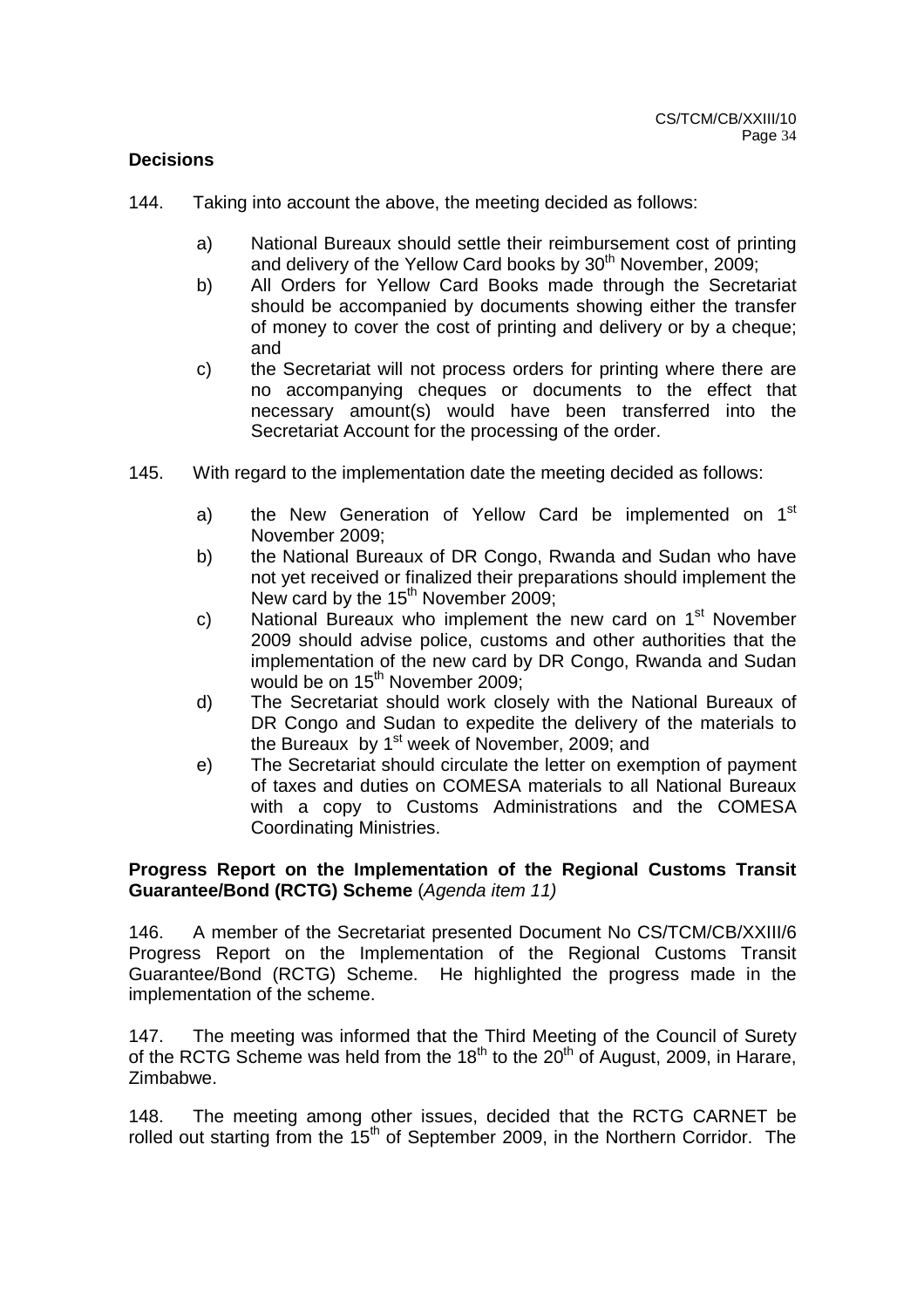roll for the Southern, Corridor was scheduled for January 2010 together with the Djibouti–Ethiopia -Sudan Corridor. Participating Sureties were expected to sign the Constitution establishing the Reinsurance Pool of the RCTG Scheme during the same period.

149. In addition, the meeting adopted the technical and financial features and modalities of operations of the Reinsurance Pool of the RCTG Scheme and established the Pool by signing the Constitution of the Reinsurance Pool. The meeting was informed that the Manager for the Reinsurance Pool was going to be appointed before the end of 2009 for the Pool to commence its operations early in 2010.

## **Decisions**

150. The Council of Bureaux noted with appreciation the commencement of the RCTG CARNET in the Northern Corridor countries on 15<sup>th</sup> September 2009 and the plan to commence the operations in the other corridors. With a view to enhance the participation of the insurance industry in the RCTG scheme, the Council of Bureaux decided as follows:

- a) Insurance companies issuing Customs Transit Bonds should join the National Surety of the RCTG Scheme in their countries and participate in the operations of the RCTG scheme;
- b) the Reinsurance Pool of the Yellow Card Scheme should transfer the capital loan advance of US\$1 million approved by the Council of Bureaux of the Yellow Card to the Reinsurance Pool of the RCTG Scheme in line with the decisions of the Council of Bureaux and on receipt of a request for transfer from the Chairperson of the Council of Surety of the RCTG Scheme;
- c) COMESA Secretariat should assist in organizing training for Insurance companies in DR Congo, Burundi, Rwanda and Sudan who have limited or no experience on the operations of Customs General bond/guarantee; and
- d) Insurance companies issuing customs bond should extend the territorial limit of their reinsurance programme to cover the COMESA Region.

## **Election of New Members of the Technical Management Committee (TMC) on the Yellow Card Reinsurance Pool** (Agenda item 12)

151. The Secretariat presented Document No. CS/TCM/CB/XXIII/7, Election of Members of the Technical Management Committee (TMC) of the Yellow Card Reinsurance Pool. The Secretariat recalled the decision of the 19<sup>th</sup> Meeting of the Council of Bureaux, held from 29-31 August, 2005, in Harare, Zimbabwe, decided to review the tenure of the TMC members to two years and the number of members to five and informed the meeting that the tenure of the current TMC members had expired and requested the Council of Bureaux to consider the status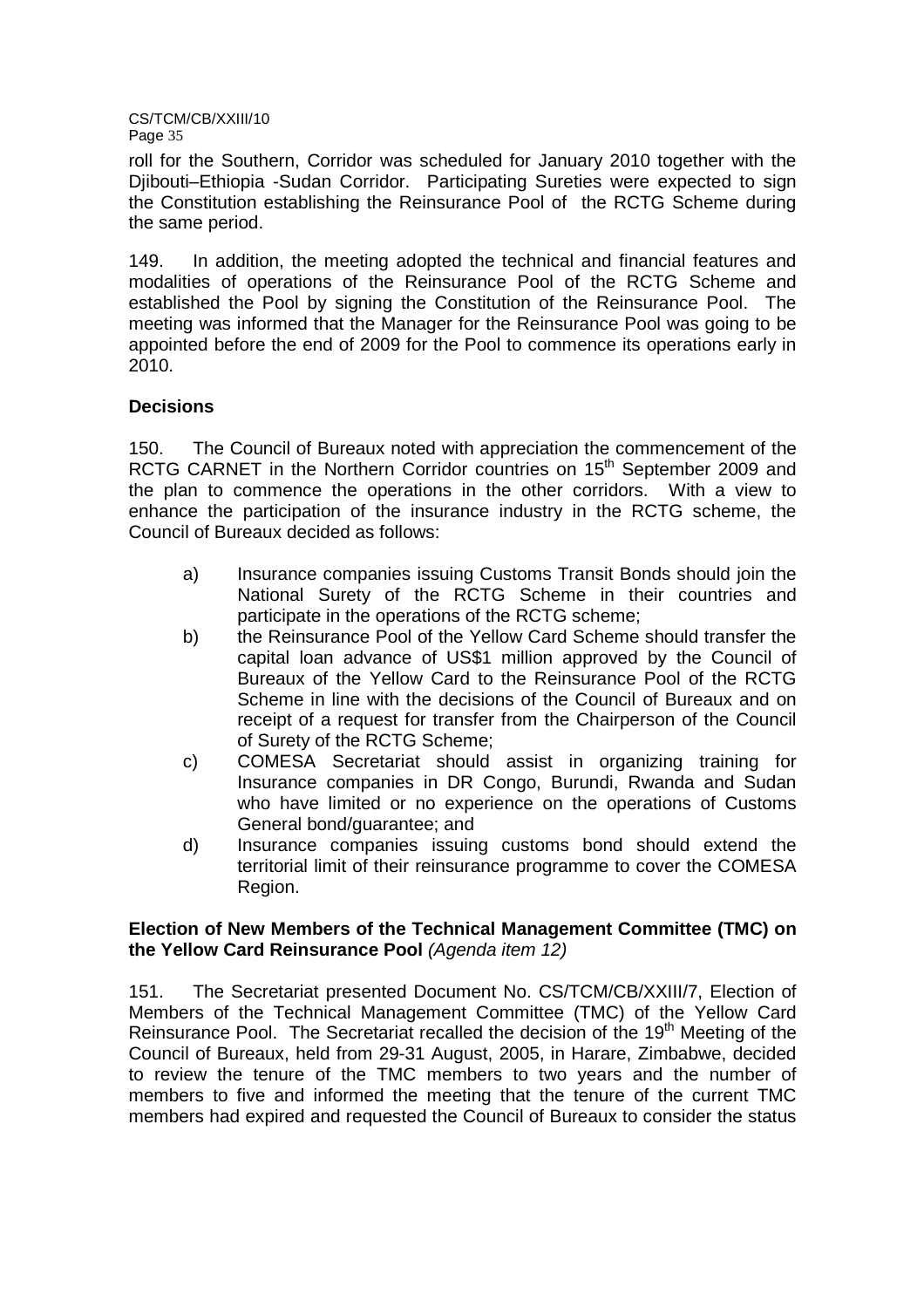of participation of National Bureaux, which was attached to the report, and elect new members for the forthcoming TMC.

## **Decision**

152. The meeting considered the status of participation of National Bureaux in the TMC, elected the National Bureaux of Burundi, Diibouti, Kenya, Uganda and Zimbabwe, as members of the Technical Management Committee of the Reinsurance Pool of the Yellow Card Scheme for the next two years 2010 and 2011.

## **Renewal of Contract of Professional Staff** (Agenda item 13)

153. The Secretariat presented Document No CS/TCM/CB/XXIII/8 - Contract Renewal for Senior Insurance Expert. The Council of Bureaux considered the recommendation of the Secretary General of COMESA to renew the Contract of Mr Abraham Nduna, Senior Insurance Expert (P4) for four years, with effect from 1<sup>st</sup> January 2010.

### **Decision**

154. The Council of Bureaux renewed the contract of Mr Abraham Nduna for a period of four (4) years with effect from  $1<sup>st</sup>$  January, 2010.

## **External Auditors Report on the Accounts of Council of Bureaux 30th June 2009** (Agenda item 14)

155. De Chazal Du Mée (DCDM) the External Auditor for the Council of Bureaux Account at the COMESA Secretariat presented the audited Annual Report and Accounts for the year July 2008 to June 2009. The Council of Bureaux considered the Annual Report and Financial Statements, adopted and approved the audited accounts.

### **Proposed Budget for the Year 2009/10** (Agenda item 15)

156. The Secretariat presented Document No CS/TCM/CB/XXIII/9 Proposed Budget for the Council of Bureaux for the year 2009/10 as follows:

### **Status of Income in 2008/09**

157. The meeting was informed that all National Bureaux, except Malawi Rwanda, Uganda and Zimbabwe, had paid their budget contributions with DRC, and Sudan making partial settlements for the period under review. The National Bureau of Eritrea was given exemption. A total amount of US\$267,895 including arrears was recorded during the 2008/09 fiscal year.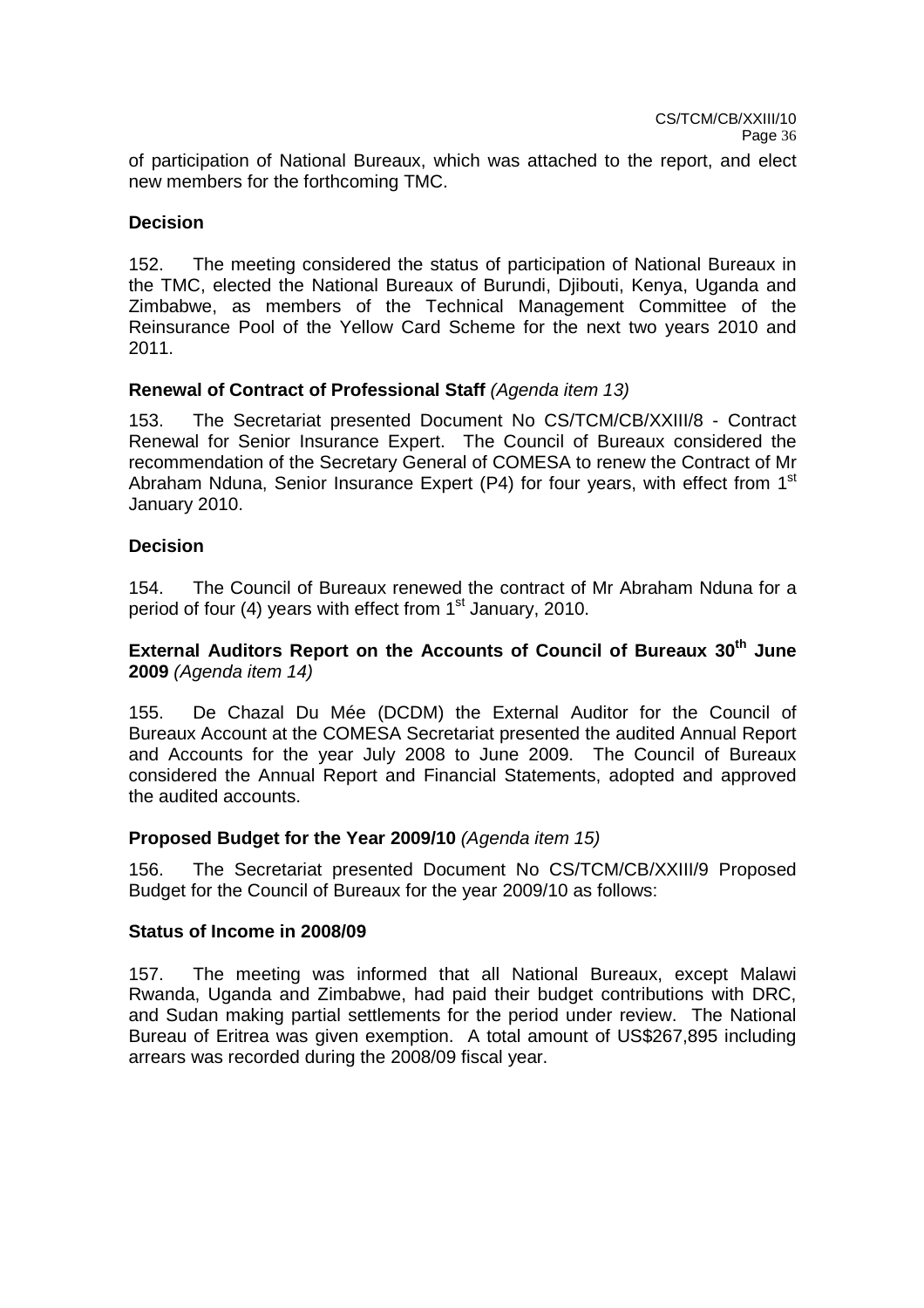### **Budget 2009/10**

158. The meeting was informed that the budget assessment for the year 2009/10 was US\$345,900 representing an increase of 7.1% from the 2008/09 budget which stood at US\$322,944. The meeting was further informed that the increase was mainly due to the additional budget for the recruitment of the Senior Finance Assistance as decided by the 22<sup>nd</sup> Meeting of the Council of Bureaux.

### **Administrative matters**

159. The meeting was informed that in accordance with the decision of the 22<sup>nd</sup> Meeting of the Council of Bureaux and following the approval of the proposed budget by the 26<sup>th</sup> Meeting of the TMC, a Senior Finance Assistant will be recruited from the local market before the end of 2009. The meeting was further informed that in accordance with the decision of the  $22<sup>nd</sup>$  Meeting of the Council of Bureaux, the Secretary General of COMESA upgraded the staff members of the Yellow Card Scheme as follows: Senior Expert to Chief Programmes Officer, Insurance Expert to Senior Insurance Expert and Senior Secretary to Administrative Assistant.

## **Work Programme for 2009/10**

160. The meeting was informed that the Work Programme for the 2009/10 included the following major activities:

- a) Oversee the implementation of decisions of the Council of Bureaux and the Technical Management Committee (TMC) on the Yellow Card;
- b) Undertake studies, among others, on:
	- i) the competitiveness of the YC premium rates;
	- ii) the impact of the YC scheme in reducing transport and transit costs;
	- iii) the standardiation of Yellow Card premium rates for the COMESA Region;
	- iv) Structure, Conduct and Performance (SCP) of the insurance market in the region and propose a framework for cooperation and integration of the Industry;
	- v) the possibility of establishing an independent Secretariat of the Council of Bureaux; and
	- vi) the high number of YC Claims between the National Bureau of Diibouit and Ethiopia.
- c) Implement the IT-Management Information System for the Yellow Card Scheme (MIS-YC) in all National Bureaux and the Pool Managers;
- d) Convene a meeting of National Bureau Coordinators of the Yellow Card scheme to review the modalities of operations of the scheme;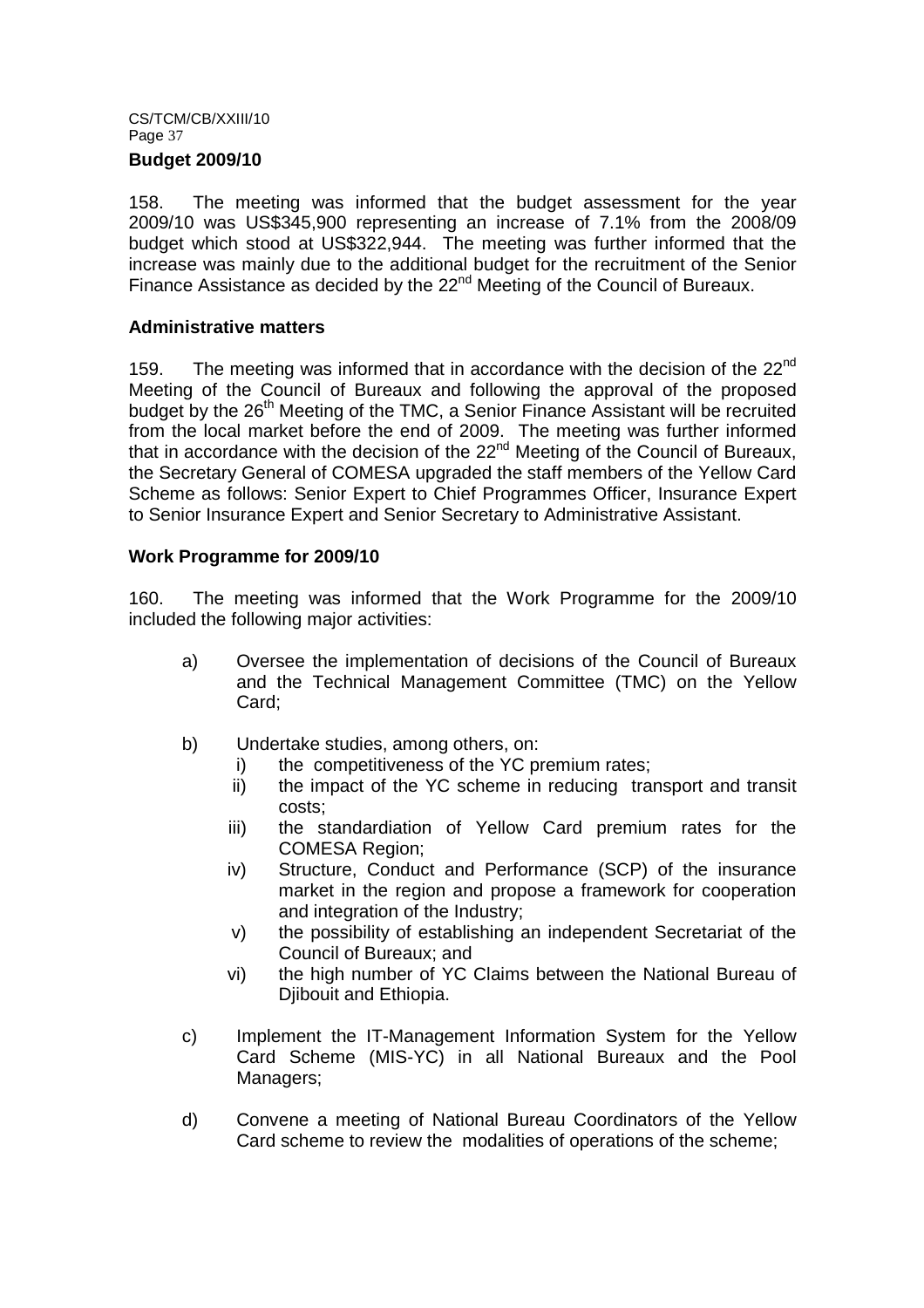- e) Convene a meeting of Insurance Supervisory Authorities and Chief Executives of Insurance and Reinsurance companies to consider a study in b) (iv) above and propose a framework for trade in Insurance Services in the COMESA region ;
- f) Prepare technical papers, working documents and reports;
- g) Prepare project proposals and mobilize extra budgetary resources;
- h) Organize national stakeholders workshops on the Yellow Card;
- i) Organise and service the Council of Bureaux and TMC Meetings;
- j) Carry out the annual work programme of the Regional Customs Transit Guarantee (RCTG) Scheme;
- k) Produce promotional materials and publications to promote the Yellow Card Scheme; and
- l) Carry out the day-to-day functions of the Yellow Card Office at the Secretariat.

## **Development Budget (Extra-Budgetary Resources)**

161. The meeting was informed of the extra budgetary resources mobilised by the Secretariat to carry out specific activities during the year under review as follows:

- a) Regional Customs Transit Guarantee Scheme:
	- i) Secured US\$1.8million from USAID which has been funding the scheme since 2002.USAID was expected to continue its financial support for the RCTG scheme;
- b) Capacity support to the office of the Council of Bureaux:
	- i) COMESA Secretariat allocated US\$32,000 from RISP–EU-COMESA Contribution Agreement allocated funds for the recruitment of a short term Insurance Expert for a period of six months. The expert was recruited in September 2009; and
	- ii) COMESA Secretariat would be requested to continue its support and allocate funds for the Trade in Insurance Services Programme and hopefully for the services of the short term Insurance Expert.
- c) Yellow Card Managements Information System (YC-MIS)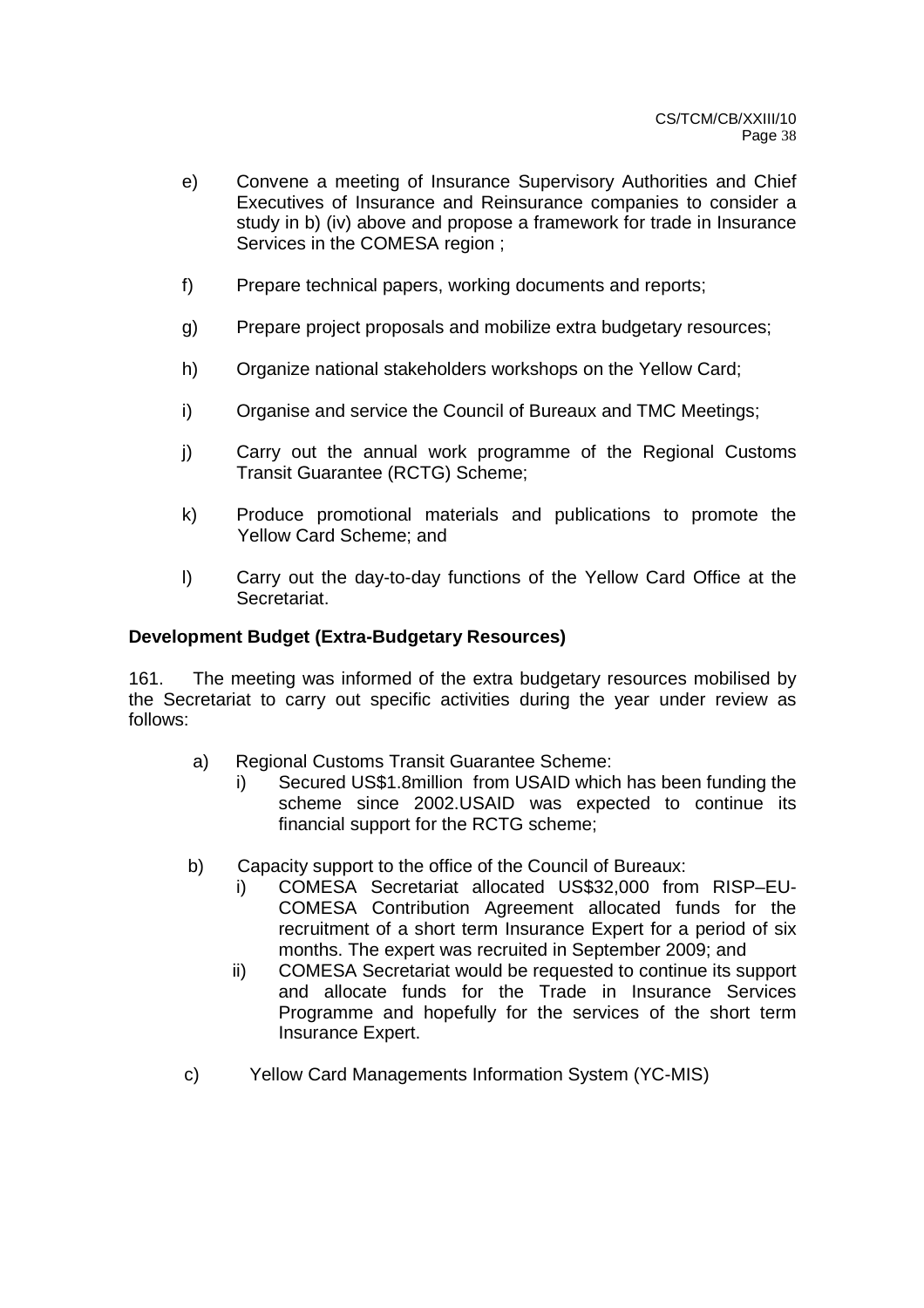- i) Following the Council of Bureaux decision, the Pool Managers transferred US\$40,000 for the development of the Yellow Card Managements Information System; and
- ii) The Council of Bureaux was informed that additional funding of US\$60,000 would be to implement the YC-MIS in all member states and requested to approve the continued funding from the Pool and direct the Pool Managers to transfer the fund required to the Secretariat

## **Contributions Payable by National Bureaux for 2009/10**

162. The meeting was also informed that the National Bureaux of Uganda had paid US\$26.912 during the meeting and the National Bureau of Rwanda had advised that it would pay its arrears before the end of November 2009. The National Bureaux of Sudan advise that it would settle its arrears by the end of November 2009. The National Bureau of Malawi informed the meeting that the Ministry of Industry and Trade had agreed to support the National Bureau of Malawi and would settle the arrears soon.

## **Decision**

163. With regard to a functional National Bureau that fails to pay its contributions to the annual budget of the Council of Bureaux for three consecutive years, the Council of Bureaux decided that:

- a) the National Bureau be suspended from participation in the Technical Management Committee;
- b) the sanction shall be lifted only after the outstanding contributions are paid in full; and
- c) the sanction be implemented with effect from  $1<sup>st</sup>$  July 2010.

## **Decisions**

- 164. On the annual budget for 2009/10, the Council of Bureaux:
	- a) approved the annual budget of US\$345,901 for the year 2009/10;
	- b) approved the work programme for 2009/10;
	- c) decided that each National Bureau should pay US\$28,825 as its contribution to the Budget of the Council of Bureaux for the financial year 2009/10;
	- d) the Secretariat should recruit the Senior Finance Assistant at the earliest possible time; and
	- e) directed the Pool Managers to transfer US\$100,000 from the account of the Reinsurance Pool of the Yellow Card to the COMESA Secretariat Council of Bureaux account for the implementation of the YC-MIS.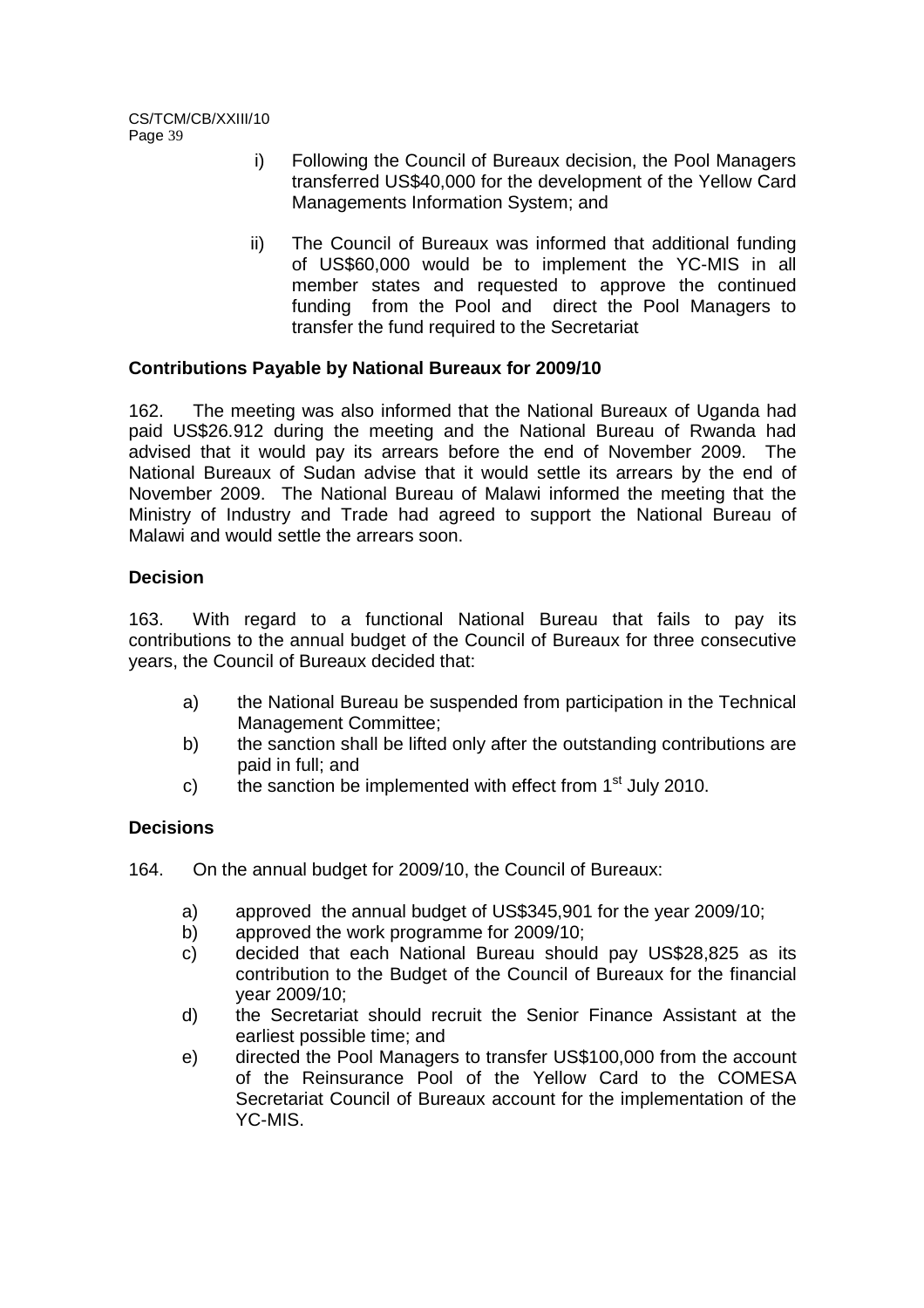**The 2009/10 Annual budget and contribution required from each National Bureau including arrears** 

| <b>NATIONAL BUREAUX</b> | 2008/09<br><b>ANNUAL</b><br><b>BUDGET</b><br><b>CONTRIBUTION</b> | <b>ARREARS</b><br>ON 30/09/09<br>US\$ | <b>AMOUNT</b><br><b>TOTAL</b><br><b>REQUIRED FROM EACH</b><br><b>NATIONAL BUREAU</b><br>US\$ |  |  |
|-------------------------|------------------------------------------------------------------|---------------------------------------|----------------------------------------------------------------------------------------------|--|--|
|                         | US\$                                                             |                                       |                                                                                              |  |  |
| <b>Burundi</b>          | 28,825                                                           | (18, 824)                             | 28,825                                                                                       |  |  |
| Djibouti                | 28,825                                                           | (15,126)                              | 28,825                                                                                       |  |  |
| DR Congo                | 28,825                                                           | 47,184                                | 76,009                                                                                       |  |  |
| Eritrea                 | Exempted                                                         | 18,824                                | 18,824                                                                                       |  |  |
| Ethiopia                | 28,825                                                           | 35                                    | 28,860                                                                                       |  |  |
| Kenya                   | 28,825                                                           |                                       | 28,825                                                                                       |  |  |
| Malawi                  | 28,825                                                           | 108,111                               | 136.936                                                                                      |  |  |
| Rwanda                  | 28,825                                                           | 26,912                                | 57,737                                                                                       |  |  |
| Sudan                   | 28,825                                                           | 57,265                                | 86,090                                                                                       |  |  |
| Tanzania                | 28,825                                                           | (18,536)                              | 28,825                                                                                       |  |  |
| Uganda                  | 28,825                                                           | 26,942                                | 55,767                                                                                       |  |  |
| Zambia                  | 28,825                                                           |                                       | 28,825                                                                                       |  |  |
| Zimbabwe                | 28,825                                                           |                                       | 28,825                                                                                       |  |  |
| <b>Total</b>            | 345,900                                                          | 285,273                               | 633,173                                                                                      |  |  |

**Table 5: Total amount of contribution required from each National Bureau, including arrears** 

Note: Secretariat to review amounts shown in brackets for the National Bureaux of Burundi, Djibouti and Tanzania are under investigation. The arrears for the National Bureau of Zimbabwe were written off in line with the decision of the Council of Bureaux.

## **Date and Venue of the Next Meeting** (Agenda item 16)

165. The National Bureau of Djibouti offered to host the 24<sup>th</sup> Meeting of the Council of Bureaux and the Meeting accepted the offer with appreciation. The Secretariat informed the meeting that the exact dates of the meeting would be fixed in consultation with the National Bureaux of Djibouti and communicated to members.

## **Any Other Business** (Agenda item 17)

166. Under this agenda item, Sudan sought clarification on whether the National Bureau of Eritrea was in a position to handle claims on behalf other National Bureaux. In response to the issue raised, the Secretariat informed the meeting that it would consult with the National Bureau of Eritrea and report the position to the next meeting of the TMC.

### Adoption of the Report and Closure of the Meeting *(Agenda item 18)*

167. The meeting considered the draft report page by page and adopted the report of its meeting with amendments made. The meeting also considered the report of the workshop on the Yellow Card Management Information system (YC-MIS) and adopted the report.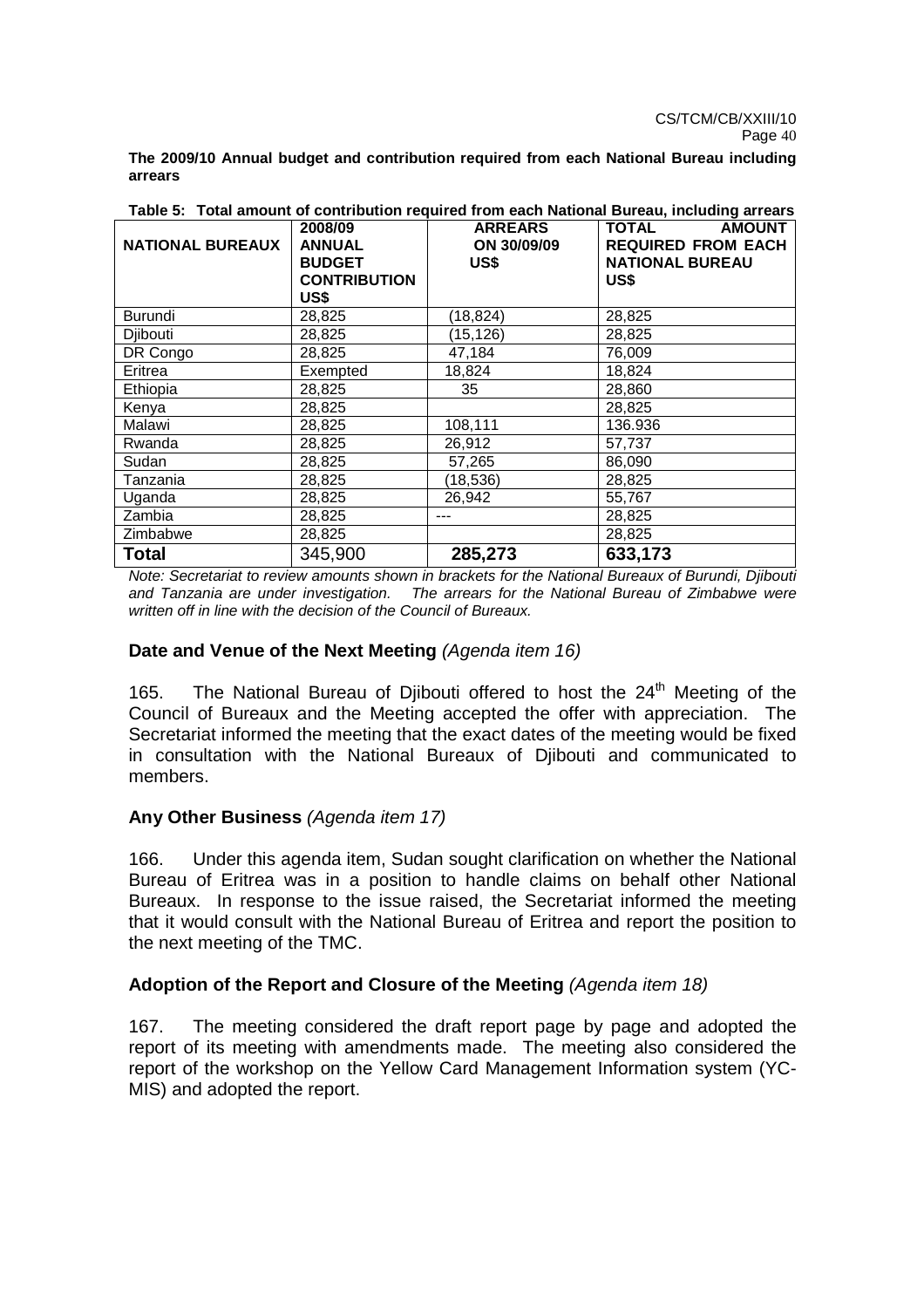168. The participant from South Africa, Mr. Mandla Mvelase, on behalf of all delegates, moved a vote of thanks to all the officials who participated in the opening of the meeting and everyone who made the 23<sup>rd</sup> Council of Bureaux meeting a success. He further implored members of the Council of Bureaux for the decisions made to further the objectives of the scheme. He finally thanked the Chairperson for the efficient manner in which she steered the meeting.

169. In closing the meeting, the Chairperson, Mrs. Dorothy Chapeyama, the delegate of the National Bureau of Malawi and Managing Director, Reunion Insurance, Blantyre, Malawi, thanked all the participants for their contributions to the success of the meeting. Mrs. Chapeyama further thanked members of the Council of Bureaux for the confidence entrusted in herself and the National Bureau of Malawi and she assured the meeting of Malawi's commitment to the development of the Yellow Card scheme. She also thanked the Secretariat for its good work in organising and servicing the meeting and declared the meeting closed.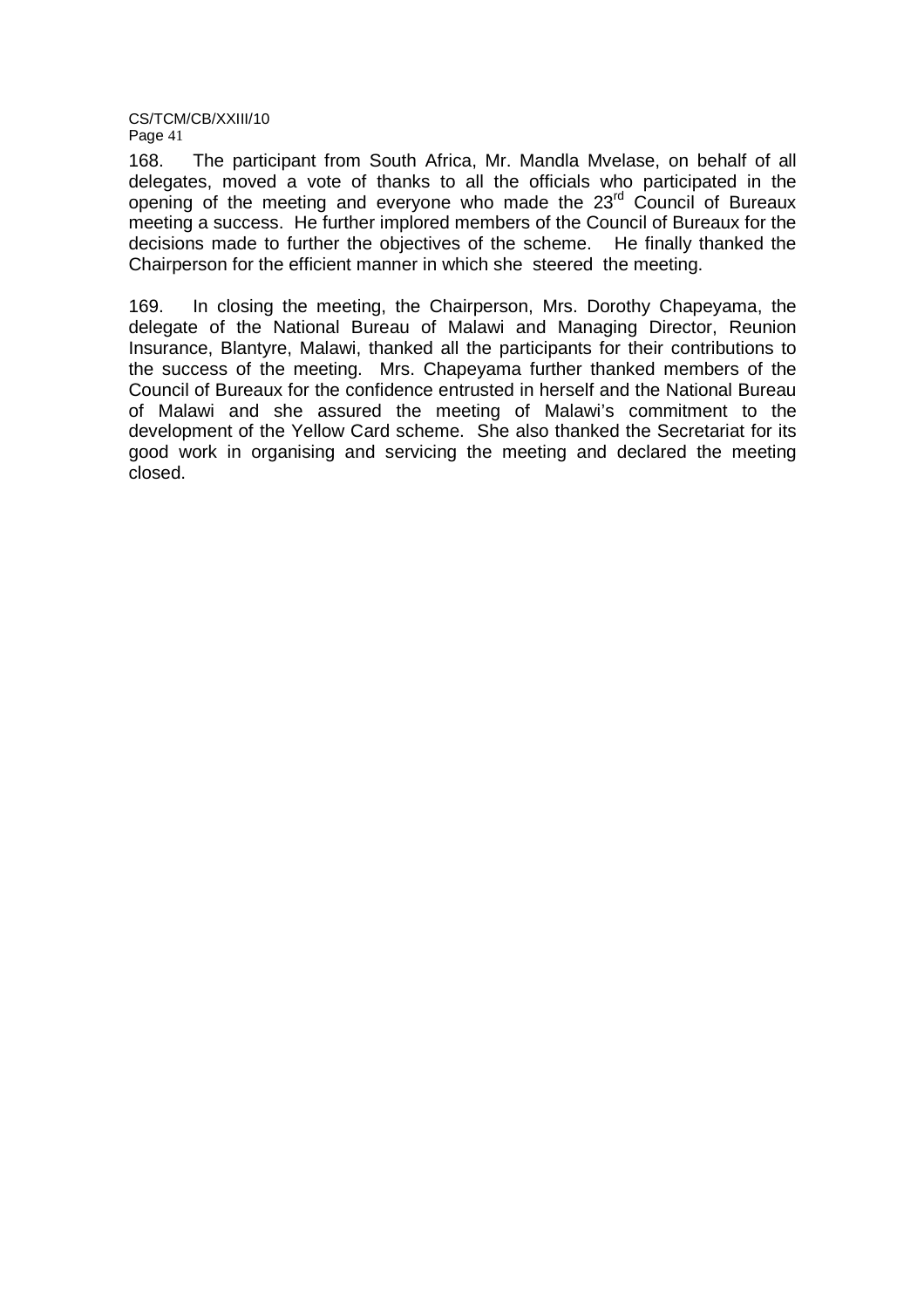## **Summary of Yellow Cards Issued and Premium Income Realized**

| <b>Country Issued</b> | No. of cards |         | <b>Premium</b><br>collected<br>currency | <b>Premium</b><br>collected in US\$ |               |
|-----------------------|--------------|---------|-----------------------------------------|-------------------------------------|---------------|
|                       | 2007/08      | 2008/09 | 2008/09<br>2007/08                      |                                     | 2008/09       |
| Sudan                 | 29           | 46      | 41,831.79                               | 7034                                | 16,309.33     |
| Ethiopia              | 19924        | 24,478  | 15,928,332.83                           | 1053390                             | 1,356,579.46, |
| Uganda                | 6069         | 6,852   | 1,285,911.52                            | 689 864                             | 676,795.53    |
| DR Congo              |              | 6,512   |                                         | 118904                              | 322,540.31    |
| Tanzania              | 5,994        | 5,338   | 309,944,000.00                          | 480,519,000.00                      | 235,698.86    |
| Malawi                | 366          | 365     | 2 488 105.56                            | 15 733.4                            | 17 452.       |
| Djibouti              | 448          | 428     |                                         |                                     | 95 853        |
| Eritrea               | nil          | nil     | nil                                     | nil                                 | nil           |
| Kenya                 | 9115         | 11,018  | 102,631,858.67                          | 1169 626                            | 1,368,424.79  |
| Rwanda                | 4841         | 4970    | 96 081 439                              | 134 815                             | 165 998       |
| <b>Burundi</b>        | 3956         | 5,279   | 92,062,852.00                           | 62 3 69                             | 74,244.00     |
| Zimbabwe              | 8082         | 8782    |                                         |                                     | 137 248.50    |
| Zambia                | 10248        | 11,682  | 1,125,366,936.00                        | 253 520                             | 250,081.54    |
| Total                 | 69,072       | 85,704  |                                         |                                     | 4,760,645.86  |

**Annex I**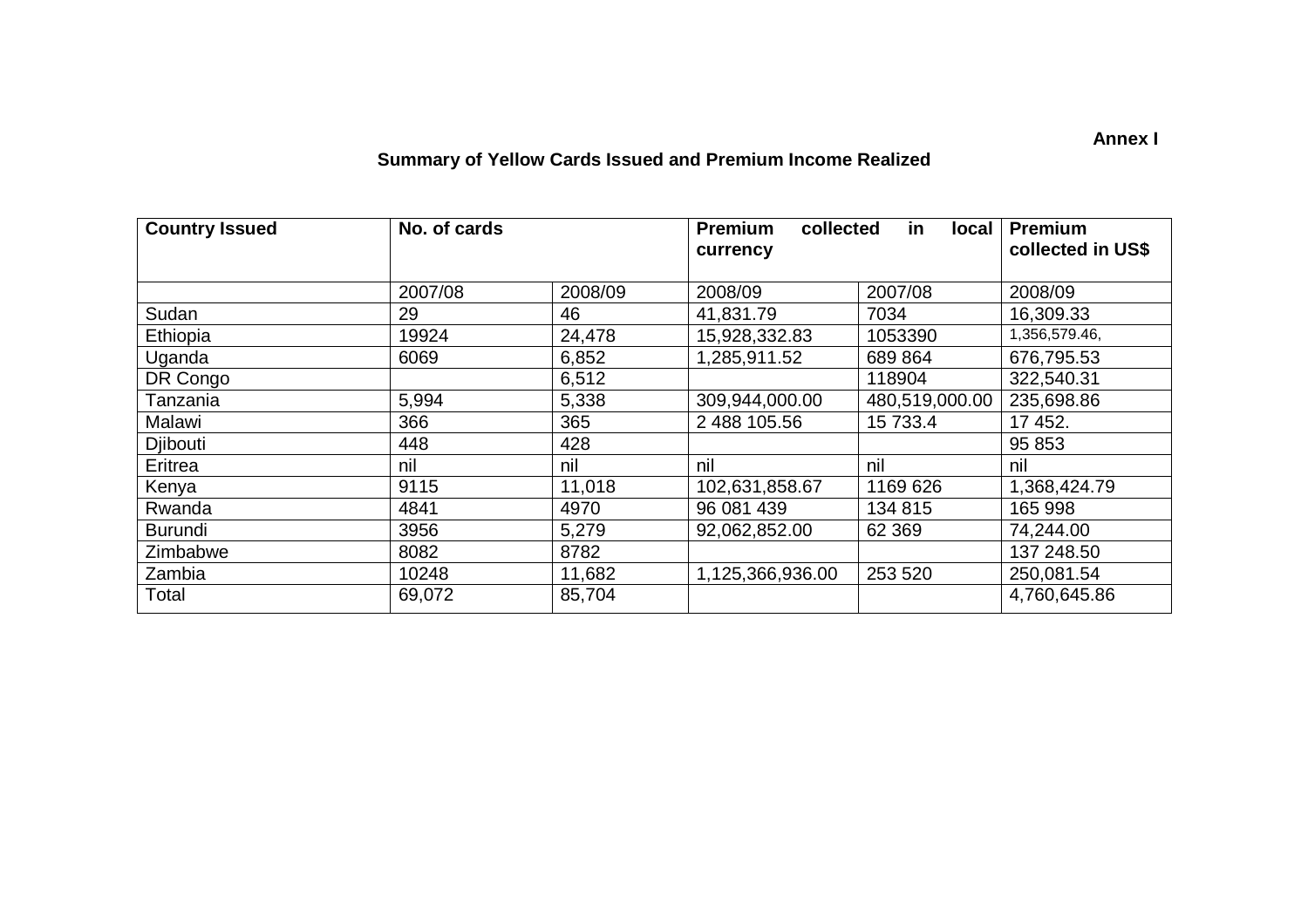## **Annex II**

## **SUMMARY OF CLAIMS REPORTED, PAID AND OUTSTANDING FOR THE PERIOD JULY 2008 TO JUNE 2009**

|                 | Claims Summary for the period July 2008 to June 2009 |                |                |                           |     |                      | <b>Claims Summary</b> |                    |               |                           |            | Summary for the period July 2007 to June 2008 |             |
|-----------------|------------------------------------------------------|----------------|----------------|---------------------------|-----|----------------------|-----------------------|--------------------|---------------|---------------------------|------------|-----------------------------------------------|-------------|
| <b>National</b> | <b>Claims paid</b><br><b>Claims Reported</b>         |                |                | <b>Claims Outstanding</b> |     | <b>Claims Report</b> |                       | <b>Claims paid</b> |               | <b>Claims Outstanding</b> |            |                                               |             |
| Bureaux         | <b>No</b>                                            | Amount         | <b>No</b>      | Amount                    | No  | Amount               |                       | No                 | Amount        | No                        | Amount     | No.                                           | Amount      |
| Burundi         | 62                                                   | 196,026,380.00 | 6              | 15,442,820.00             | 62  | 195,954,380.00       |                       | 43                 | 179,538,725   | 6                         | 5,937,100  | 43                                            | 179,538,725 |
| Djibouti        | 104                                                  |                |                | US\$285,736               |     |                      |                       | 91                 | $-72,800,451$ | 71                        | \$225,007  | 199                                           | \$1,485,292 |
| DR Congo        | 26                                                   |                | 5              | US\$22 797                | 23  | \$150,550            |                       |                    |               |                           |            |                                               |             |
| Eritrea         | nil                                                  |                | nil            |                           | nil |                      |                       | nil                |               |                           |            |                                               |             |
| Ethiopia        | 47                                                   |                | 17             |                           | 20  |                      |                       | $\overline{ }$     | 127,100       | 3                         | 25,100     | 4                                             | 102,000     |
| Kenya           | 32                                                   | 6,362,830.25   | 12             | 3,602,830.25              | 12  | 1,380,000.00         |                       | 10                 | 19,436        | 12                        | 50,744     | 12                                            | \$19,436    |
| Malawi          | 4                                                    | 4,984,780.00   | 2              | 954,780.68                | 2   | 4,330,000.00         |                       | 2                  | 900,000.00    | $\overline{2}$            | 335,878    | 3                                             | 10,500,000  |
| Rwanda          | 82                                                   | 187,030,372    | 16             | 47,485,322                | 251 | 306,616,071          |                       | 63                 | 84,966,231    | 41                        | 43,243,829 | 163                                           | 103,930,254 |
| Sudan           |                                                      |                | $\overline{2}$ | \$10,773.3                |     |                      |                       | $\Omega$           |               | 0                         |            | 0                                             |             |
| Tanzania        |                                                      |                | 2              | 23,376,000.00             |     |                      |                       | 2                  | 22,625,986    | 2                         | 678,780    | 5                                             |             |
| Uganda          | 57                                                   |                | 14             | 216,142,900               | 44  |                      |                       | 43                 |               | 25                        | \$299,120  | 84                                            |             |
| Zambia          | 14                                                   | 145,900,000.00 |                | 10,000,000.00             | 13  | 137,200,000.00       |                       | 25                 | 260Million    | 10                        | 63M        | 15                                            | 198M        |
| Zimbabwe        | O/S                                                  |                |                |                           |     |                      |                       | $\Omega$           |               | $\Omega$                  |            | 0                                             |             |
| <b>TOTAL</b>    | 428                                                  |                | 77             |                           | 428 |                      |                       | 286                |               | 172                       |            | 528                                           |             |

Note: Tanzania, Ethiopia, Djibouti and Zimbabwe made partial submissions on the claims details. For Malawi claims details are captured in the Country report.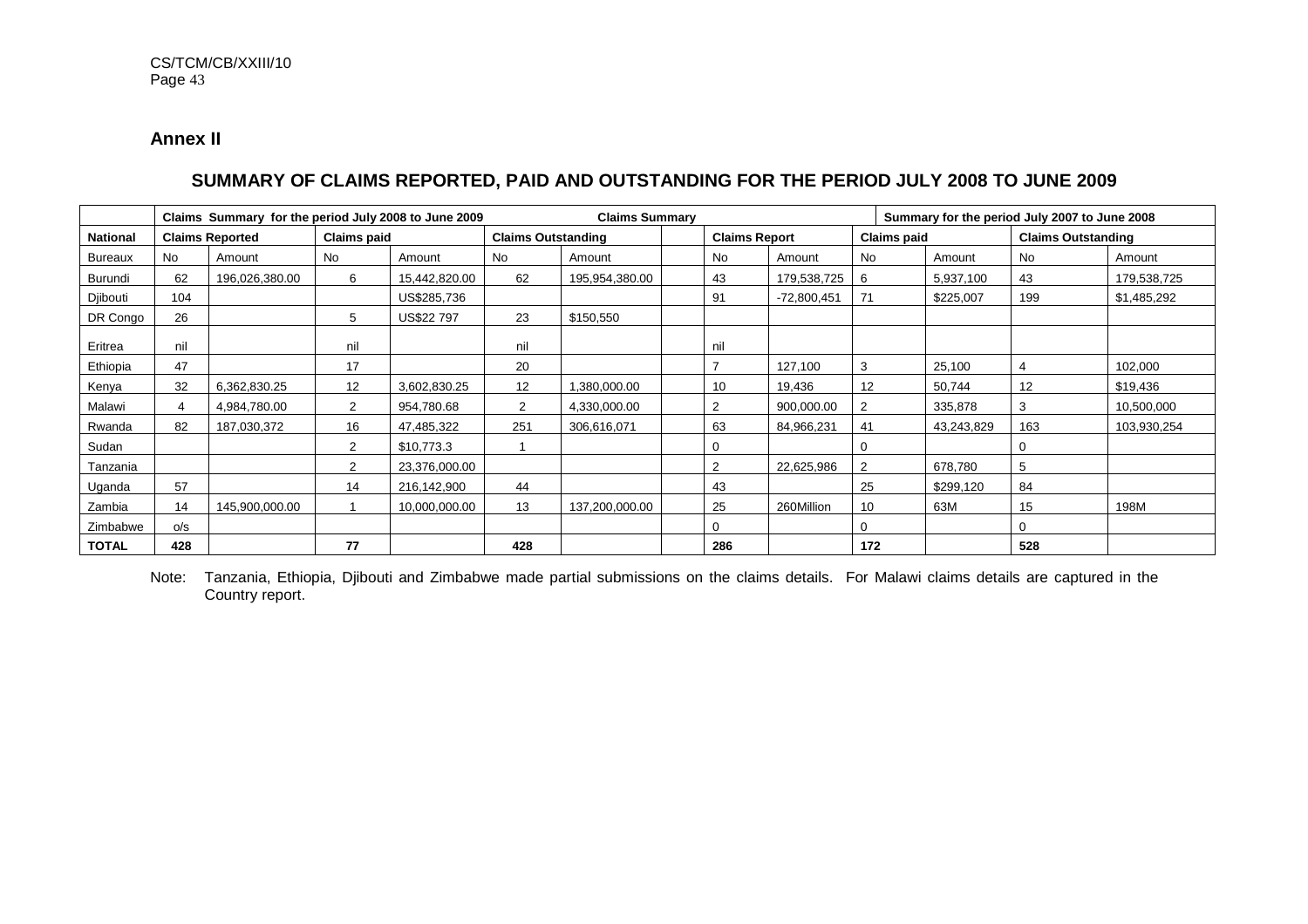**Annex III** 

# **INVESTMENT POLICY OF THE YELLOW CARD REINSURANCE POOL**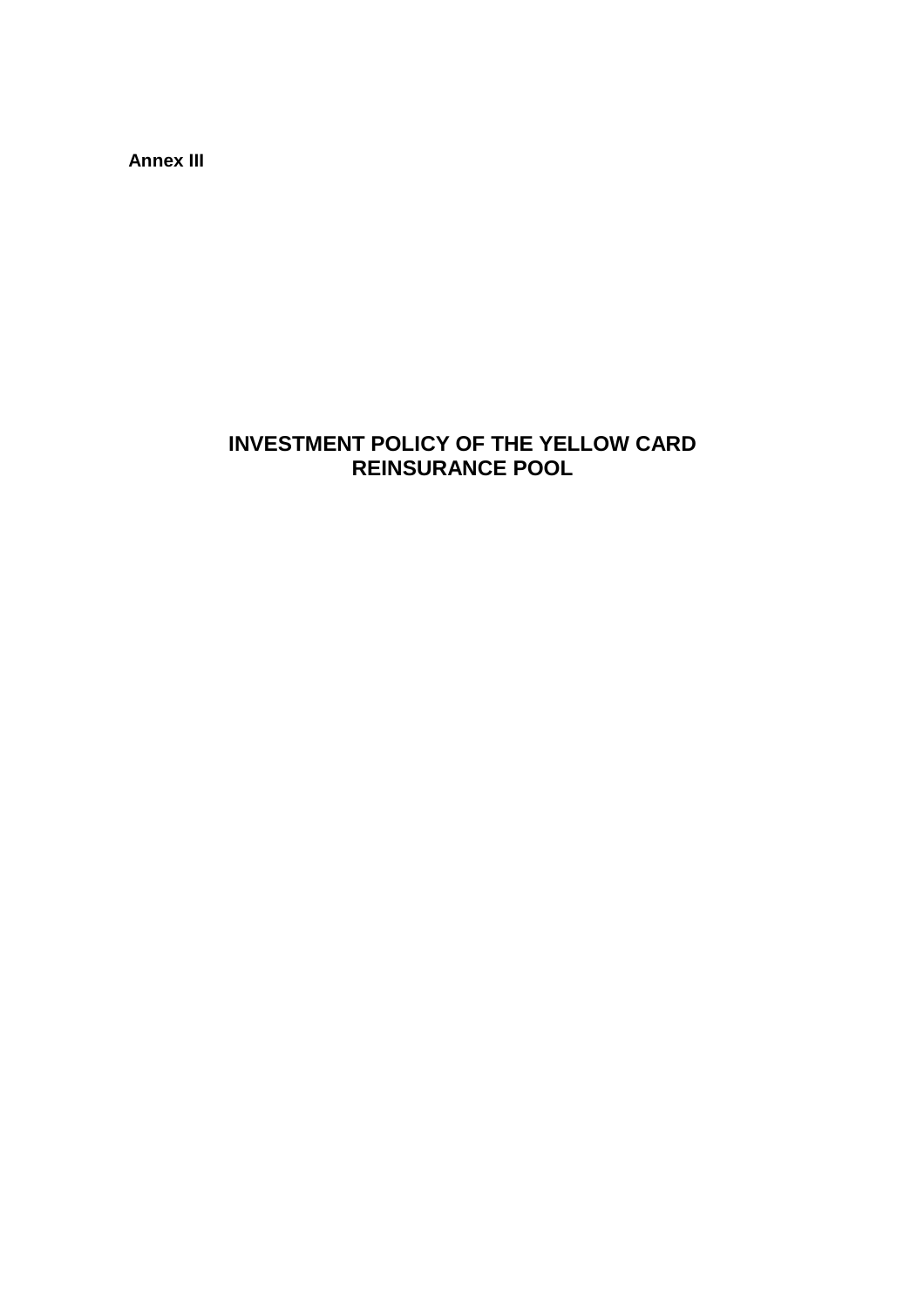**Annex IV** 

#### **LIST OF PARTICIPANTS LISTE DES PARTICIPANT**

#### **BURUNDI**

Mr. Onésime Nduwimana Administrateur Directeur Général, Société d'Assurances du Burundi (SOCABU), B. P. 2440, Bujumbura, tel : +257-77737004/257 22226803, Fax: +257-22226803/257 22211233, E-mail : nduwo@yahoo.fr/socabu@cbinf.con / socabu@socabu-assurances.com.

#### **DEMOCRATIC REPUBLIC OF CONGO**

Mr. Joseph Tshilomb Kapend, Minister Counselor, DRC Embassy, Lusaka, P.O Box 31287, Tel: 0977 867240, E-mail; jostshikap@yahoo.com

Mr Bushiri Ramazani, Directeur de la Région SUD/EST Société Nationale d'Assurances (SONAS), BP 3443, Kinshasa I, Tel: 243 999932272, Email: bushirir@yahoo.fr.

Mr. Nsiensi-Mayala Frédéric, Directeur de Réassurance, Société Nationale d'Assurances (SONAS), Tel : 243 999929770, E-mail : mayalafreddy2007@yahoo.fr

Mr. Emmanuel Nyongolo Mukambilwa, Fondé de pouvoir/Responsable du Pool COMSA/RDC, Direction des Réassurances, SONAS (Société P.O. Box 3443, Kinshasa/Gombe, République Démocratique du Congo, Tel : 243 0816566585, E-mail: emmukambilwa@yahoo.fr

#### **REPUBLIC OF DJIBOUTI**

Mr. Mohamed Safi Seyadou, Contrôleur des Assurances, Ministre des Finances, B.P. 1496, République Démocratique du Djibouti, Tel: 00253 822751, E-mail: medsafi2000@yahoo.fr

Mr. Mohamed Aden Aboubaker, Director General, Bureau National de Djibouti BP 2652, Tel: 253 352510, Fax: 253 356867, E-mail: direction.m.@amega.com

Mr David Boucher, Sales Manager, Tel: 0025 3353636, E-mail: boucherd@intnet.dj

#### **ETHIOPIA/ETHIOPIE**

Mr Debebe Tamene, Principal Expert, Ethiopian Insurance Corporation, P.O. Box 2545, Tel: 2511153396, Fax: 251 11 15517555, E-mail: comesaycard@ethionet.et; debebetamene@yahoo.com

#### **KENYA**

Mr. Jadiah Mwarania, General Manager, Kenya Reinsurance, P.O. Box 30271 00100 Nairobi, Tel: 254 722 711690, Email: mwarania@kenyare.co.k

Mrs Lydiah Olesi Ojiambo, Kenya High Commission, P O Box 50298, Lusaka, Zambia, Tel: 260 976 723410, Email: lydiaolesi@yahoo.com

#### **MALAWI**

Mrs Dorothy Chapeyama, Managing Director, Reunion Insurance Co Ltd, P/Bag 242, Blantyre, Malawi, Tel: 265 0999960401, Fax: 265 1 821887, Email: dchapeyama@reunioninsurance.com.

#### **RWANDA**

Mr Vincent Murigande, Technical Director, Société Nouvelle D'Assurances du Rwanda (SONARWA), P O Box 1035, Kigali, Tel: 250573536/2500788305186, Fax: 250 572050, Email: sonarwa@rwanda1.com/vinmup@yahoo.fr

#### **SUDAN**

Mrs. Salwa Mohamed Ali, Technical Manager, Juba Insurance Company Ltd, Khartoum, P.O. Box 10043, Tel: 00249 912687903, Fax: 781617, E-mail: salwaelgash@hotmail.com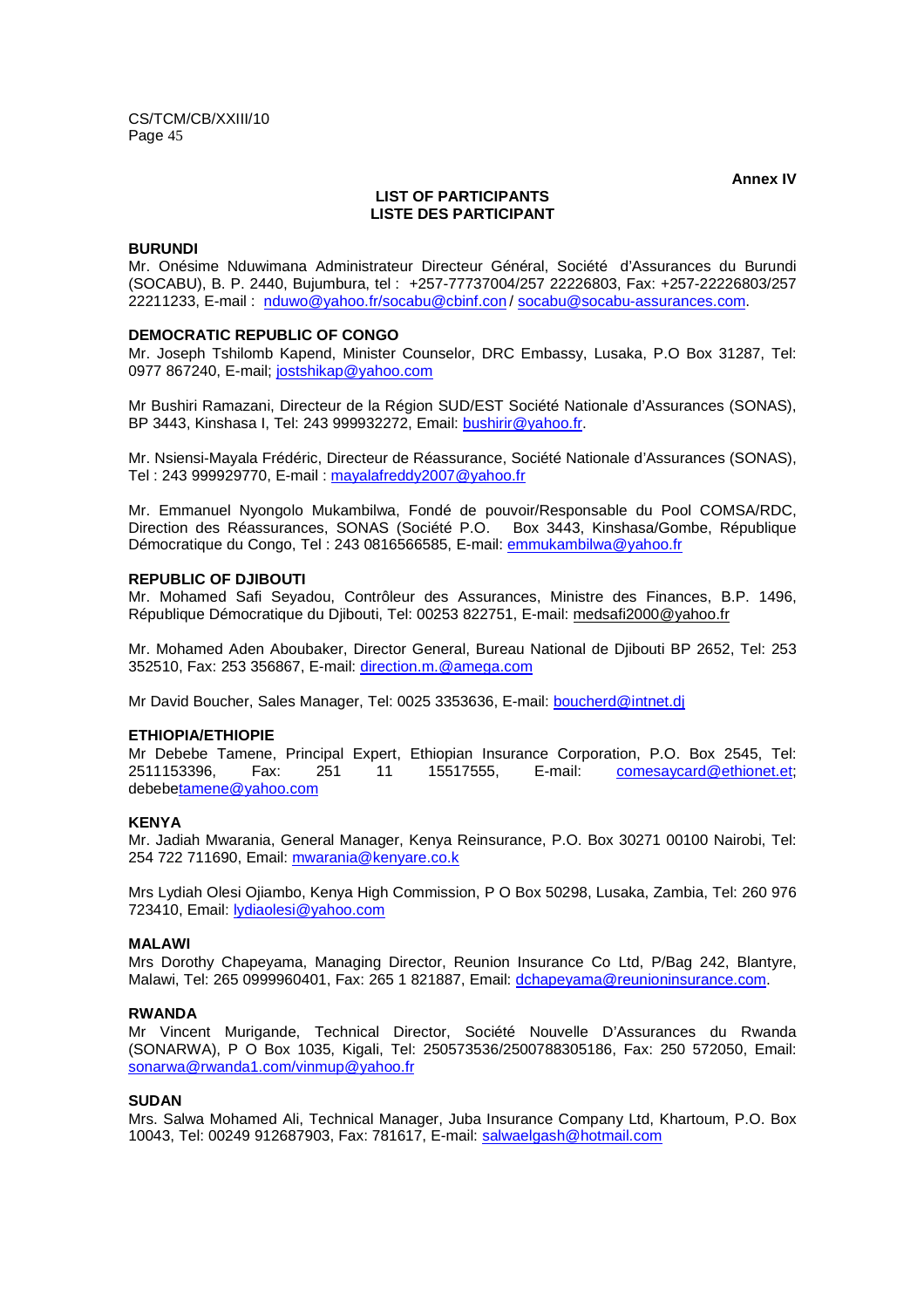Mr. Ahmed H.A. Abu El Bashar, Non Motor Claims Manager, Shiekan Insurance and Re-insurance Company, P.O. Box 10037 Khartoum, Sudan, Tel: 00249 0 912418687, Fax: oo249 183 770944/776849, E-mail: comesaycard@shiekains.sd/bashar/52005@yahoo.com

Mr. Ahmed Abdelrahman Ahmed Elarash, H. O. Manager, Islamic Insurance Company Ltd, P.O. Box 2776, Tel: 249 183781556, Fax: 249 183 778959, E-mail: alarrash7@yahoo.com /info@inslamicinsur.com

#### **TANZANIA/TANZANIE**

Mr. Peter R. Kessy, Director of Non Life, NIC OF (T) Ltd, Tel: 222113823/9, Fax: 222113403, Email: pkessy@nictanzania.com

Ms Stella Rutaguza, Senior Insurance Officer, Tanzania Insurance Regulatory Authority, P.O. Box 14312, Dar-Es-Salaam, Tel: 255 0784 888 227, E-mail sgrutaguz@yahoo.co.uk

Mrs. Immaculate Jerome Morro, Yellow Card Coordinator, National Insurance Corporation, P.O. Box 9264, Dar-Es-Salaam, Tel: 255 784405511, Fax: 255 222113403, E-mail: comesycard@nictanzania.com.

#### **UGANDA**

Dr Samson O Akinwale, Managing Director, National Insurance Corporation Ltd, P.O. Box 7134, Kampala, Tel : 256 414 258001-5, 256 754 822603, Fax: 256 414 259925, E-mail: mdnic@nic.co.ug.

Florence Obore, Senior Manager General Business, National Insurance Corporation LTD, P.O. Box 7134, Kampala, Tel: 256 414 258001-5, 256 772 302022, Fax: 256 414 259925, E-mail: fobore@nic.co.ug; oboref@yahoo.co.uk

Mr David Tumuhaise, Technical Manager, Uganda Insurers Association, P O Box 8912, Kampala, Tel: 256 701315451/783 315451, Fax: 256 414 500944, email dtumuhaise@uia.co.ug

Ms Miriam Magala, Legal Officer, Uganda Insurers Association (UIA) P.O. Box 8912, Kampala, Tel. 0772593779, Fax: 256 414500944 E-Mail: m.magala@UIA.CO.UG

#### **ZAMBIA**

Mr Joseph Ulaya, Manager – Motor marine, Aviation and Claims, Yellow Card Coordinator, ZSIC – General Insurance, P O Box 30894, Lusaka, Tel: 260 211 224856, Cell: 0977 864278, Fax: 222263, Email: julaya@zsic.co.zm.

Victor C. Musonda, Manager, ZSIC General Insurance LTD, P.O. Box 63355, Choma, Zambia Tel: 0955/0977 – 853307 Fax: 260 3 2255087E-Mail vmusonda@zsic.co.zm; victorcmusonda@yahoo.com

Mr. Dona Nkonde, Superintendent, ZSIC General Insurance, P.O. Box 30894, Lusaka, Tel: 01 229343/57, Fax: 01 222263

Mr. Geoffrey Mkandawire, Chief Executive Officer, Blue Assurance Services (Z) Ltd< Metropolitan Building Plot 9814, Kafue Road, Lusaka, Tel: 260 211223591/2, Fax: 260 211 223590, E-mail: geoffreym@blue.co.zm

Mr. Mubiana Silishebo, Underwriting Assist P/L, Madison General Insurance, P.O. Box 37013, Lusaka, Tel: 228340-9/0979 625776, Fax: 236532, e-MAIL: mubiana@madison.co.zm.

Mr. Godfrey Mwape, Technical Accountant, ZSIC General LTD, P.O. Box 30894, Lusaka, Tel: 229343-57, Fax: 222263, Email: zsic@co.zm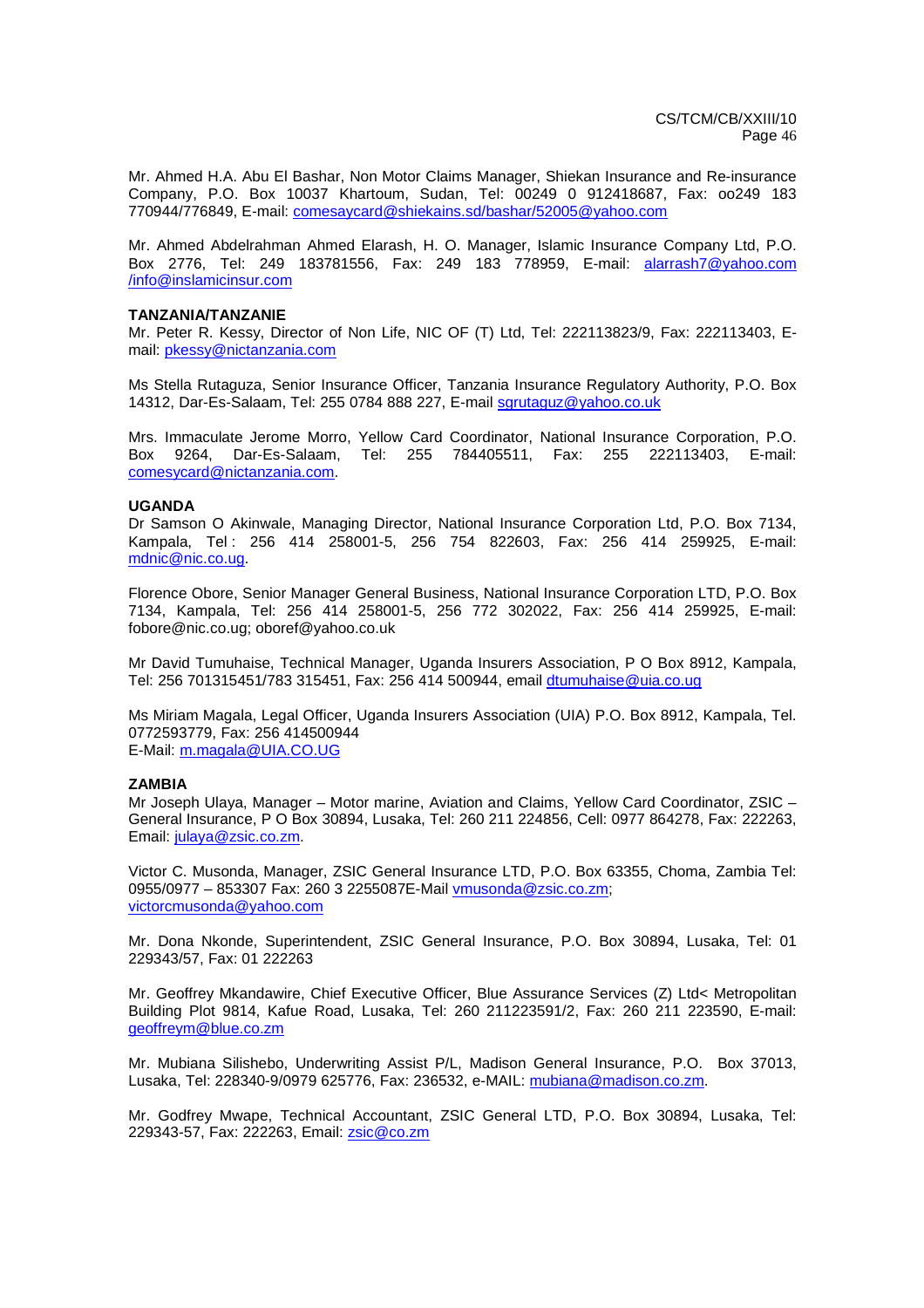Mrs. Beatrice Nambao Mulilo, Underwriting Assistant, ZSIC General Insurance, P.O. Box 11209, Chingola, Tel: 311999, Fax: 310174, E-mail: bmulilo@zsic.co.zm

Mr. Pacrasio Phiri, Under Writing Assistant, ZSIC General Insurance P.O. Box 290038, Ndola, Tel: 611553-60, Fax: 615063, E-mail: pphiri@zsic.co.zm

Ms Cilla Nyanjolomba Chiteula, Underwriting Assistant ZSIC general Insurance Co. Ltd, P.O. Box 20217, Kitwe, Tel: 226869/226503, Fax: 224459, E-mail: cchiteula@zsic.co.zm

Mr. Sydney Ngoma, Superintendent, Claims, ZSIC, General insurance Company, P.O. Box 30894, Premium House, Kamwala, Tel: 229345/0977 623036, Fax: 222263, E-mail; sngoma@zsic.co.zm

Mr. Evans Katongo Kabwe, Superintendent, Underwriting, ZSIC General Insurance, P.O. Box 34500, Lusaka, Tel:211 227367/227457/09545 354507, Tel: 211 236088, E-mail: ekabwe@zsic.co.zm

Mr. Gift Mukonze, Claims Assistant, ZSIC General Insurance Company, P.O. Box 34500, Anchor house, Lusaka, Tel: 227457/236088, Fax: 236088, E-mail: gmunkonze@yahoo.com; gmukonze@zsic.co.zm

Victoria S. Kawonga, Underwriting Superintendant, ZSIC General Insurance, P.O. Box 80438, Kabwe, Tel: 05 222007, Fax: 05 223912, E-mail: vkaonga@yahoo.com

Mervis M. Ndumba, Superintendent underwriting, P.O. Box 30894, Lusaka, Tel: 229345/6, E-mail: marisndumba@zsic.co.zm

Mr. Andrew C. Chiselebwe, Manager, general Insurance, Professional Insurance, P.O. Box 34264, Lusaka, Tel: 211 01 366703, Fax: 211 01 222151, E-mail: Andrew@picz..co.zm

Tesha S. Makulu, Branch Manager, Professional Insurance, P.O. Box 34264, Lusaka, Tel: 256567, Fax: 256567, E-mail: tesha@picz.co.zm

Ms. Margaret Mwanza, Senior Technician, Underwriting, NICO Insurance Zambia Ltd, P.O. Box 32825, Lusaka, Tel: 222862, Fax: 222863, E-mail: mmmargaret@nicozambia.com

Ms. Malita Mwale, Technician Underwriting, NICO Insurance Zambia Ltd, P.O. Box 222862, Fax: 222863, E-mail: mmwale@nicozambia.com

Ms. Precious Malambo, Underwriting Clerk, Goldman Insurance Limited, Private Bag W395, Lusaka, Tel: 0979 585792, E-mail: milambo2008@gmaiol.com

Mr. Semba Aaron Mwewa, Assistant Business Development Officer, Diamond General Insurance Limited, P.O. Box 34071, Lusaka, Tel: 253723, 253739, Fax: 253775, E-mail: semba@diamond.co.zm

Mr Pumi Mfwankila, Principal Licensing Officer, Road Transport and Safety Agency, P O Box 32167, Lusaka, Tel: 260 1 253113/260 955 760797, Fax: 260 1 231601, Email: pumimfwankila@yahoo.com

#### **ZIMBABWE**

Mr Francis Zimunya, Group Managing Director, SFG insurance Company (PVT) Ltd, P.O. Box 49557, Highlands, Harare, Tel: 263 4798447-70; Fax; 253 798467/253105, E-mail: zimunya@sfg.co.zw

Mrs. Stella Nyagweta, Embassy of Zimbabwe in Lusaka, Tel: 0979 00412, E-mail: stellanyagweta@hotmail.com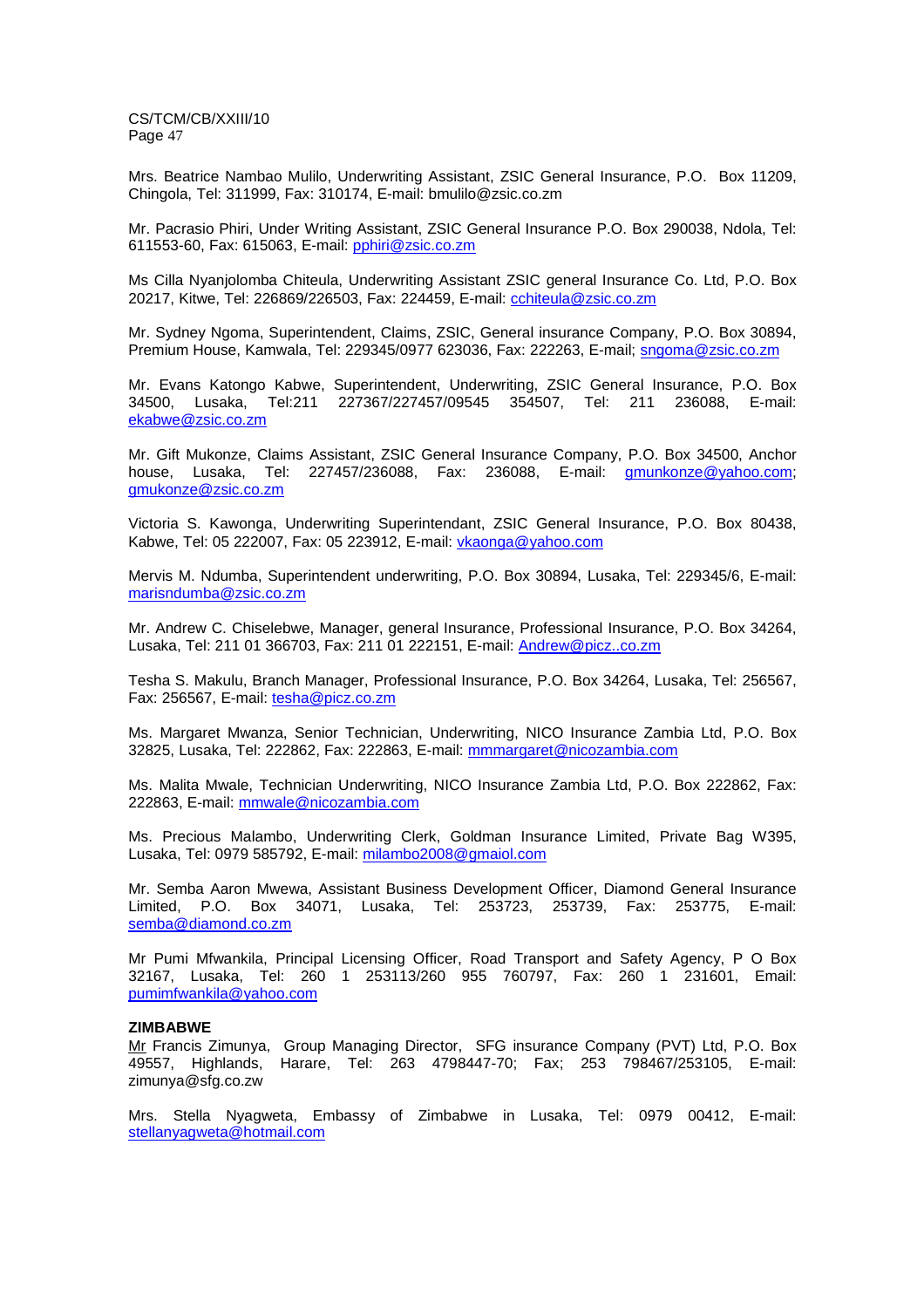#### **OBSERVERS BOTSWANA**

Mr Cross Kgosidiile, Chief Executive Officer, Motor Vehicle Accident Fund, Private Bag 00438 Gaborone, Tel: 267 3188546, Fax: 267 3188528, E-mail: ckgosidiile@muafund.bw

Ms Erica T. Ndlovu, Corporate Communications Manager, Private Bag 00438, Gaborone, Tel: 267 3600172/3188533, Fax: 0267 3188124/3188545, E-mail: endlovu@mvafund.bw

Ms Susan Madimabe, Customer Services Manager, Motor Vehicle Accident Fund Private Bag 00438, Gaborone, Tel : 0026 73188533, Fax: 0026 73188124, E-mail: smadimaba@mrafund.bw

Ms Bame Tumiso, Claims Officer – Assessment, Motor Vehicle Accident Fund, Private Bag 00438, Tel: 00267 71747839, 00267 3600100, Fax; 00267 3188124, E-mail: btumiso@yahoo.com/btumiso@mvafund.bw

#### **REPUBLIC OF SOUTH AFRICA**

Mr. Mandla Muvelase, Executive Marketing Communications, Department of Transport, Road Accident Fund, RA7, Private Bag X2003, Menlyn Port 0053, Tel: 012 4295190, Fax: 012 429 5854, Madlamv@raf.co.za

#### **ZEP-RE**

Mr. Sam Miya, Accountant, ZEP-RE, P.O. Box 42769, 00100 Nairobi, Tel: 254 20 2738221/236/239, Fax: 254 20 2738444, E-mail: smuya@zep-re.com

#### **COMESA SECRETARIAT**

Mr Berhane Giday, Chief Programmes Officer, Common Market for Eastern and Southern Africa (COMESA), P O Box 30051, Lusaka, Zambia, Tel : 260 211 229725-32, Fax : 260 211 225107, Email: bgiday@comesa.int

Mr Abraham Nduna, Senior Insurance Expert, Common Market for Eastern and Southern Africa (COMESA), P O Box 30051, Lusaka, Zambia, Tel : 260 211 229725-32, Fax : 260 211 225107, Email : anduna@comesa.int.

Mr Obert Chibende, Customs Expert, Common Market for Eastern and Southern Africa (COMESA), P O Box 30051, Lusaka, Zambia, Tel : 260 211 229725-32, Fax : 260 211 225107, Email : ochibende@comesa.int

Mr Kelvin Chisongo, short term Insurance Expert, Common Market for Eastern and Southern Africa (COMESA), P O Box 30051, Lusaka, Zambia, Tel : 260 211 229725-32, Fax : 260 211 225107, Email : kchisongo@comesa.int

Mr Cesar Badagomba, French Reviser, DipTrans IoL and Burundi Country Officer, Common Market for Eastern and Southern Africa (COMESA), P O Box 30051, Lusaka, Zambia, Tel : 260 211 229725-32, Fax : 260 211 225107 Email : cbadagomba@comesa.int.

Ms Beatrice Matuturu, Translator, Common Market for Eastern and Southern Africa (COMESA), P O Box 30051, Lusaka, Zambia, Tel : 260 211 229725-32, Fax : 260 211 225107, Email : bmatuturu@comesa.int.

Ms Martha Mutesayire, Translator, Common Market for Eastern and Southern Africa (COMESA), P O Box 30051, Lusaka, Zambia, Tel : 260 211 229725-32, Fax : 260 211 225107, Email : mmutesayire@comesa.int.

Mr David Sokpor, Translator, Common Market for Eastern and Southern Africa (COMESA), P O Box 30051, Lusaka, Zambia, Tel : 260 211 229725-32, Fax : 260 211 225107, Email : dsokpor@cmesa.int